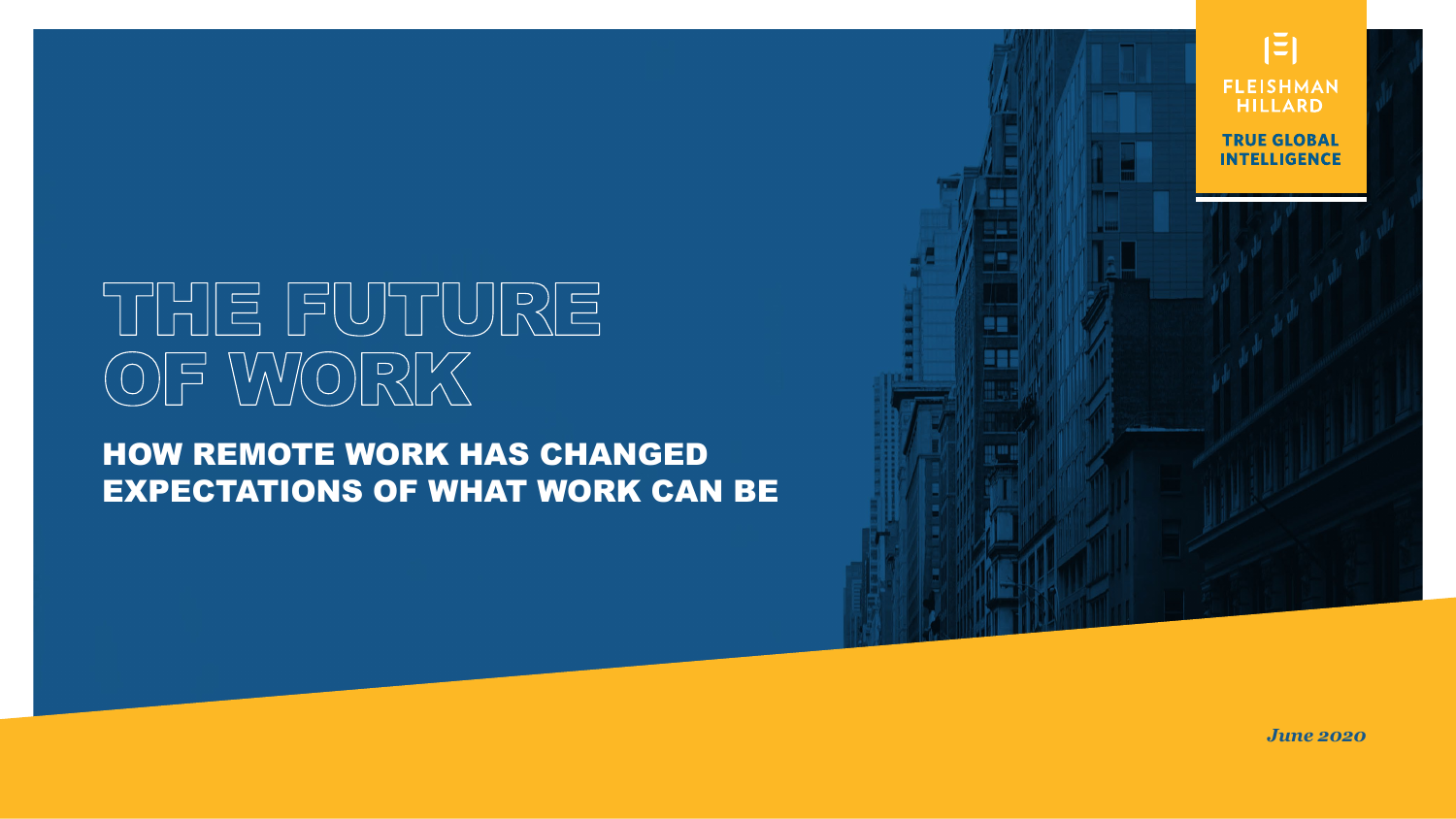*The pandemic has accelerated workplace trends and forced companies and workers to adapt. Jobs we thought could only be done in a traditional workplace are being done at home. Technologies we doubted are succeeding. And ways of living we accepted as the defaults are being questioned.*

*At the start of lockdown, many of us were asking how we'd manage to remain in our homes for weeks. Conversations about returning to our workplaces centered on the logistical questions – how would we enable social distancing in our offices? How would they be cleaned and sanitized? There was perhaps an implicit assumption that once we solved these questions, we'd be able to return.*

*The conversations among and within companies and across the media changed when it became apparent some would not be able to return to the workplace when those issues were resolved. With schools closed, many reliant on public transit, and some workers and their families vulnerable, the conversation turned to how to accommodate the needs of the workforce.*

*Another two weeks passed, and first in offhand remarks between colleagues and clients and then once more in media, the conversation turned again, this time to whether companies should return to the workplace, and the culture and behaviors built around it, at all because of the benefits many have found in remote work.*

*Those benefits haven't been universal, and they don't come without challenges. This is what we wanted to understand in our survey. How has telework changed the experience of work for those fortunate enough to be able to work remotely? How do they feel about the prospect of returning to their regular workplaces? What have they learned? And most importantly, how do they want work to fit into their lives from now on? The answers to these the higher-order questions will help determine the future of work.*

- Natasha Kennedy

Global Managing Director, TRUE Global Intelligence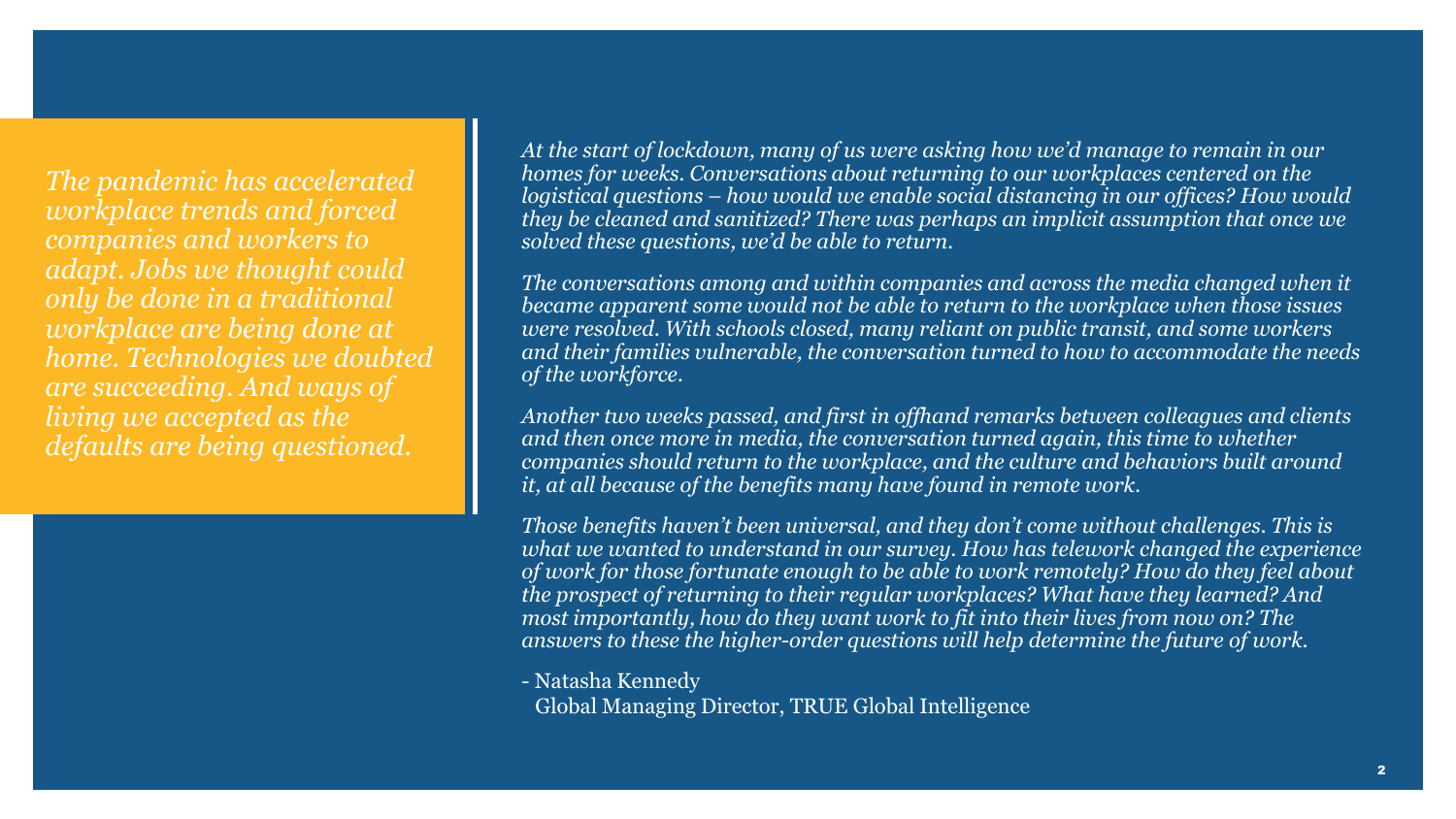### TABLE OF CONTENTS

|                                                   | Slide          |
|---------------------------------------------------|----------------|
| Methodology                                       | $\overline{4}$ |
| <b>Executive summary</b>                          | $\overline{5}$ |
| The transition to remote work                     | 7              |
| The state of the remote workforce                 | 11             |
| Remote work & productivity                        | 14             |
| Advantages of remote work                         | 18             |
| Challenges of remote work                         | 25             |
| Return-to-the-workplace plans                     | 32             |
| Feelings about returning to the workplace         | 43             |
| Reconsidering work culture and lifestyles         | 47             |
| The desire to continue remote work                | 51             |
| Rethinking the relationship between work and life | 55             |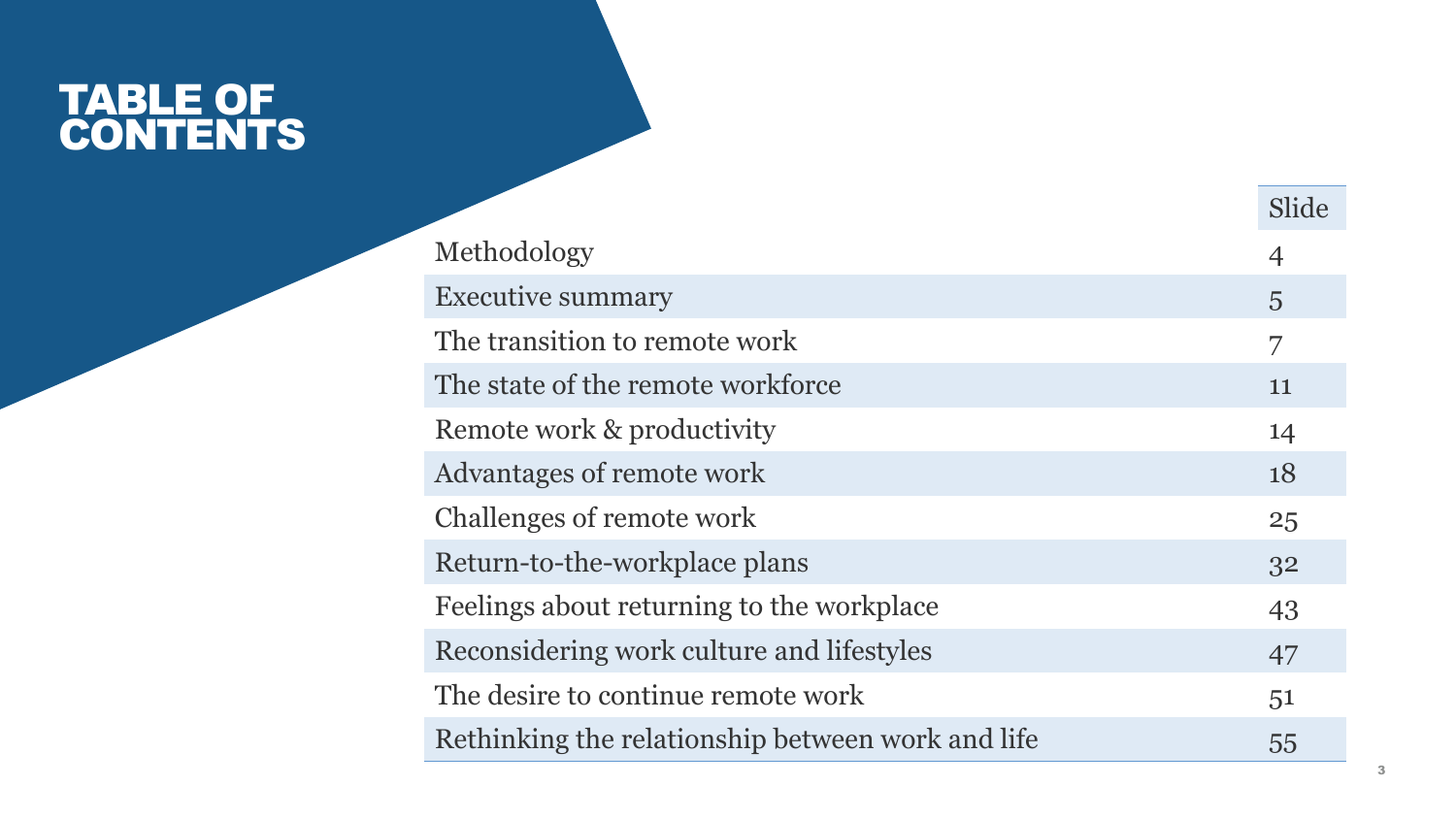### METHODOLOGY

*[TRUE Global Intelligence](https://fleishmanhillard.com/true-global-intelligence/), the in-house research practice of FleishmanHillard, fielded an online survey of fulltime employees in the United States (n=502) and United Kingdom (n=498) who were working remotely at the time of the survey. The survey excluded self-employed persons and was fielded from May 8 to May 11, 2020.*

*Some figures in this report have been calculated out of the total sample size while others have been calculated out of those who identified the question or content as being applicable to them.*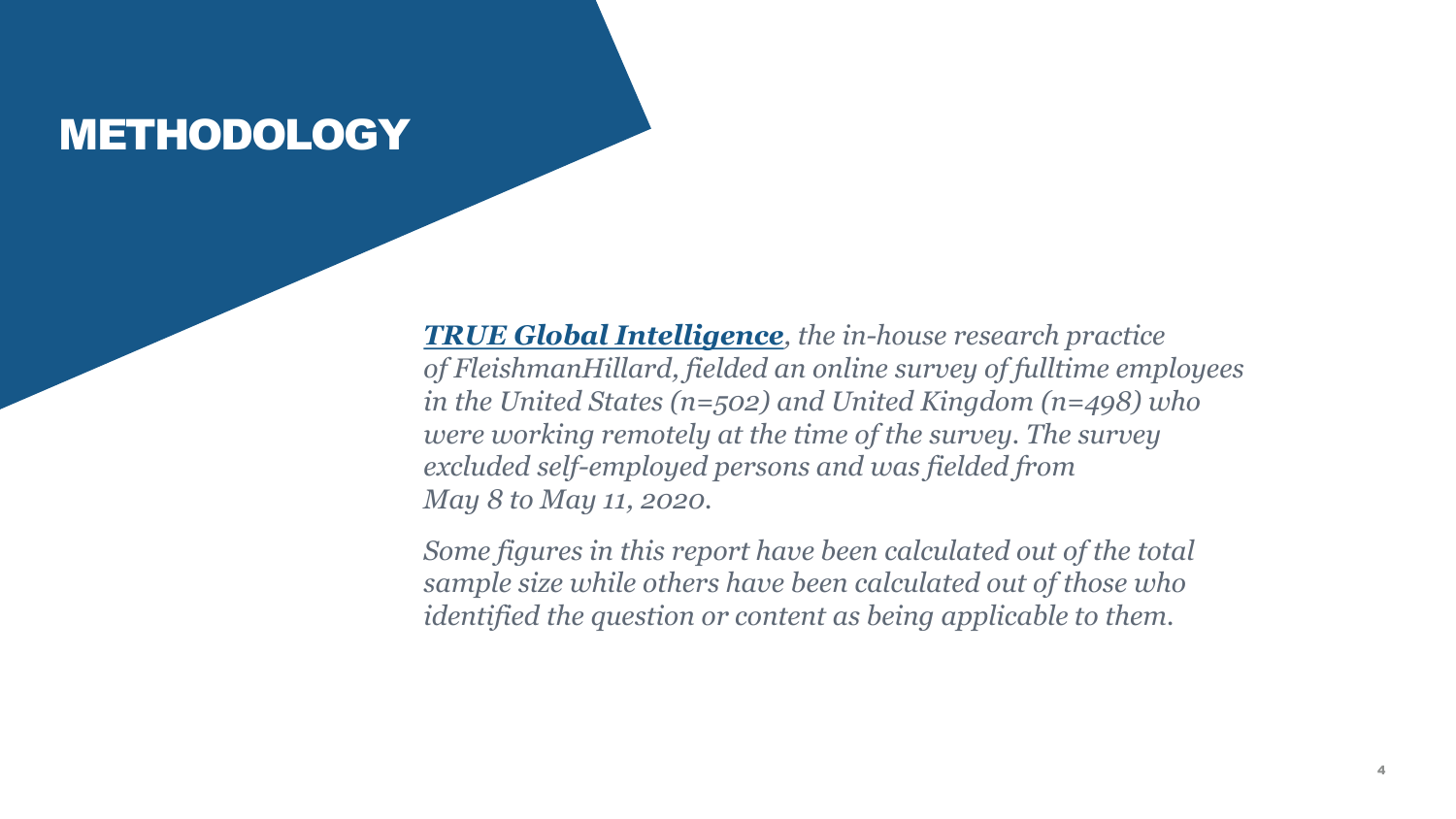#### EXECUTIVE **SUMMARY**

Remote work expanded rapidly in the U.S. and U.K. as employers rushed to address the pandemic. Tens of millions of workers, including those who had never teleworked before and in jobs it was assumed had to be done in a specific workplace, are now working from home. Both for workers entirely new to telework and for seasoned telework pros, the changeover to huge swaths of the economy operating from home has been both a challenge and a boon.

It's harder to communicate with coworkers and customers, and it can be difficult to draw a line between work and home when they share a space. Parents are trying to work and teach, and many workers are also caregivers for seniors and other adults.

Simultaneously, the time and flexibility afforded by remote work has given many of these workers a better work/life balance. It's apparent that many didn't have an adequate balance before the pandemic; for some, this extended period of remote work has helped them realize what they were missing.

Now, as lockdowns begin to lift in phases and employers consider what it will take to reopen their workplaces, a broad majority of workers are not eager to go back to their normal workplace. Indeed, so long as the company can operate remotely and until there's a vaccine, they don't want to return to their workplace, and they'd rather see their employer invest in making remote work better than in changes to reopen their places of business. It's not merely that many are concerned about the virus – though  $70\%$  are – and doubt that workplaces can be made truly safe from it – though 88% do. It's that they don't want to return to the way they were balancing work and life before the pandemic. In fact, 56% say the relationship between work and life was broken before the pandemic, a sentiment shared by non-managers and executives alike.

What workers are searching for now is more than information about returning to their workplace. It's a rethinking of work and how it fits into their lives. This is a conversation they want to have inside their companies, but it's also a conversation they believe society needs to have.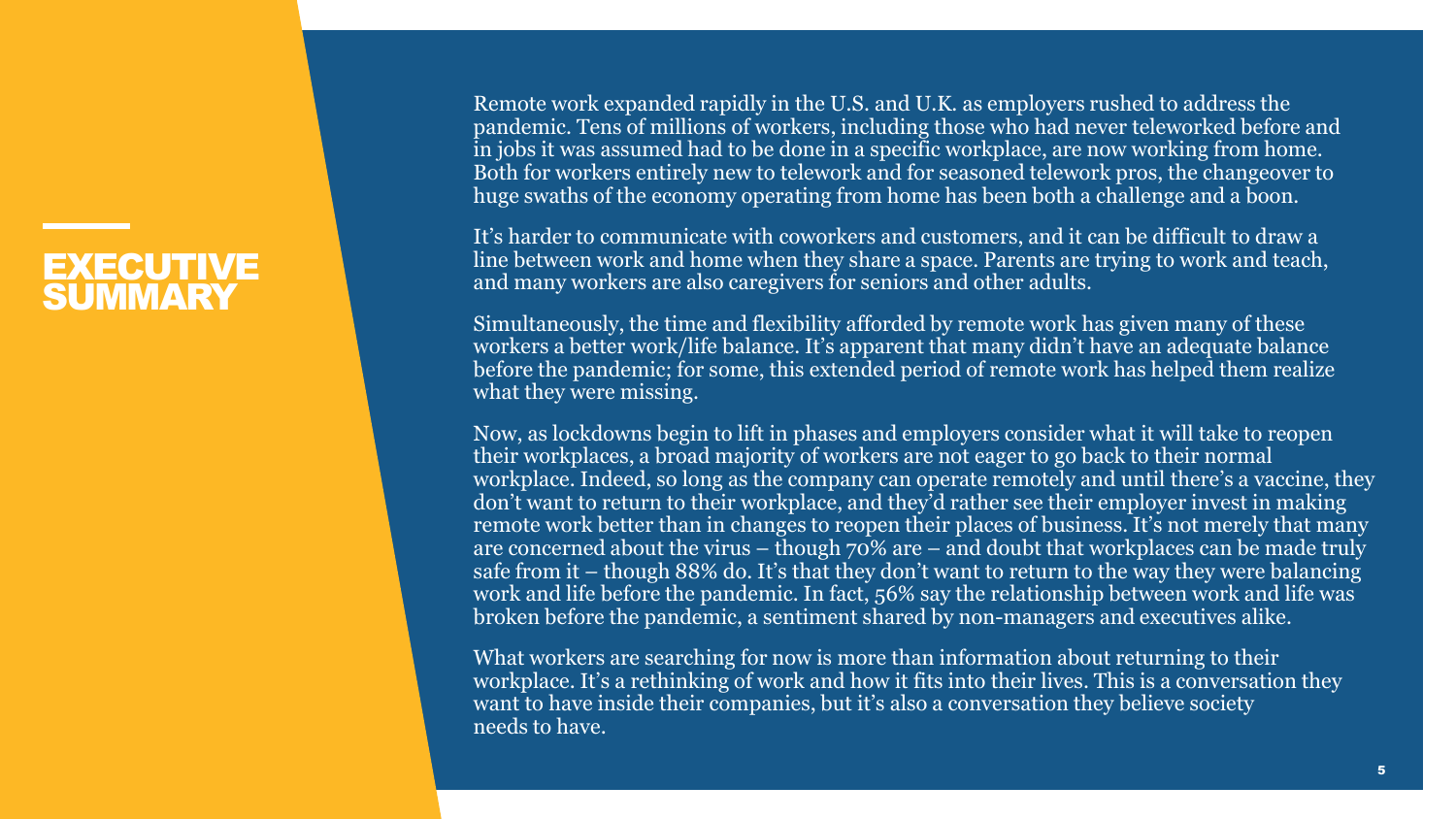### THERE'S AN OPPORTUNITY TO REIMAGINE HOW WE WORK AND TO MAKE IT WORK BETTER FOR EVERYONE

3.

#### 1.

#### *Plan comprehensively … and communicate your plan*

- The breadth of potential pitfalls in reopening workplaces is apparent to remote workers. They need to see companies have thought through these issues with convincing and comprehensive plans.
- Flexibility is perhaps the most important component of these plans, including flexibility for employees to decide whether returning to the workplace when it reopens is best for them.
- Remember actions speak louder than words. Many workers are wary their employer will not follow through on its commitment to put their health first and let them decide for themselves.
- Beyond their own health, employees remain concerned about the health of those with whom they live and care for, including children, seniors and disabled adults.

#### 2.

#### *Invest in remote work … but don't forget the importance of human connection*

- This is where workers would prefer to see companies making an investment right now, not in remodeling workspaces.
- For many organizations, the transition to remote work was abrupt, and while they've made the shift, there's more they can do to support employees in terms of tools, teaching and communication.
- Think about what the company can do to make remote work better for all stakeholders, including modeling positive behaviors to help workers who've been struggling to maintain a work/life balance without the separation of home and office.
- Beyond the distractions of working from home, employees miss interacting with colleagues and feeling connected to the culture, which tools alone can't solve.

#### *Create room for dialogue*

- Identify ways to measure what's been learned through the experience of remote work, and engage with stakeholders on how to implement it.
- Employees want to be involved in changes to policies and creating a model of how work and life should coexist going forward.
- Consider formal and informal ways workers at all levels of seniority can participate in conversations and decisions about company culture, policies, and values.
- Work to make it a genuine dialogue so that workers feel listened to and great ideas can be shared.
- Remember that consumers and investors are focusing closely on how companies are behaving as employers, and this dynamic will likely drive corporate reputation for the foreseeable future.

#### 4.

#### *Embrace change and the opportunity that comes with it*

- For too many workers, including executives and senior managers, the old normal wasn't working.
- Employees have a fresh perspective on what they were missing with less flexibility in their days, including time with family, feeling healthier and saving more money.
- Consider what the company can do to support workers as whole persons, including both their physical and mental health.
- Some changes are relatively minor, and some are more fundamental. Some are active changes, like adopting new tools, and some are simply not changing back to prepandemic practices.
- Be open-minded. The pandemic has shown us a lot of what was considered impossible was possible all along.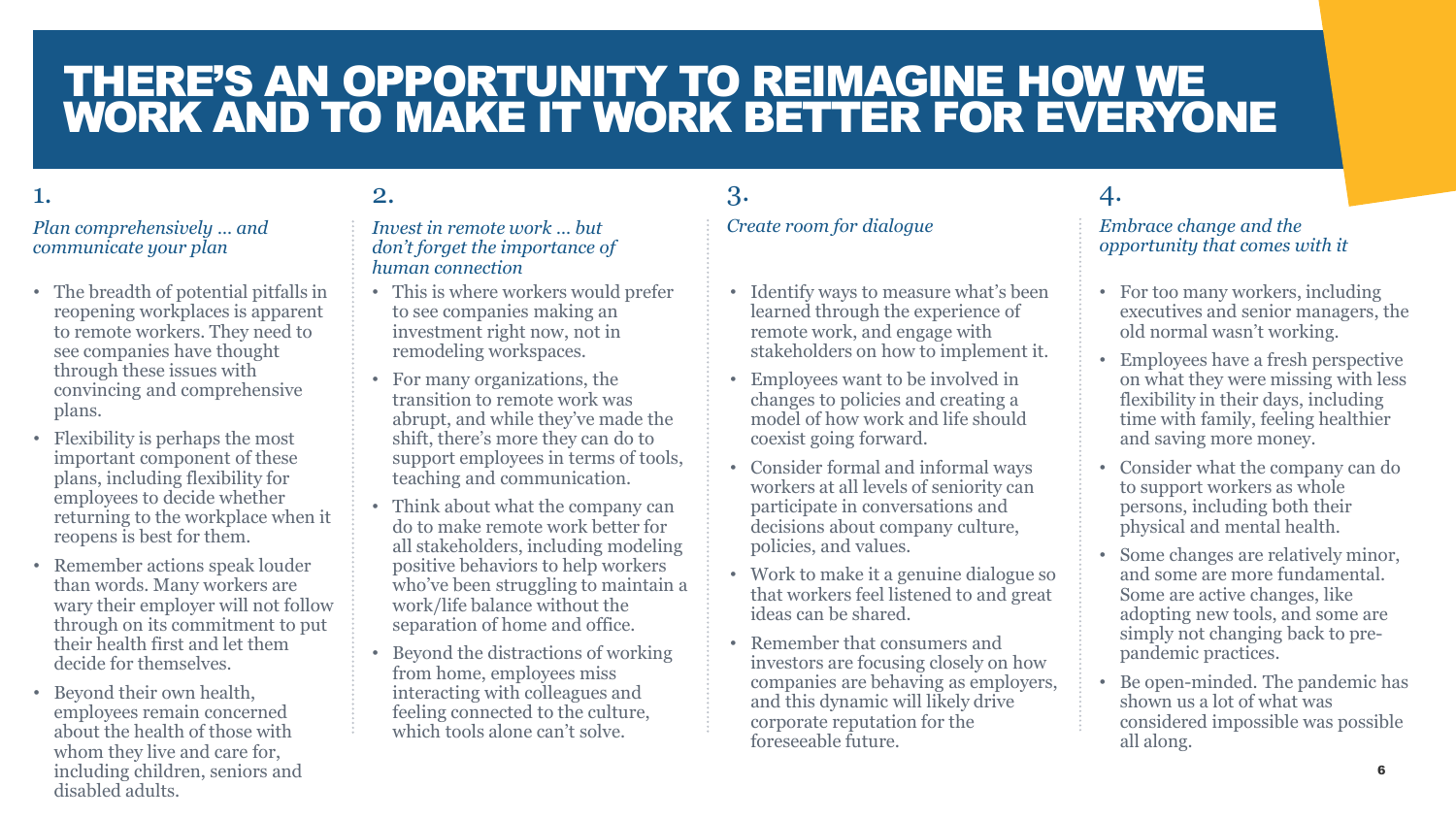

#### THE TRANSITION TO REMOTE WORK WAS REMOTE WORK W AND ENTIRELY NEW FOR MANY WORKERS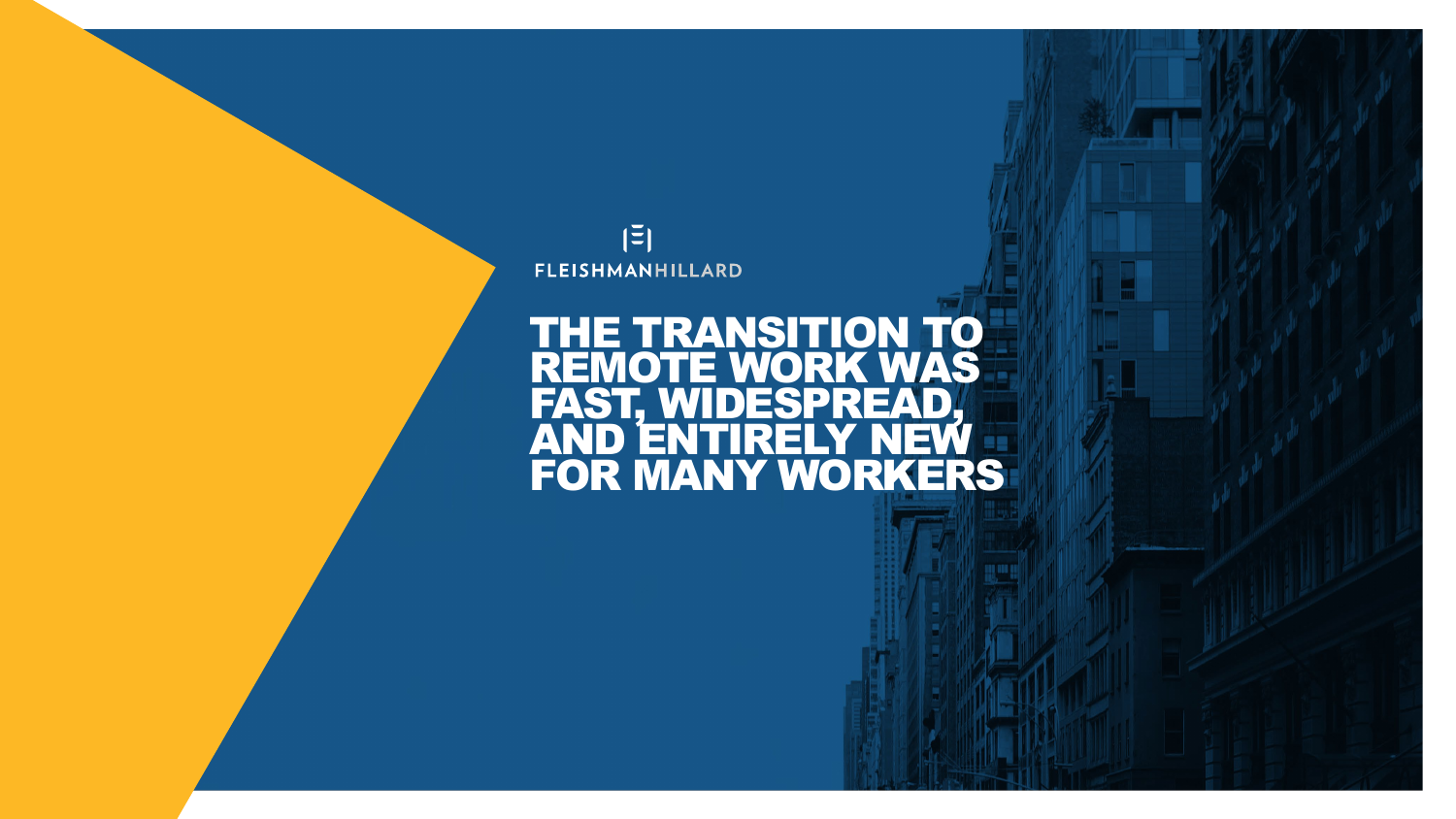### THE ABILITY TO WORK REMOTELY IS NOT THE COMMON EXPERIENCE OF WORKERS IN THE U.S. AND U.K.

*One of the key legacies of the pandemic will be redefining what we mean when we say a job can be done remotely. COVID-19 stayat-home requirements merely accelerated acceptance of remote working and other trends that already were gaining momentum, but in many cases were being resisted by leaders of organizations, uncertain of the impact of such change.* 

-Faith Howe Director & Partner Head of Talent Development UK & Middle East

#### IN THE U.S.

Prior to the pandemic, just 29% could work from home, and just 2% worked exclusively from home 5 or more days a week.

| $\frac{1}{10}$ of total 0.0. Eagle 1 or $\frac{1}{10}$ |       |
|--------------------------------------------------------|-------|
| Could work from home                                   | 29%   |
| Worked from home at least occasionally                 | 25%   |
| Had days they only worked from home                    | 15%   |
| Worked only from home 5 days or more per week          | $2\%$ |
| Source: U.S. Bureau of Labor statistics                |       |

% of total II.S. Labor Force 2017-2018

At the beginning of April 2020, an [estimated](https://news.gallup.com/poll/306695/workers-discovering-affinity-remote-work.aspx) 62% of American workers had worked remotely in response to the pandemic.

#### IN THE U.K.

[Before the COVID-19 pandemic, only 27% of workers in the UK claimed to have worked](https://www.ons.gov.uk/employmentandlabourmarket/peopleinwork/employmentandemployeetypes/datasets/homeworkingintheuklabourmarket)  remotely, and 70% of workers had [zero experience o](https://www.businessleader.co.uk/how-many-people-in-the-uk-worked-from-home-prior-to-coronavirus-outbreak/81646/)f working from home prior to the pandemic.

At the start of the pandemic, 7% of workers in the U.K. were working remotely full time, and that figure has grown to 55% of employed workers as of [May 13](https://yougov.co.uk/topics/economy/articles-reports/2020/05/13/most-middle-class-workers-are-working-home-full-ti).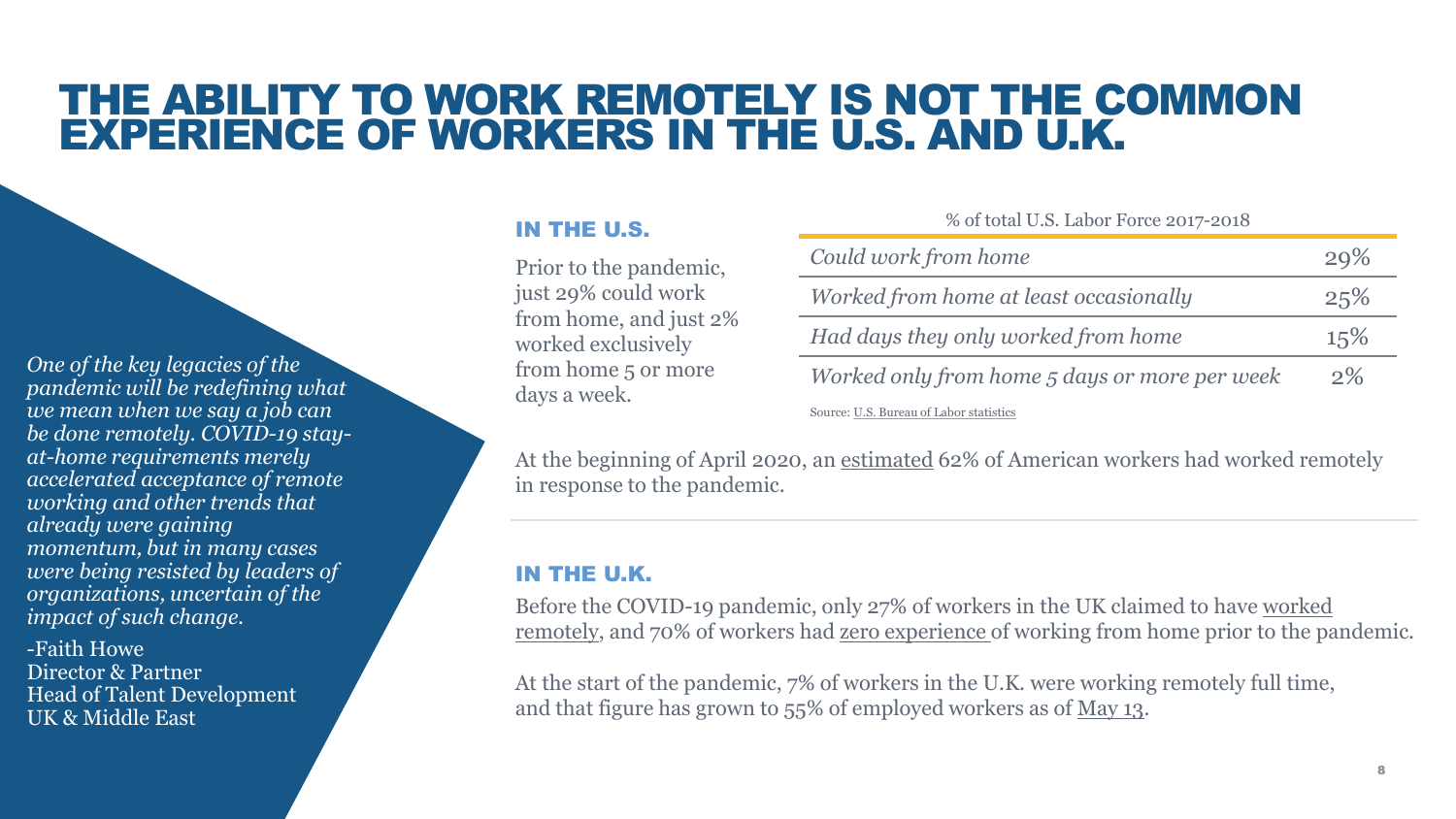### EMPLOYEES ARE WORKING REMOTELY ACROSS SECTORS, ROLES, AND RANKS.

#### *Which type of organization do you work for? What is your primary job responsibility?*





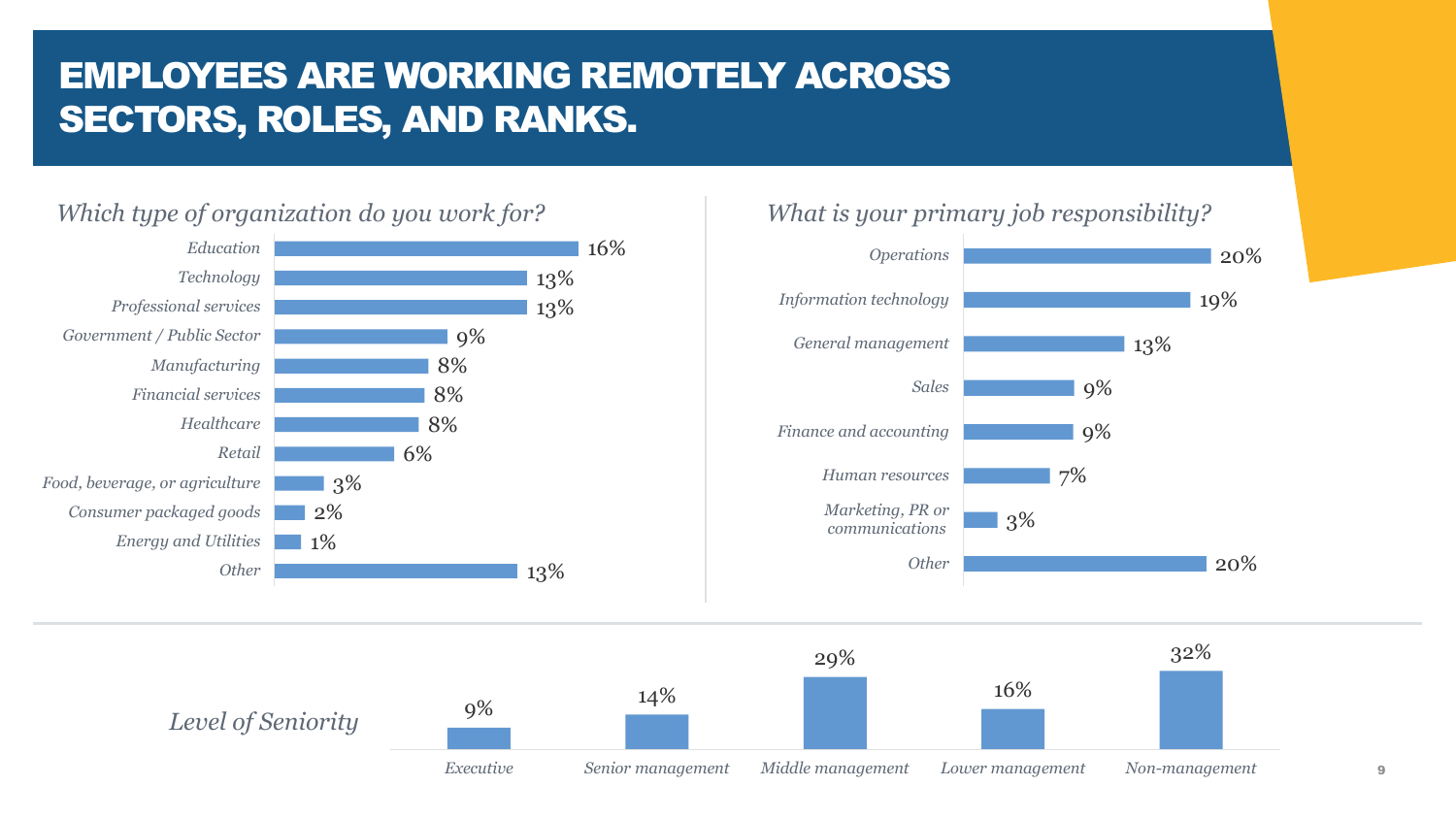### NEARLY HALF REPORT REMOTE WORK WAS RESTRICTED PRIOR TO THE PANDEMIC, AND A MAJORITY REPORT THEIR JOB WAS PREVIOUSLY SOMETHING THEY COULD ONLY DO FROM A SPECIFIC PLACE.

*Remote work status prior to the pandemic*



*Ability to work remotely prior to the pandemic*



*Q: Which of the following best describes you? Thinking about working remotely for this question, please think about the major parts of your job and not things like answering after-hours emails or phone calls.* 

*Q: Which of the following describes your job?*

*Q: Which of the following apply to you?*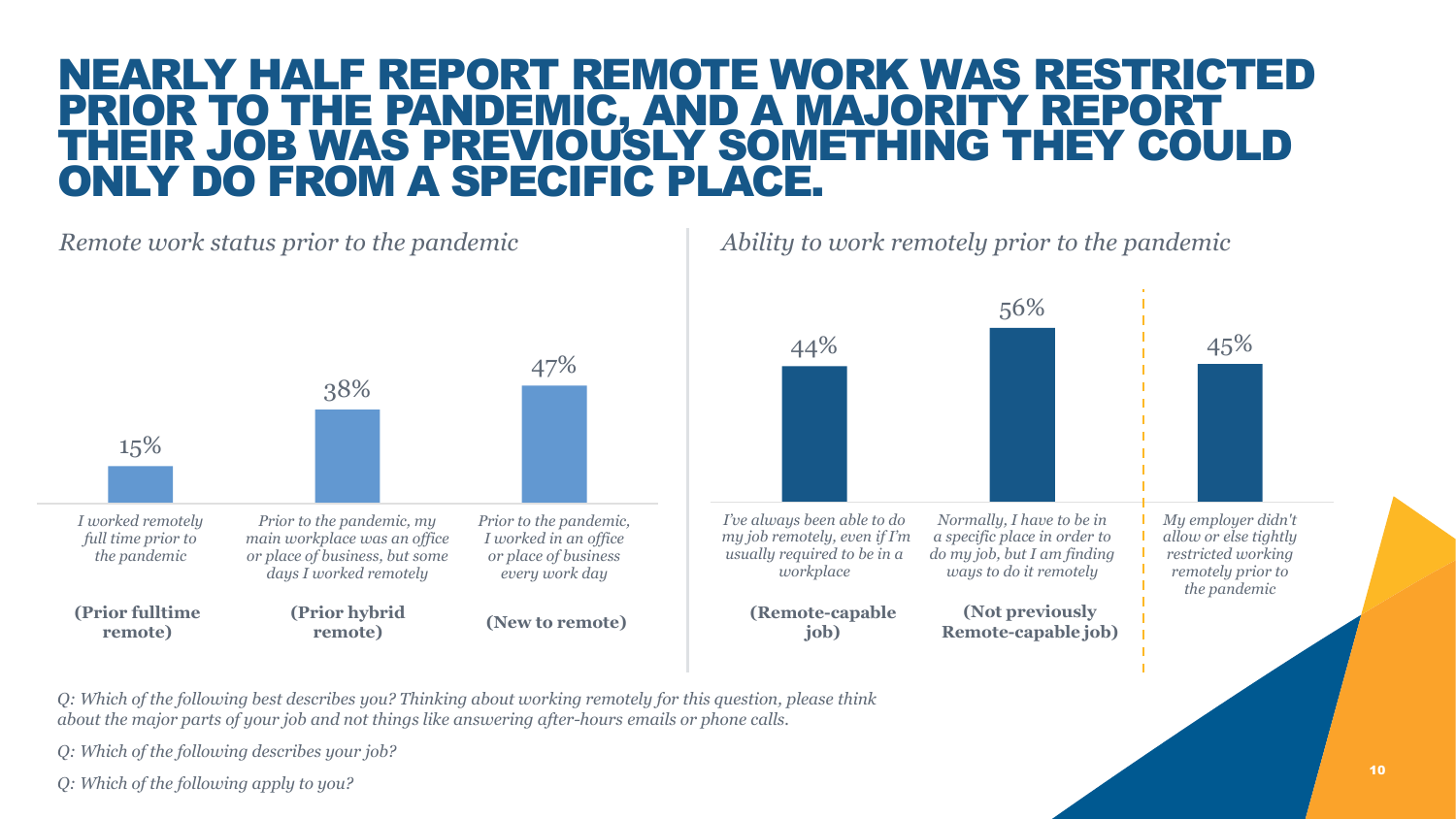

#### THE ABILITY TO WORK REMOTELY HAS NOT REMOTELY FIAS NUT<br>ISOLATED WORKERS<br>FROM THE PANDEMIC FROM THE PANDEMIC OR ITS CONSEQUENCES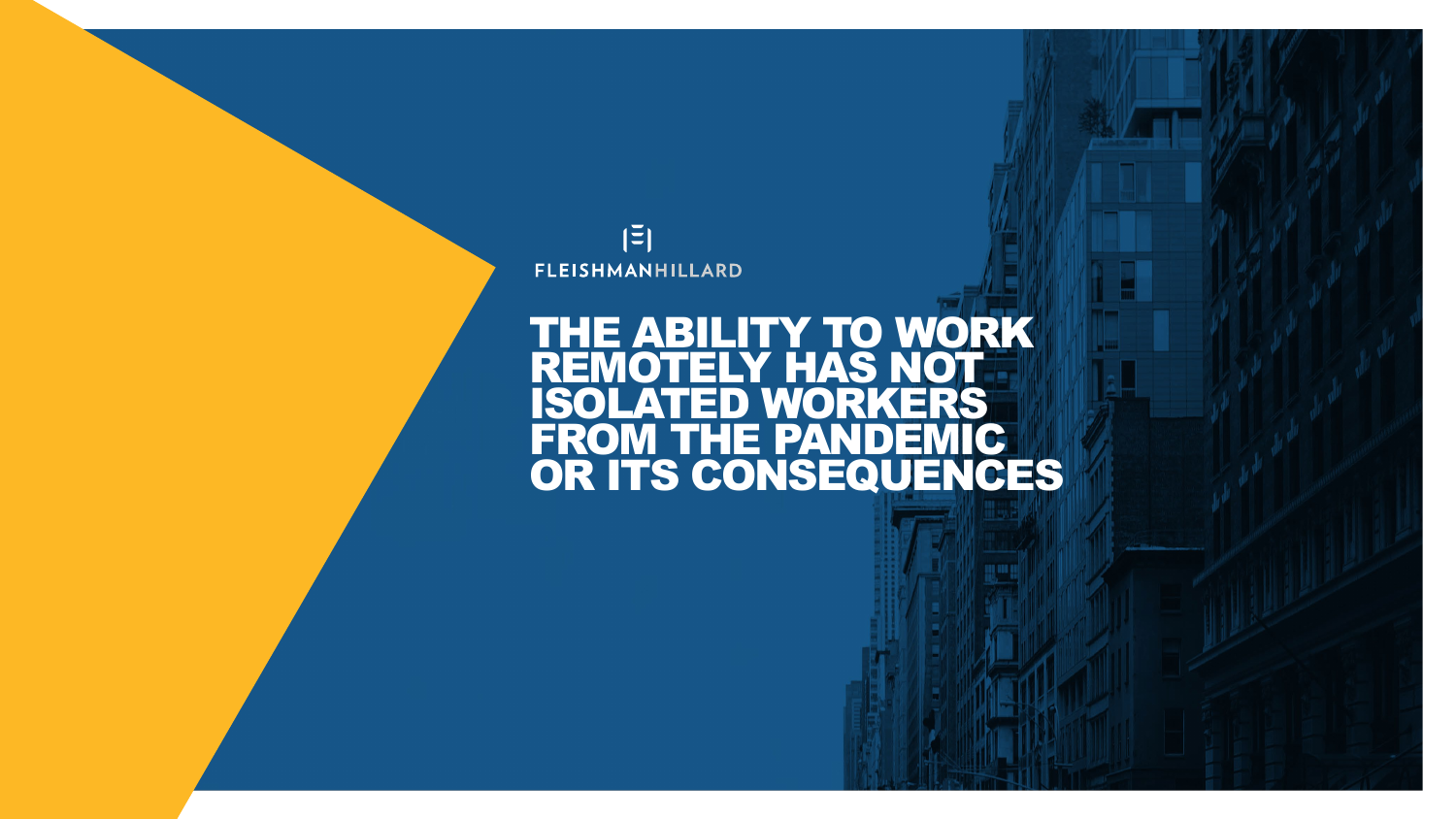#### MANY REMOTE *YORKERS ARE* **BALANCING** NDING<br>ONAL AND ERSONAL ROFESSIOI RESPONSIBILITIES SIMULTANEOUSLY.

*2-in-5 remote workers have children at home, and many are caring for seniors and disabled adults*

*Q: Which of the following apply to you?*



*While more remote workers have children living at home than are caring for seniors or adults with disabilities, it's important to consider the needs of both. Past research has shown the strain on those caring for older loved ones often is compounded by the feeling that colleagues and employers are less understanding about taking time off to care for a parent than for a child.* 

Amy Bollinger SVP & Partner Reputation Management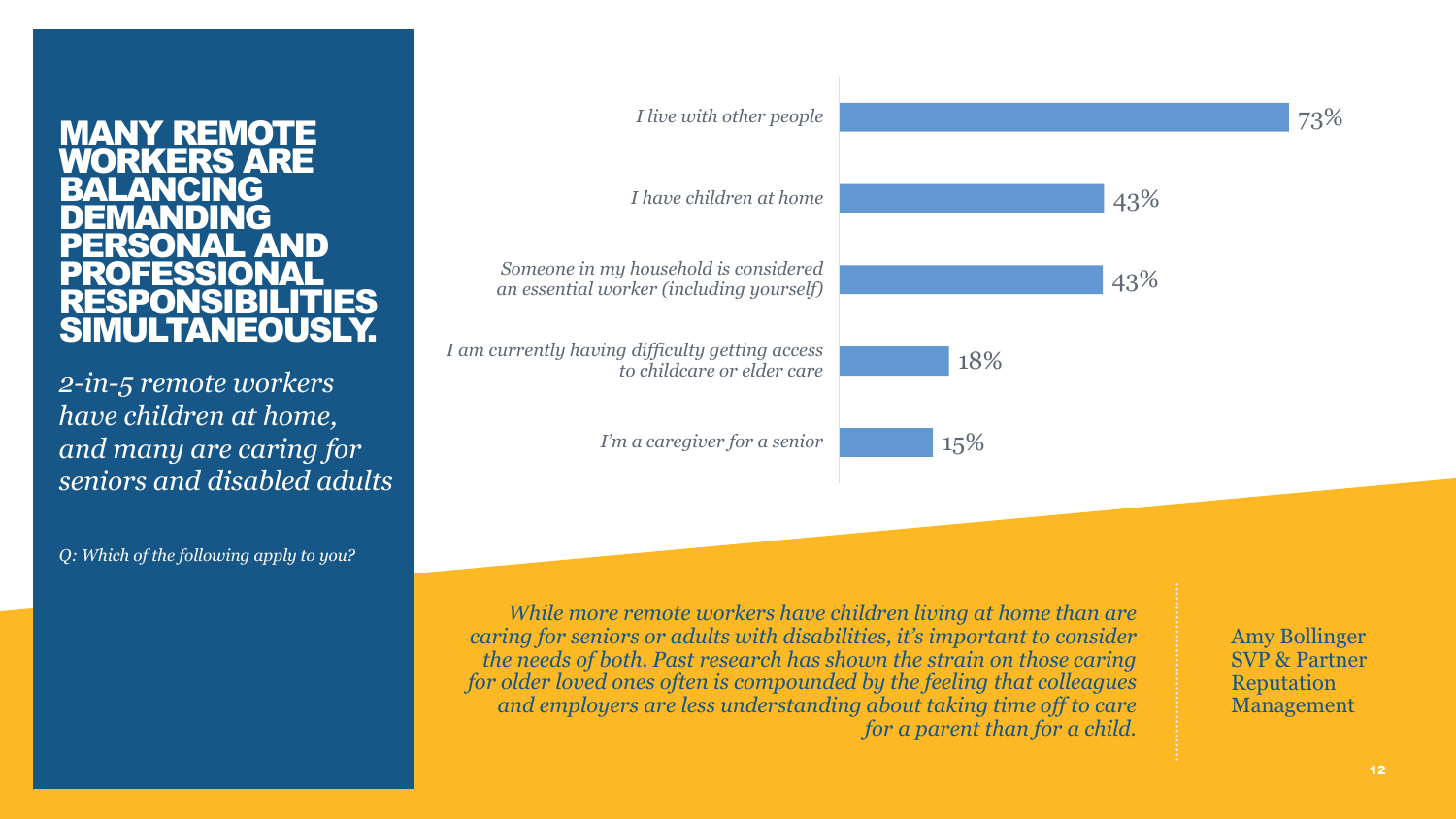#### REMOTE WORKERS HAVE NOT BEEN WHOLLY PROTECTED FROM THE FINANCIAL FALLOUT OF THE PANDEMIC

*Approximately 2-in-5 remote workers have seen their household income fall, and half are afraid of losing their job or income Income* **It's important to remember that while those who can work <b>***It's important to remember that while those who can work* 

*Q: Which of the following apply to you?*



*remotely are fortunate to be able to do so, that doesn't mean the pandemic hasn't touched them financially. Even some salaried laptop jockeys have taken pay cuts, their spouses and partners may have lost jobs or income, they may have new expenses to cover, and of course they're facing the stress of uncertainty like everyone else is.*

Ryan Tandler Research Director TRUE Global Intelligence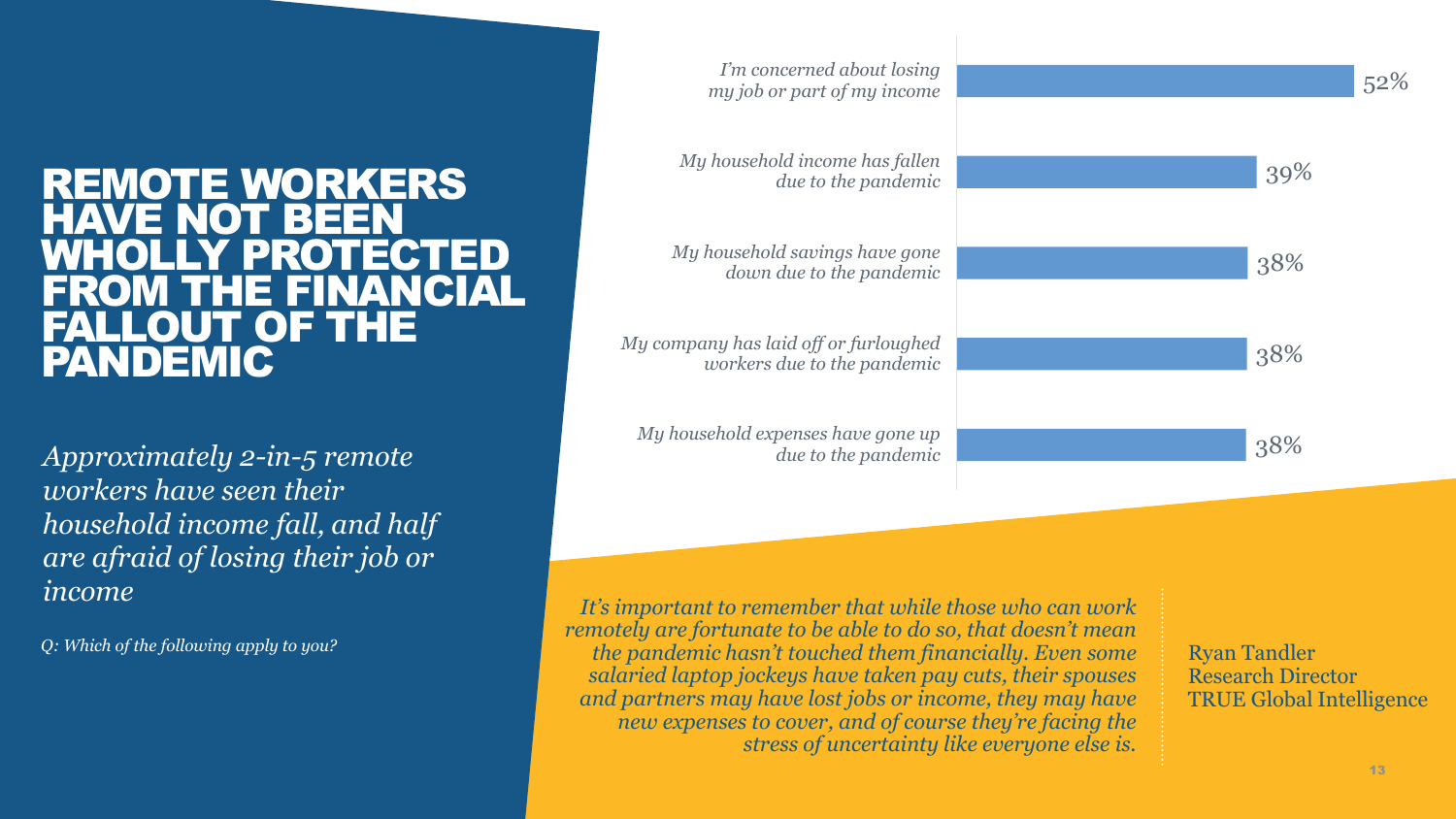

#### IT CAN BE DIFFICULT TO DISENTANGLE THE IMPACT HE TRANSITION TO **K HAS HAD<br>VITY IN** ON PRODUCTIVITY IN THIS BUSINESS AND SOCIAL CLIMATE.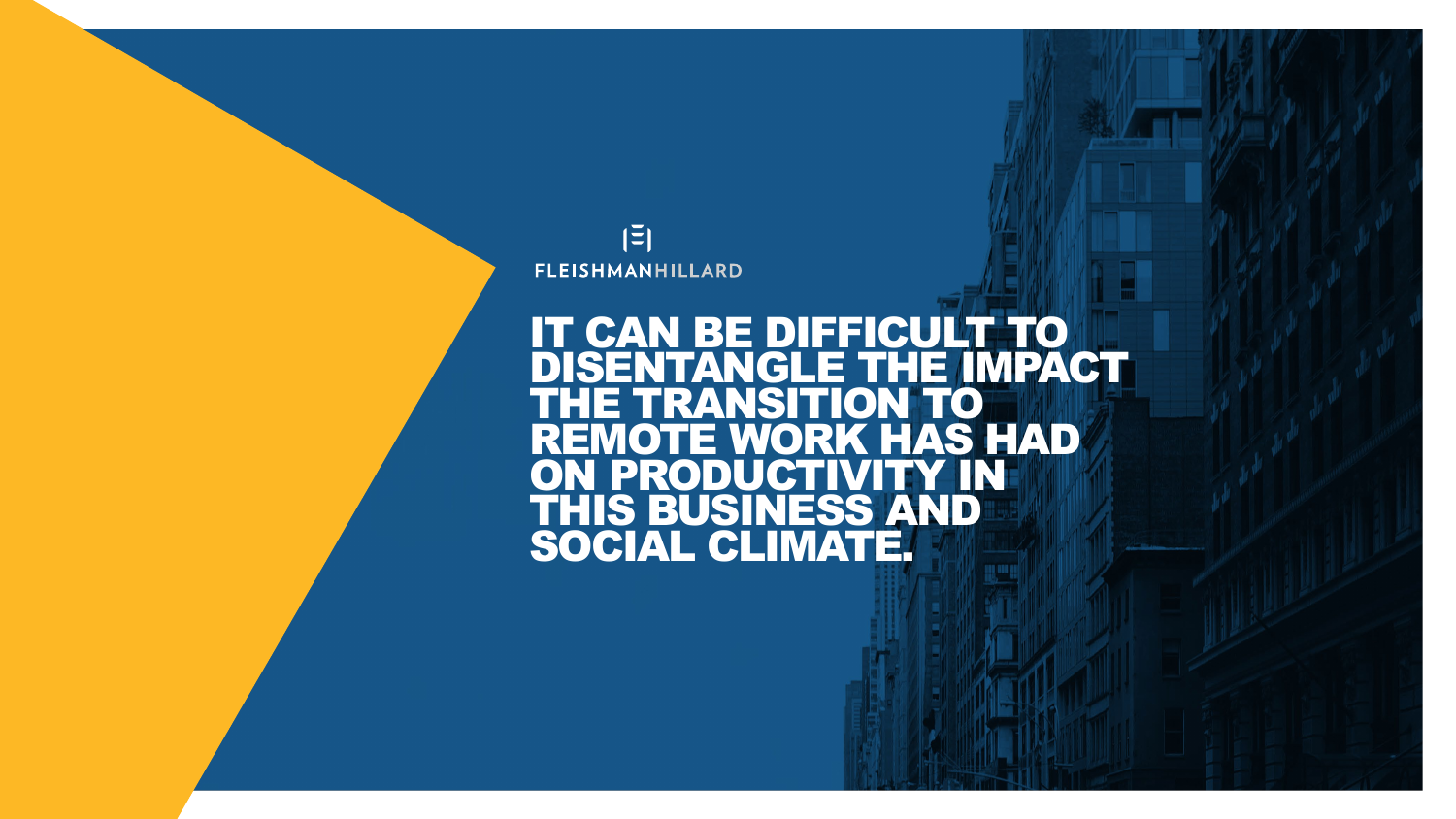### MOST CONTINUE TO BE AS BUSY AND PRODUCTIVE AS BEFORE, THOUGH MANY ARE NOT.

*This drop in productivity is tied in part to the company's business activity as well as the switch to remote work.*

|                                       | Total | Prior fulltime<br>remote | Prior hybrid<br>remote | New to remote | Remote-capable<br>job | Not previously<br>remote-capable job |
|---------------------------------------|-------|--------------------------|------------------------|---------------|-----------------------|--------------------------------------|
| Busier or the same as before          | 56%   | 57%                      | 61%                    | 52%           | 66%                   | 49%                                  |
| Not as busy now                       | 44%   | 43%                      | 39%                    | 48%           | 34%                   | 51%                                  |
| More productive or the same as before | 60%   | 63%                      | 66%                    | 54%           | 69%                   | 53%                                  |
| Less productive now                   | 40%   | 37%                      | 34%                    | 46%           | 31%                   | 47%                                  |

H.

|                                       | Company<br>revenue is up | Company<br>revenue is same | Company<br>revenue is down |
|---------------------------------------|--------------------------|----------------------------|----------------------------|
| Busier or the same as before          | 69%                      | 60%                        | 52%                        |
| Not as busy now                       | 31\%                     | 40%                        | 48%                        |
| More productive or the same as before | 69%                      | 70%                        | 55%                        |
| Less productive now                   | 31%                      | 30%                        | 45%                        |

*Q: Compared to before the pandemic, are you…? Q: Compared to before the pandemic, have you been a…?*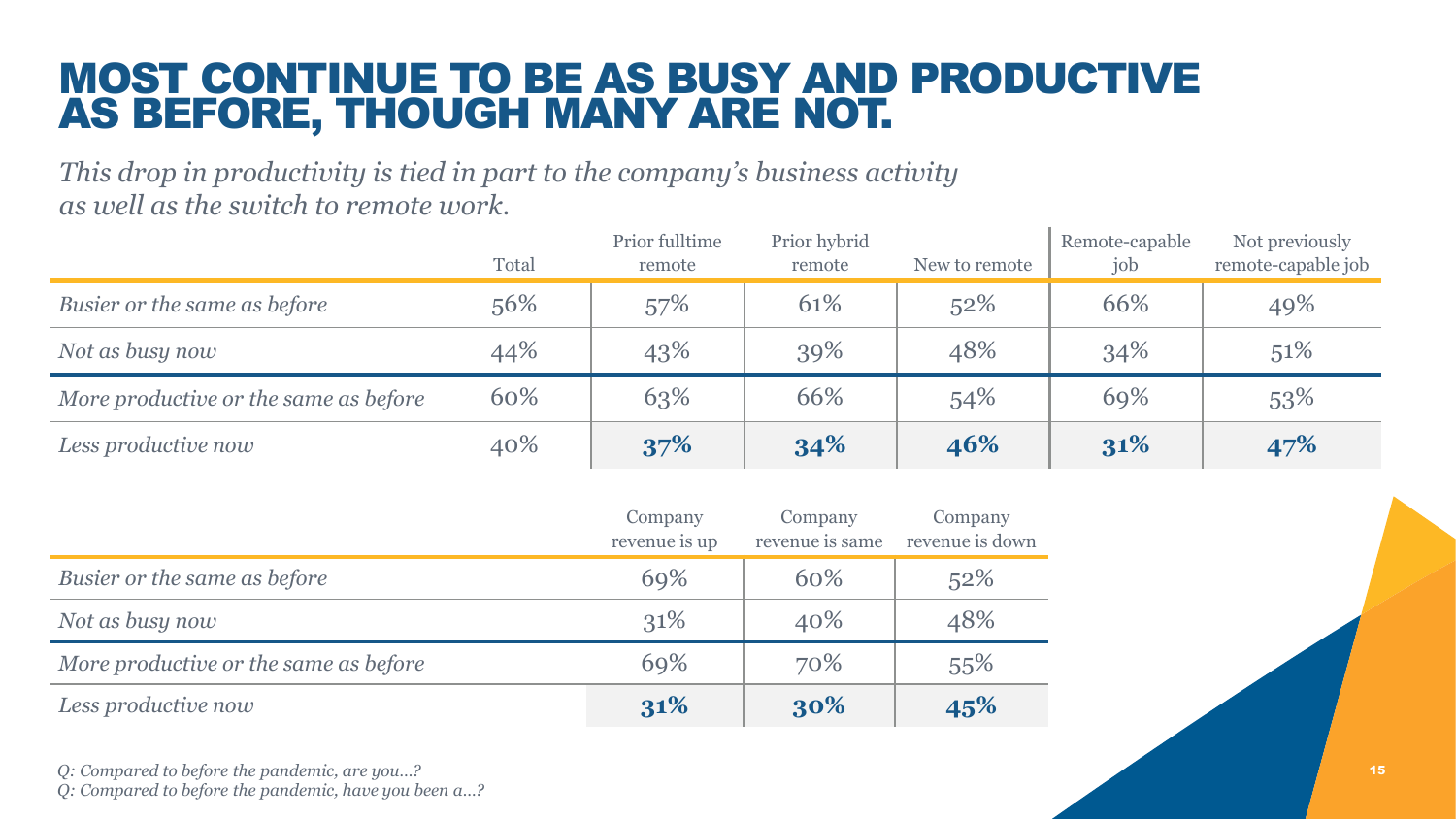### VIDEO CONFERENCING PHE TO CALLS HAVE BEEN DOMINANT TECHNOLOGIES DURING THIS PERIOD, WITH CLOUD AND LABORATION PLATFORMS WEL<br>BEHIND.

*Q: Which of the following technologies have you been using during the pandemic?* 

*Technologies Remote Workers Have Been Using During the Pandemic % selecting*



Prior hybrid remote workers are tech-centric users, most likely to use any given technology, while prior full-timers are least likely with one exception – companyprovided mobile apps.

Usage of online platforms (cloud and collaboration) falls off with age, from a high of 60% among workers 18-44 to a low of 47% among workers 55+ (54% among 45- to 54-year-olds).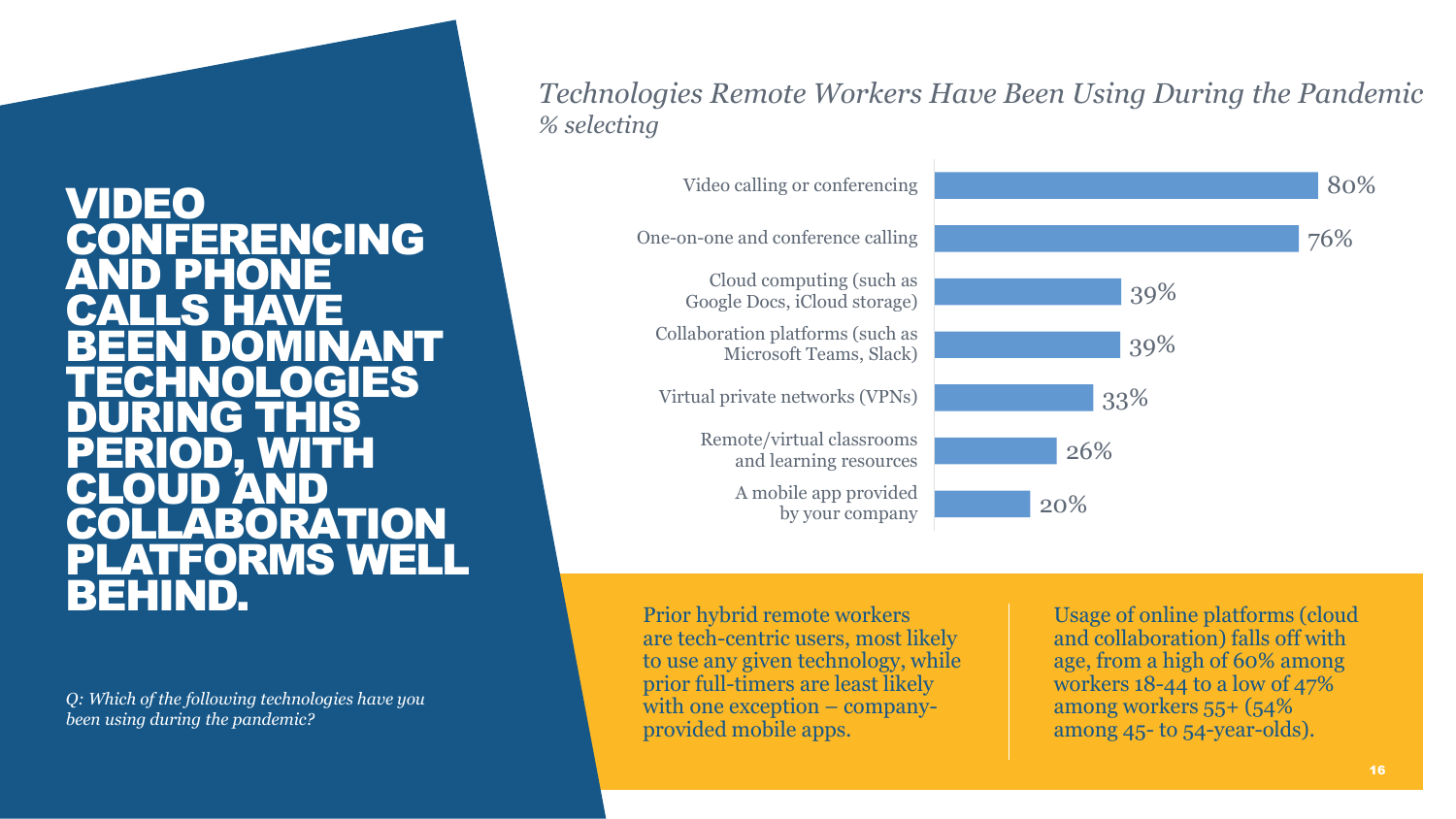### MOST NOW PREFER SOME OF THE APPROACHES THEY'VE DEVELOPED TO WORK REMOTELY AND WILL CONTINUE THEM.

*The effectiveness of some technology has surprised most workers*



*Part of the reason remote work is viewed so favorably is because of how widely embraced it now is at virtually every level of organizations. When everyone does it, processes and cultures form to make it work. That formation was accelerated, and holdouts who may have been barriers were forced to adapt.*

> - Paul Vosloo SVP & Senior Partner Talent + Transformation

|                                                                                                                     | Total | $18 - 29$ | $30 - 44$ | $45 - 54$ | $55+$ |
|---------------------------------------------------------------------------------------------------------------------|-------|-----------|-----------|-----------|-------|
| I like some of the new ways better                                                                                  | 83%   | 78%       | 88%       | 86%       | 77%   |
| Technology is doing a better job because it's been widely<br>embraced now                                           | 83%   | 82%       | 85%       | 85%       | 81%   |
| I am surprised by how well some of the technologies<br>actually work                                                | 79%   | 79%       | 81%       | 83%       | 70%   |
| I'll choose to interact more digitally after returning to our<br>workplace because it's proven to be more efficient | 74%   | 72%       | 79%       | 76%       | 68%   |

*Q: Do you agree or disagree with each of the following? \*Not asked of prior fulltime remote respondents.*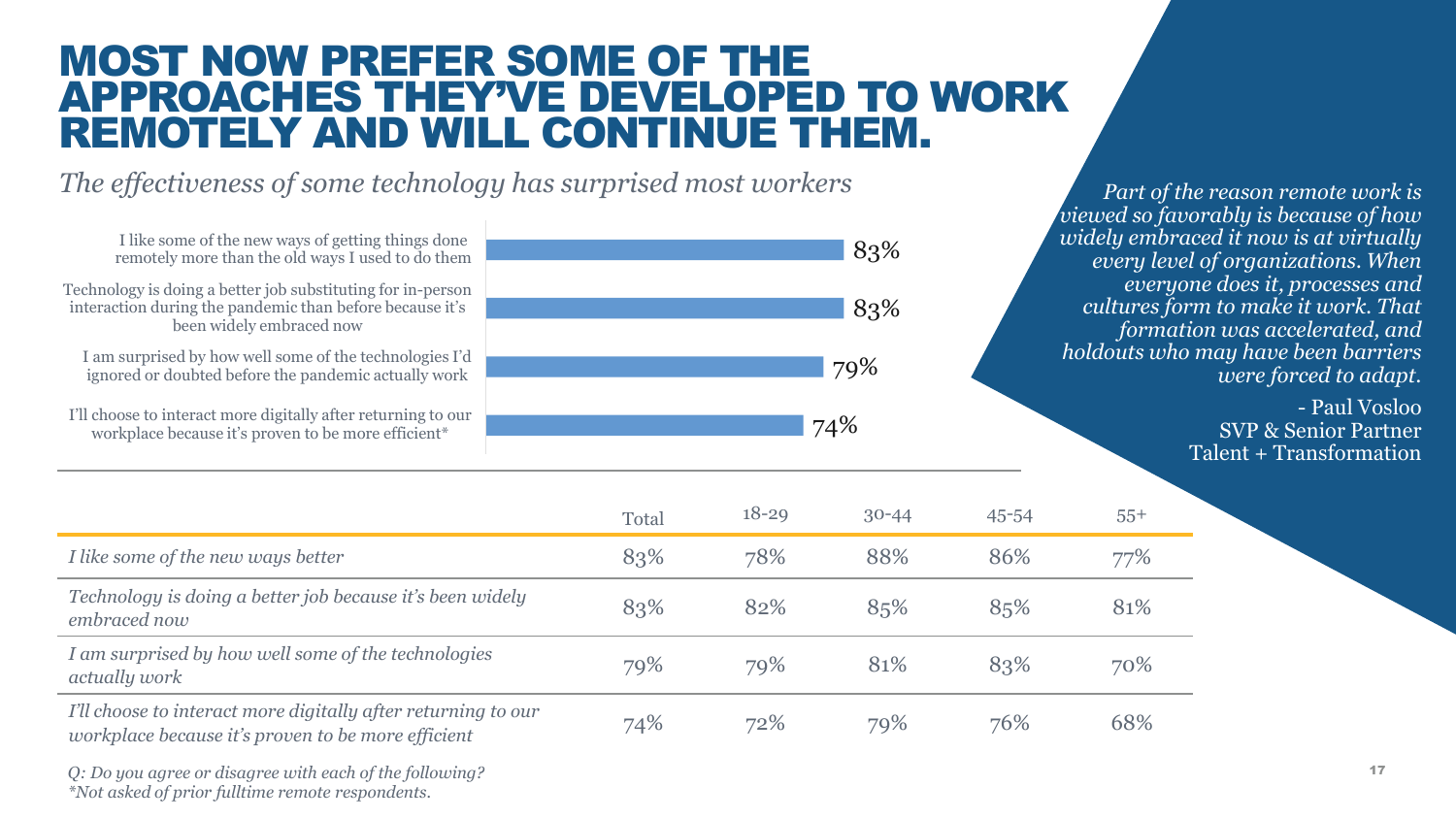

### REMOTE WORK PRESENTS ADVANTAGES IN COMMUNICATIONS AND WORK/LIFE BALANCE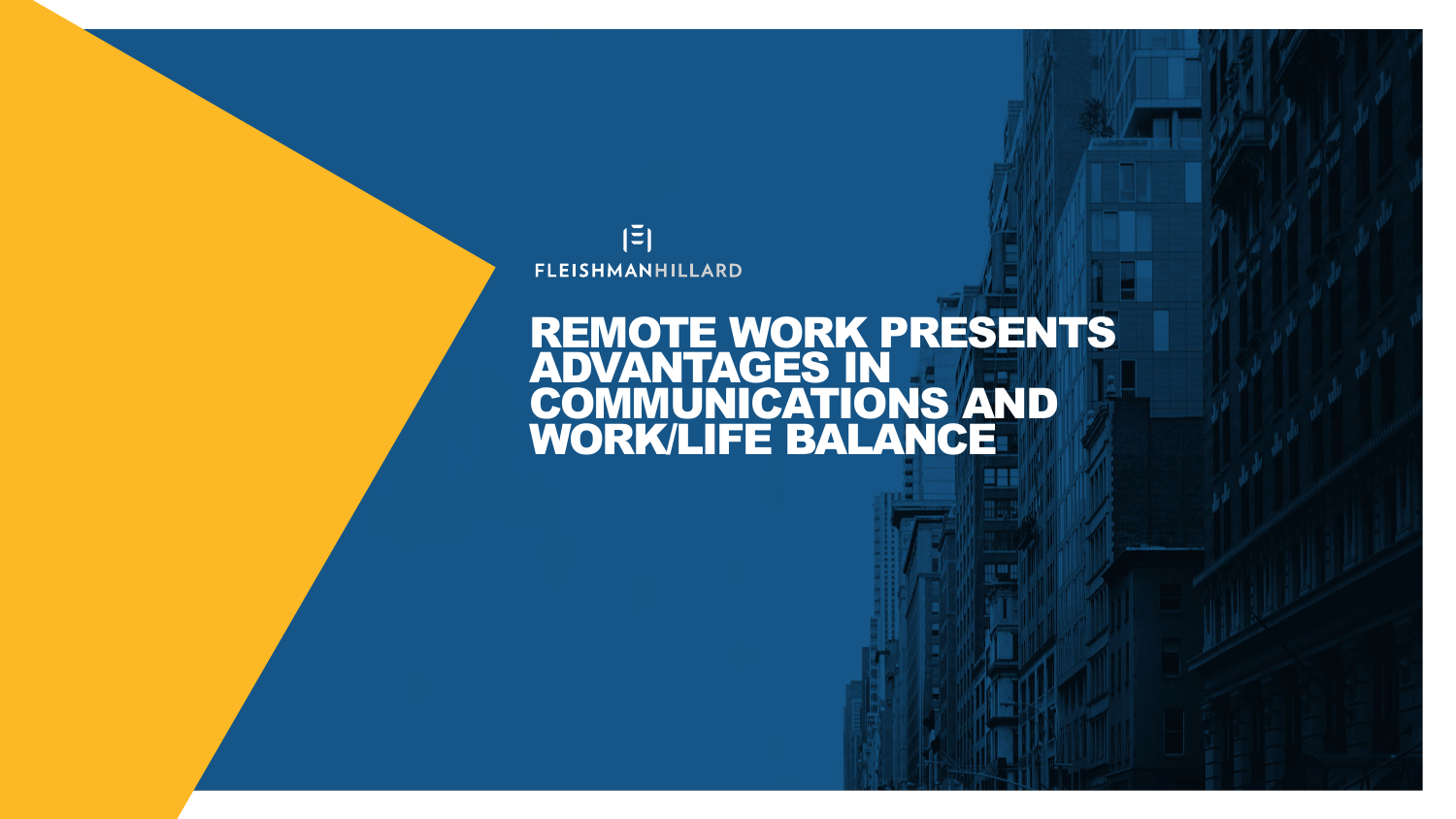### THE ADVANTAGES OF REMOTE WORK ACCUMULATE FOR THE WHOLE PERSON.

#### *Advantages of Working Remotely % selecting item*



*Which translates to…*

TIME **PRODUCTIVITY SATISFACTION** SAVINGS BALANCE WELLNESS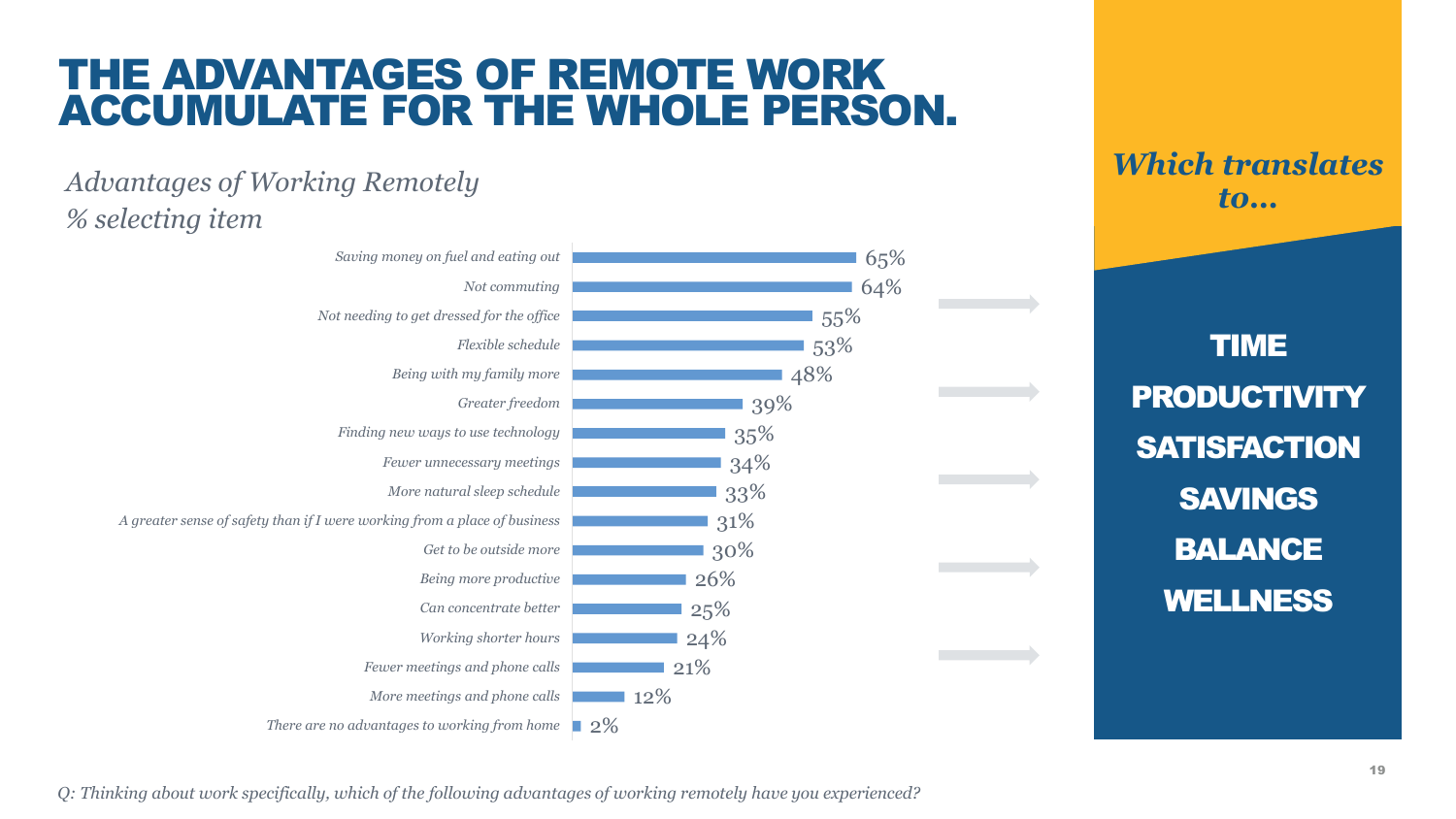

#### THESE ADVANTAGES OVERLAP IN DIFFERENT WAYS, RELATING DIRECTLY TO THE JOB AS WELL AS TO PEOPLE'S PERSONAL LIVES.

*Advantages of Working Remotely Net categories based on selections*

*Q: Thinking about work specifically, which of the following advantages of working remotely have you experienced?*

*These net categories are not mutually exclusive.*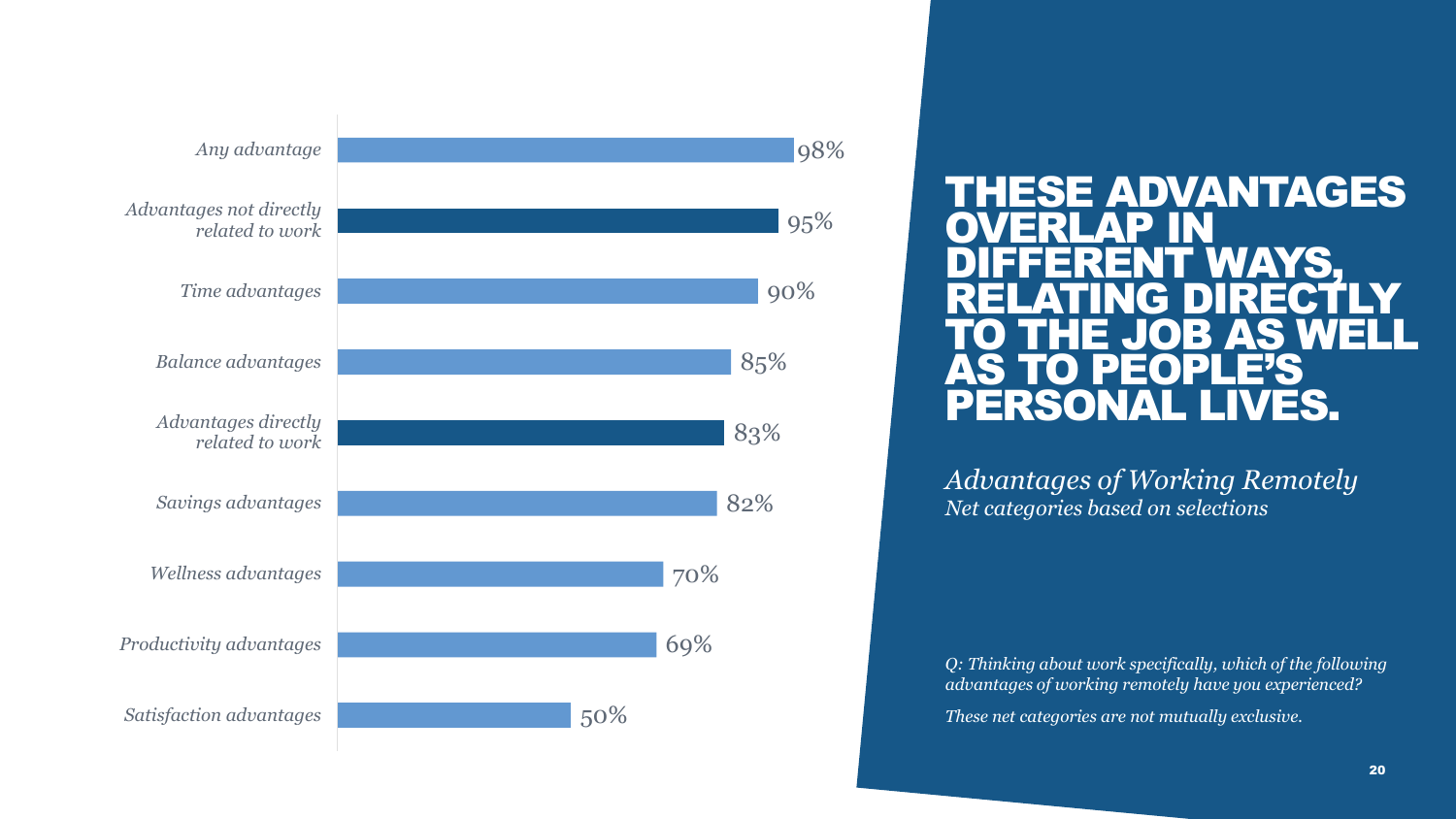### MANY ARE FEELING PHYSICALLY BETTER SINCE MAKING THE SHIFT TO REMOTE WORK.

#### *Remote work is saving people money and time, and they feel healthier and less tired*



*Q: Which of the following apply to you?*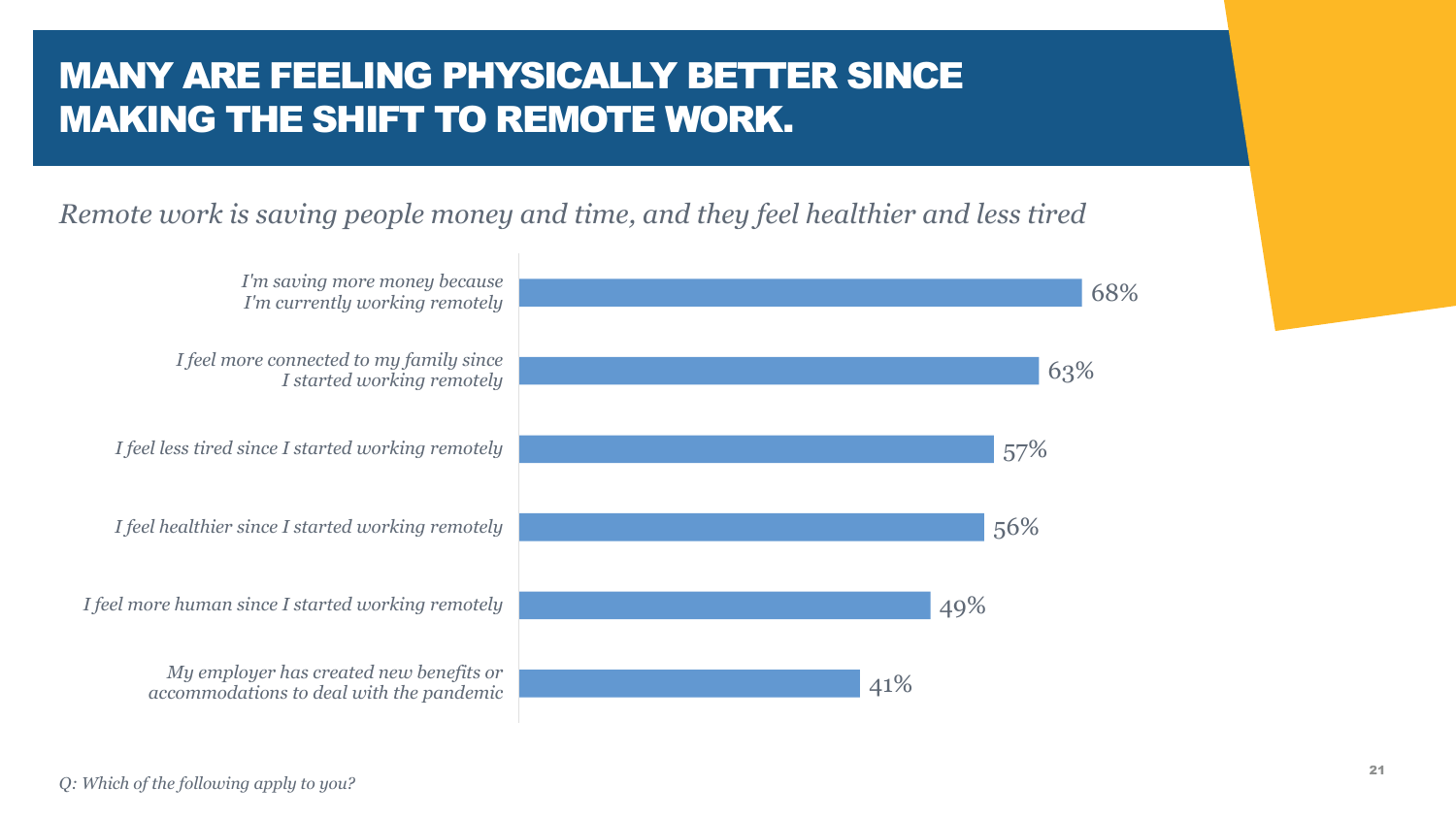#### THIS SENSE OF FEELING BETTER SINCE THEY BEGAN REMOTE WORK IS CONSISTENT ACROSS AGES, RIENCE<br>'E WITH REMOTE WORK, AND SENIORITY.

*% who feel more connected to family, healthier, less tired, or more human since beginning remote work*

*Q: Which of the following apply to you?*

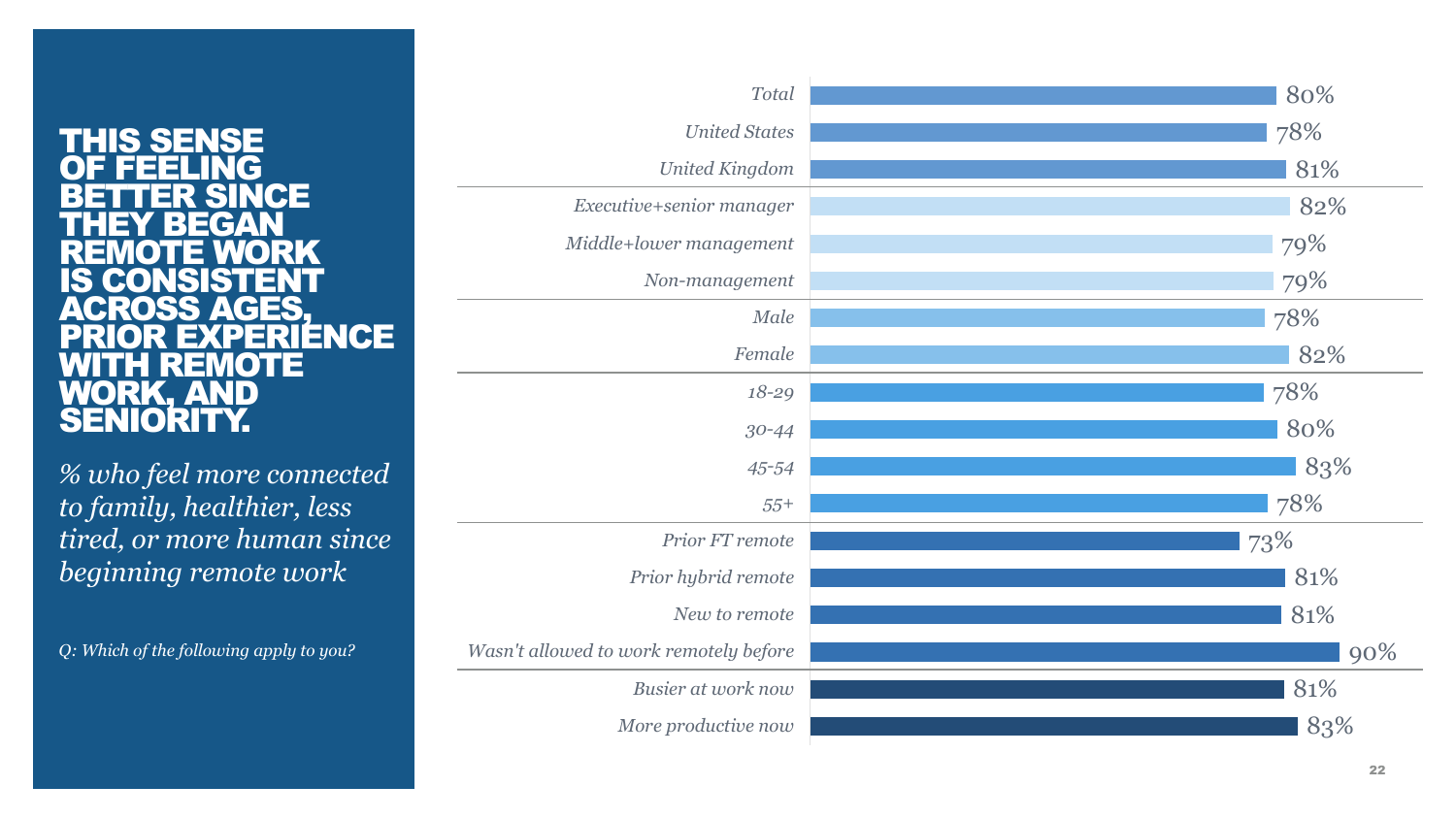#### THE SHIFT TO REMOTE WORK, FOR MANY WORKERS, HAS HIGHLIGHTED THE WEIGH OLD NORMAL DIDN'T WORK FOR THEM.

*Remote workers feel they were missing out on things before and were tired; half feel the work/life relationship was broken.*

*Q: Do you agree or disagree with each of the following?*

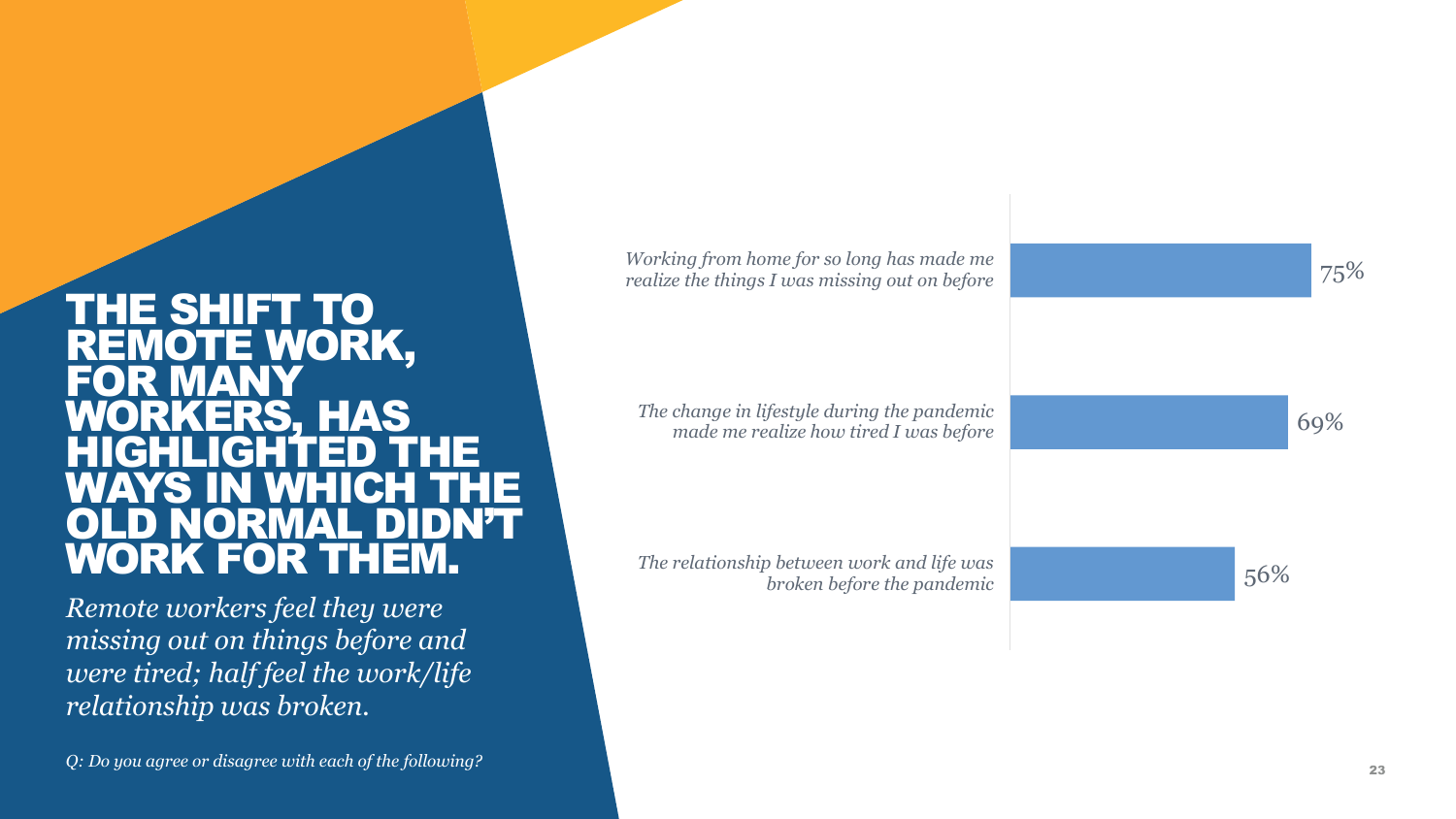#### *The relationship between work and life was broken before the pandemic*



EXECUTIVES AND MANAGERS<br>REI IKELY ET DIKEL THAN NON-<br><u>MANAGERS</u> TO BELIEVE THE RELATIONSHIP BETWEEN WORK AND LIFE WAS BROKEN BEFORE THE PANDEMIC.

*of the following?*

*What's striking are the differences we're not seeing. This is not a matter of management on one side and frontline workers on the other.* 

*If anything, the pre-pandemic normal worked even less well for executives and senior managers. Q: Do you agree or disagree with each* 

Ryan Tandler Research Director TRUE Global Intelligence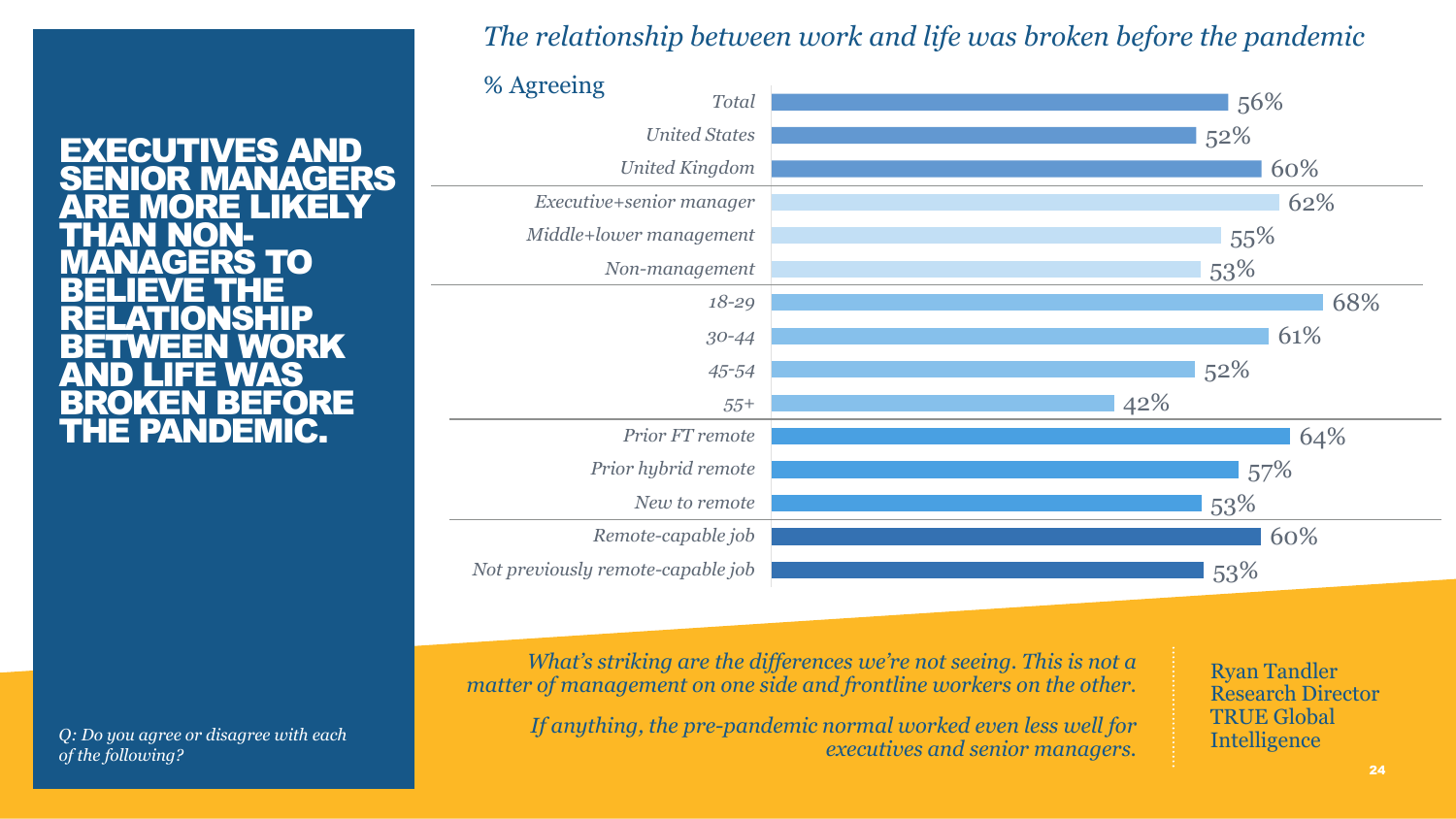

### REMOTE WORK ALSO PRESENTS CHALLENGESS IN COMMUNICATIONS AND WORK/LIFE BALANCE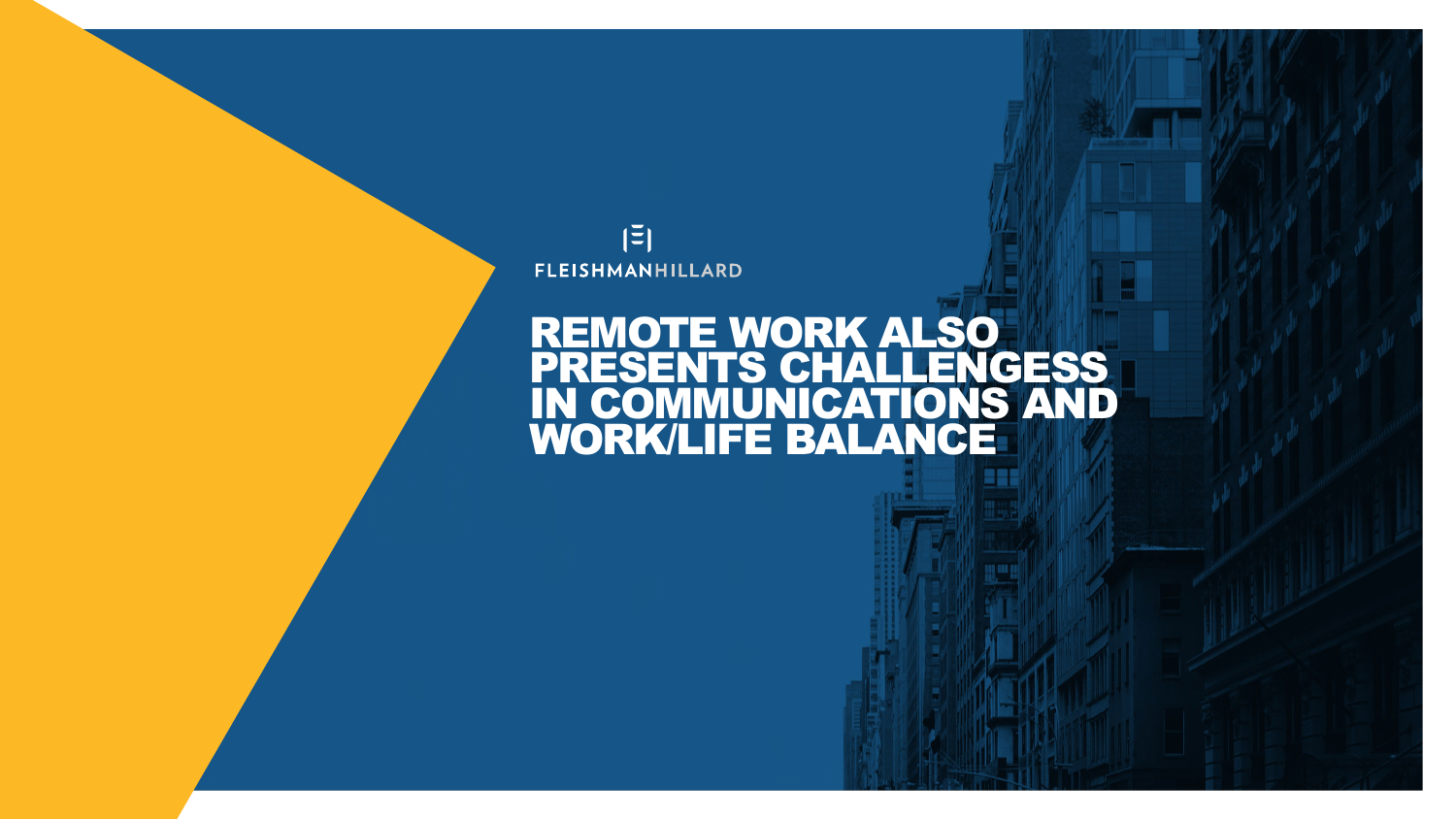### MANY REMOTE WORKERS MISS INTERACTING WITH THEIR COLLEAGUES AND ARE FINDING IT DIFFICULT TO SEPARATE WORK AND HOME.

#### Disadvantages of Working Remotely *% selecting item*

| Miss interacting with coworkers                                      | 49% |
|----------------------------------------------------------------------|-----|
| No separation between work and home                                  | 41% |
| Too many distractions                                                | 35% |
| Distraction from family, partners, or roommates                      | 31% |
| Harder to know what others are working on                            | 26% |
| I'm better at interacting when I'm physically with someone           | 25% |
| Lack of adequate workspace                                           | 24% |
| Harder to share information                                          | 22% |
| Remote meetings are not as effective                                 | 22% |
| Harder to network                                                    | 22% |
| Tech/IT problems are harder to solve                                 | 22% |
| Company culture gets lost                                            | 22% |
| No one to brainstorm ideas with                                      | 21% |
| <i>Working longer hours</i>                                          | 21% |
| No unplanned encounters that generate ideas or lead to collaboration | 17% |
| Too many meetings and phone calls                                    | 17% |
| Can't effectively supervise my employees                             | 16% |
| Difficult for managers to effectively supervise me                   | 11% |
| Too much time with my family                                         | 9%  |
| Normal sales methods rely on in-person interaction                   | 8%  |
| There are no disadvantages to working from home                      | 7%  |
| Not enough meetings and phone calls                                  | 6%  |

*Which translates to…*

**COMMUNICATION** BALANCE **WORKSPACE** MEETINGS **CONNECTION SUPERVISION** 

*Q: Thinking about work specifically, which of the following disadvantages of working remotely have you experienced?*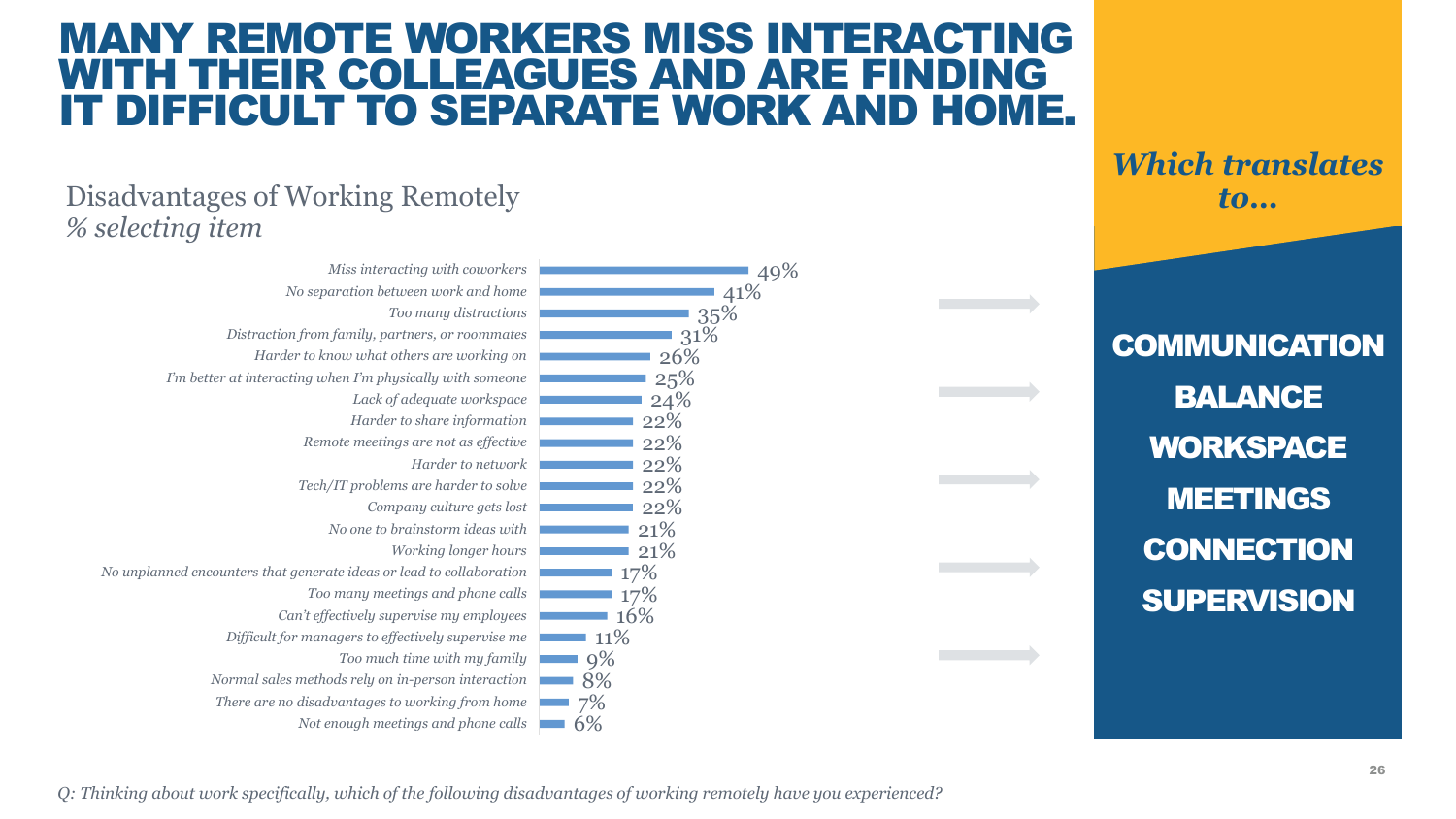#### THE MAIN **DISADVANTAGES** OF REMOTE RELATE TO **IMUNICATION** AND BALANCE.

*Disadvantages of Working Remotely Net categories based on selections*

*Q: Thinking about work specifically, which of the following disadvantages of working remotely have you experienced?*

*These net categories are not mutually exclusive.*

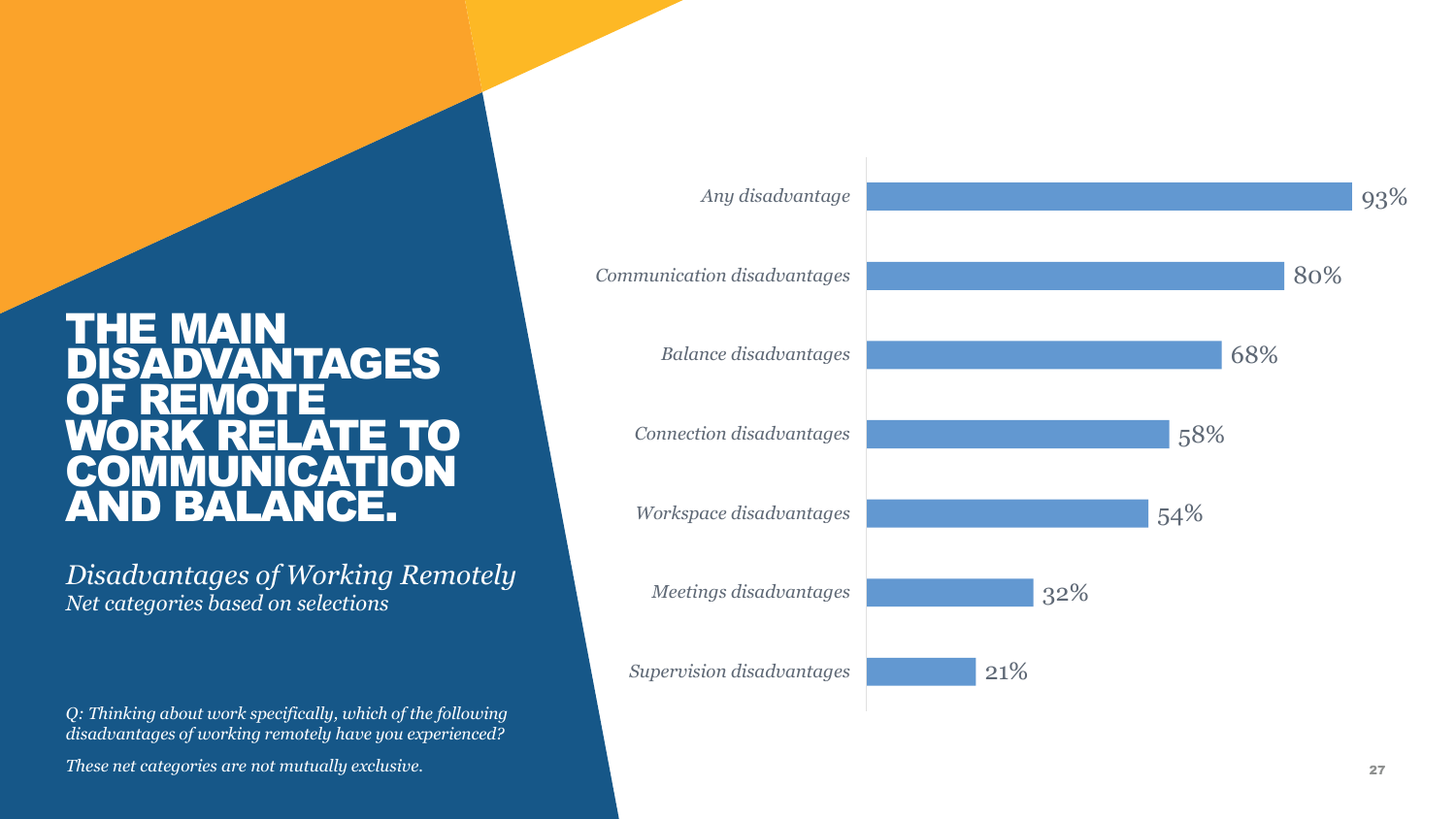#### WORKERS ARE<br>WARY OF REMO **REMOTE LEADING**<br>RE **TO MORE INTENSIVE** DEMANDS ON ERSONAL ESPECIA GER ORKERS AND MANAGERS

#### % Agreeing with

*As working remotely continues, I'm concerned I'll be expected to be even more reachable outside normal business hours than before the pandemic*

*Q: Do you agree or disagree with each of the following?*

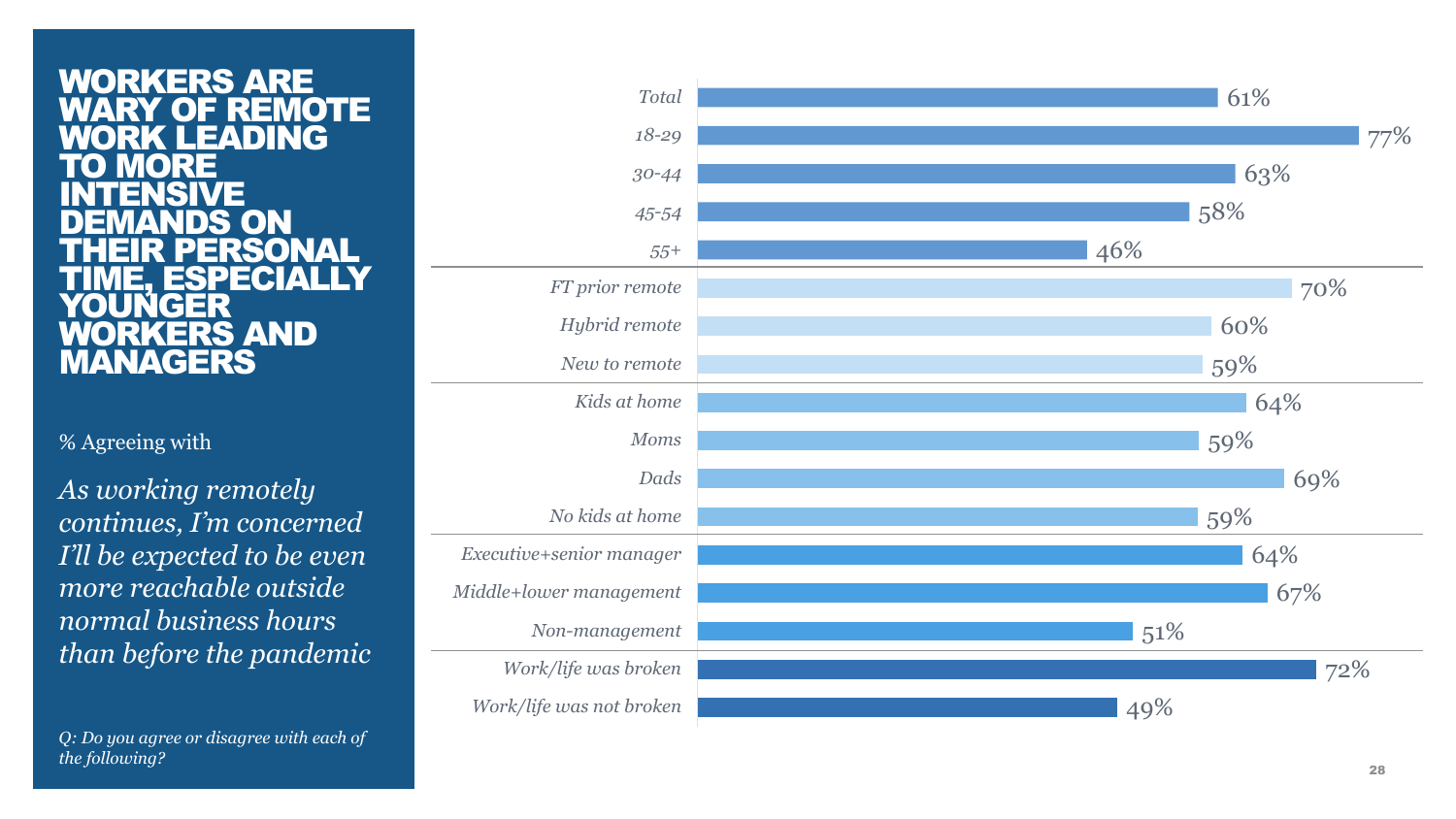#### THE LACK OF IN-PERSON **COMMUNICATION** IS ATOP<br>CHALLER ALLENGE FOR REMOTE ORKERS. **DESPITE PROLIFIC TECHNOLOGY** USE.

*Q: Which of the following are your THREE biggest challenges in working remotely?*

*Q: [IF NOT FEELING MOTIVATED IS A CHALLENGE] Why is feeling motivated a challenge?*

#### *Biggest Challenges to Working Remotely % selecting item*



Combined, 65% cite challenges in feeling connected to the workplace, and 40% cite challenges in technology.

A narrow majority (55%) of those who find motivation a challenge blame working remotely, but 26% blame the pandemic itself (16% blame them equally).

*Ultimately, these challenges are interconnected. So much of the technology enabling remote work is meant to substitute for in-person communication, but we know this is one area where there is just no substitution that's as effective. The challenge, then, is how to maintain a meaningful connection among colleagues, with leadership and to the company culture if true inperson interaction remains limited or out of grasp.*

- Josh Rogers SVP & Partner Talent + Transformation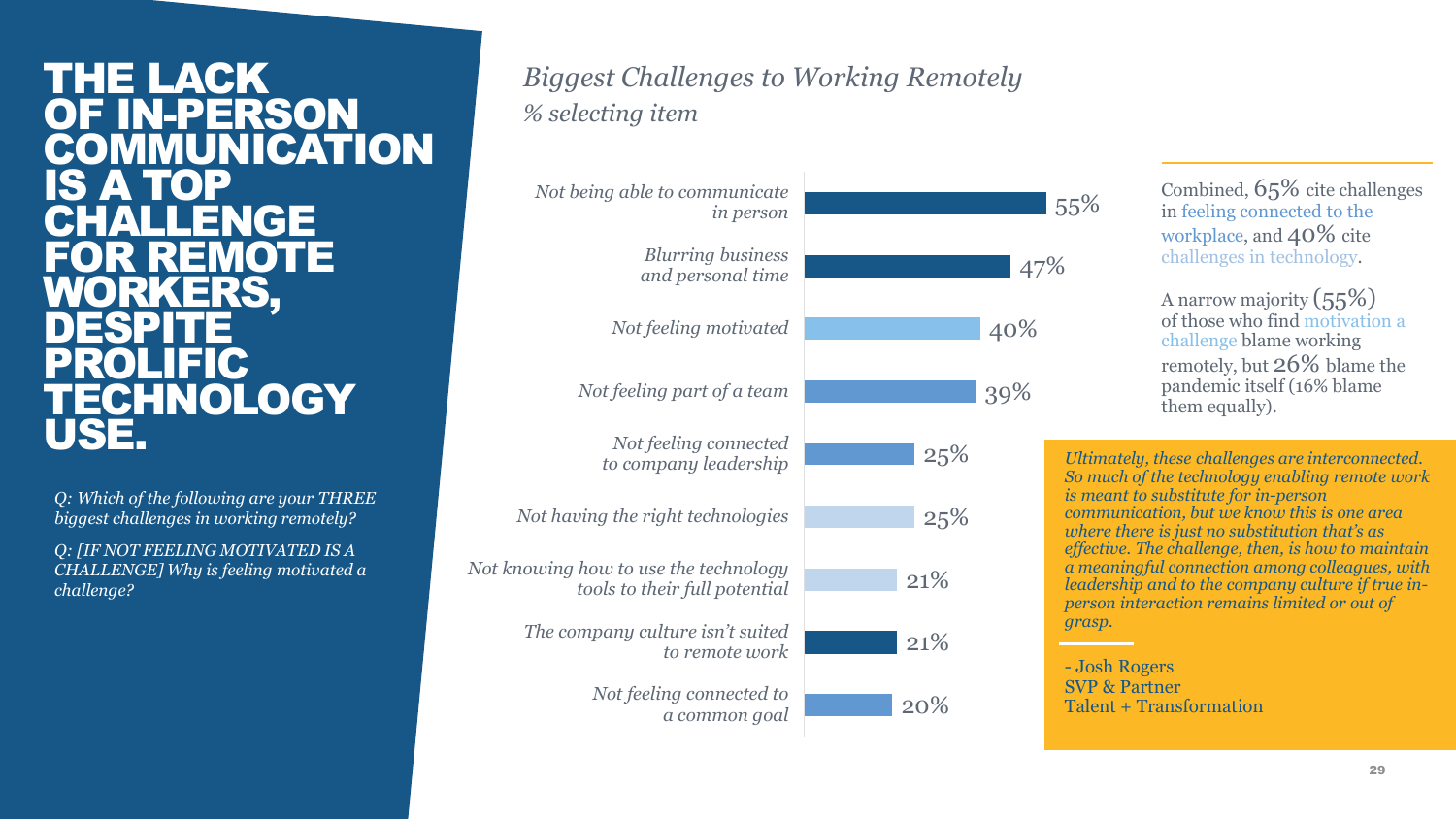### CONNECTION AND TECHNOLOGY CHALLENGES ARE NOT UNIQUE TO THOSE NEW TO FULLTIME REMOTE WORK.

|                                                                        | Total | Prior fulltime<br>remote | Prior hybrid<br>remote | New to<br>remote |
|------------------------------------------------------------------------|-------|--------------------------|------------------------|------------------|
| Connection challenges (combined)                                       | 65%   | 70%                      | 67%                    | 62%              |
| Not feeling connected to a common goal                                 | 20%   | 27%                      | 18%                    | 19%              |
| Not feeling part of a team                                             | 39%   | 31%                      | 42%                    | 39%              |
| Not feeling connected to company leadership                            | 25%   | 33%                      | 25%                    | 22%              |
| Not being able to communicate in person                                | 55%   | 43%                      | 59%                    | 56%              |
| Blurring business and personal time                                    | 47%   | 42%                      | 46%                    | 48%              |
| Not feeling motivated                                                  | 40%   | 41%                      | 38%                    | 41%              |
| Technology challenges (combined)                                       | 40%   | 45%                      | 40%                    | 38%              |
| Not having the right technologies                                      | 25%   | 23%                      | 24%                    | 25%              |
| Not knowing how to use the technology tools<br>to their full potential | 21%   | 27%                      | 22%                    | 19%              |
| The company culture isn't suited to remote work                        | 21%   | 24%                      | 18%                    | 24%              |

*Q: Which of the following are your THREE biggest challenges in working remotely?*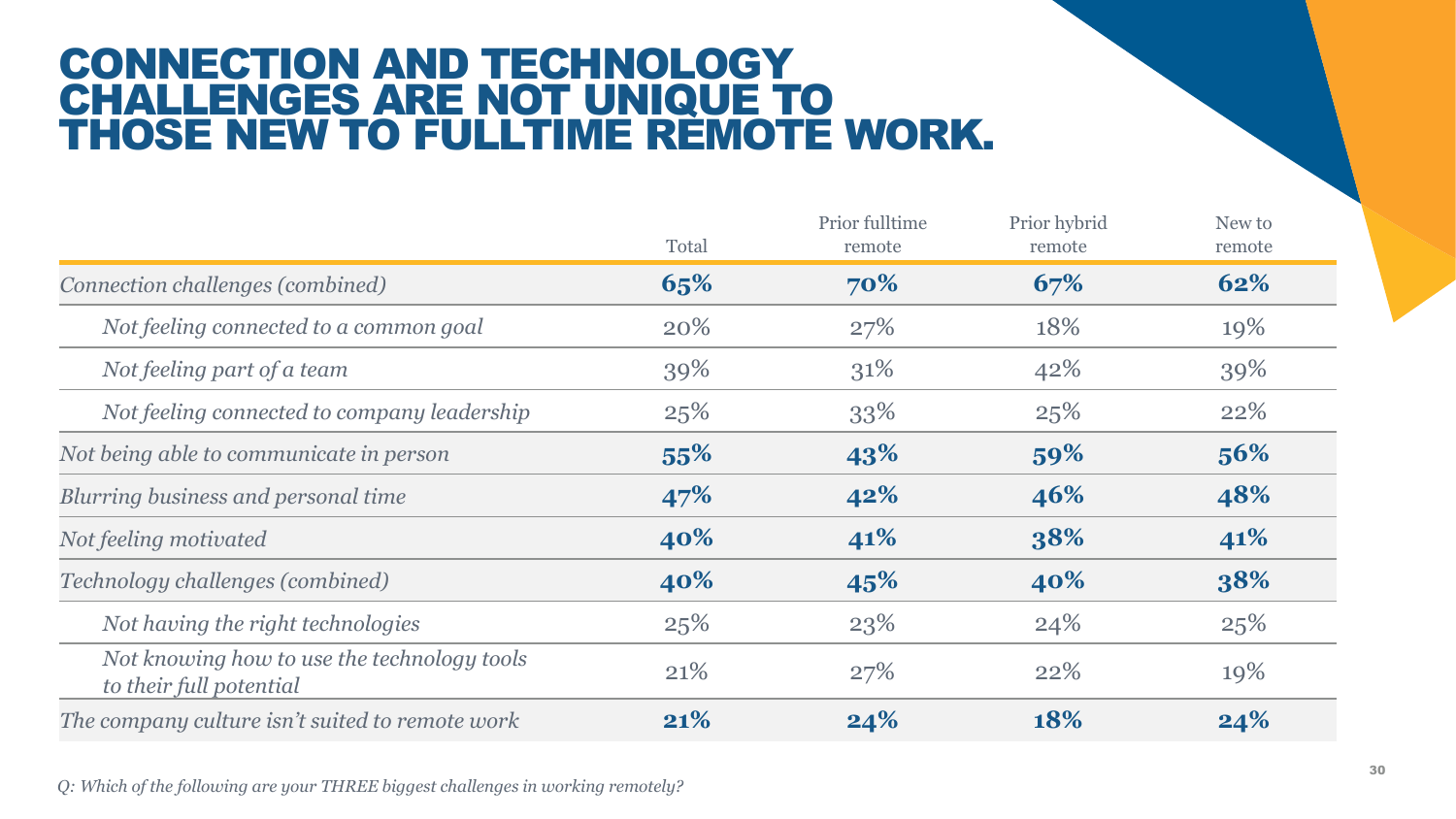### REMOTE WORKERS, ESPECIALLY MANAGERS, REPORT NEEDING TOOLS AND TRAINING TO HELP THEM OVERCOME THE CHALLENGES OF NOT SOCIALIZING IN-PERSON.

*How helpful would each of the following be? % selecting "Somewhat" or "Very helpful" or "Is something I must have"*

92% 85% New tools or capabilities that do a better job replicating the unplanned workplace encounters that result in new ideas and cooperation Training on how to interact with customers, clients, and prospects remotely *Showing "Would be very helpful" + "Is something I must have"* 18-29 30-44 45-54 55+ Execs & Sr. managers Middle & Lower Management Non-Management *New tools or capabilities that do a better job replicating the unplanned workplace encounters that result in new ideas and cooperation* 56% 59% 63% 45% **58% 59% 52%** *Training on how to interact with customers, clients, and prospects remotely* 48% 48% 52% 43% 51% 50% 40% *solve needs to be accompanied by training to make it as effective as possible, and inherently focused on our need for creativity and for human interaction.* - Sophie Scott Global Managing Director **Technology** 

*Q: Which of the following would be helpful to you moving forward?*

*During the pandemic, technology has done a brilliant job of helping meet our primal – and business – need to communicate. That said, ideas and relationships so often solidify through organic, unplanned interactions - open-office chats,* 

*conferences, side discussions during a meeting. It's for this reason that moving forward, any tech-based* 

*chance conversations at*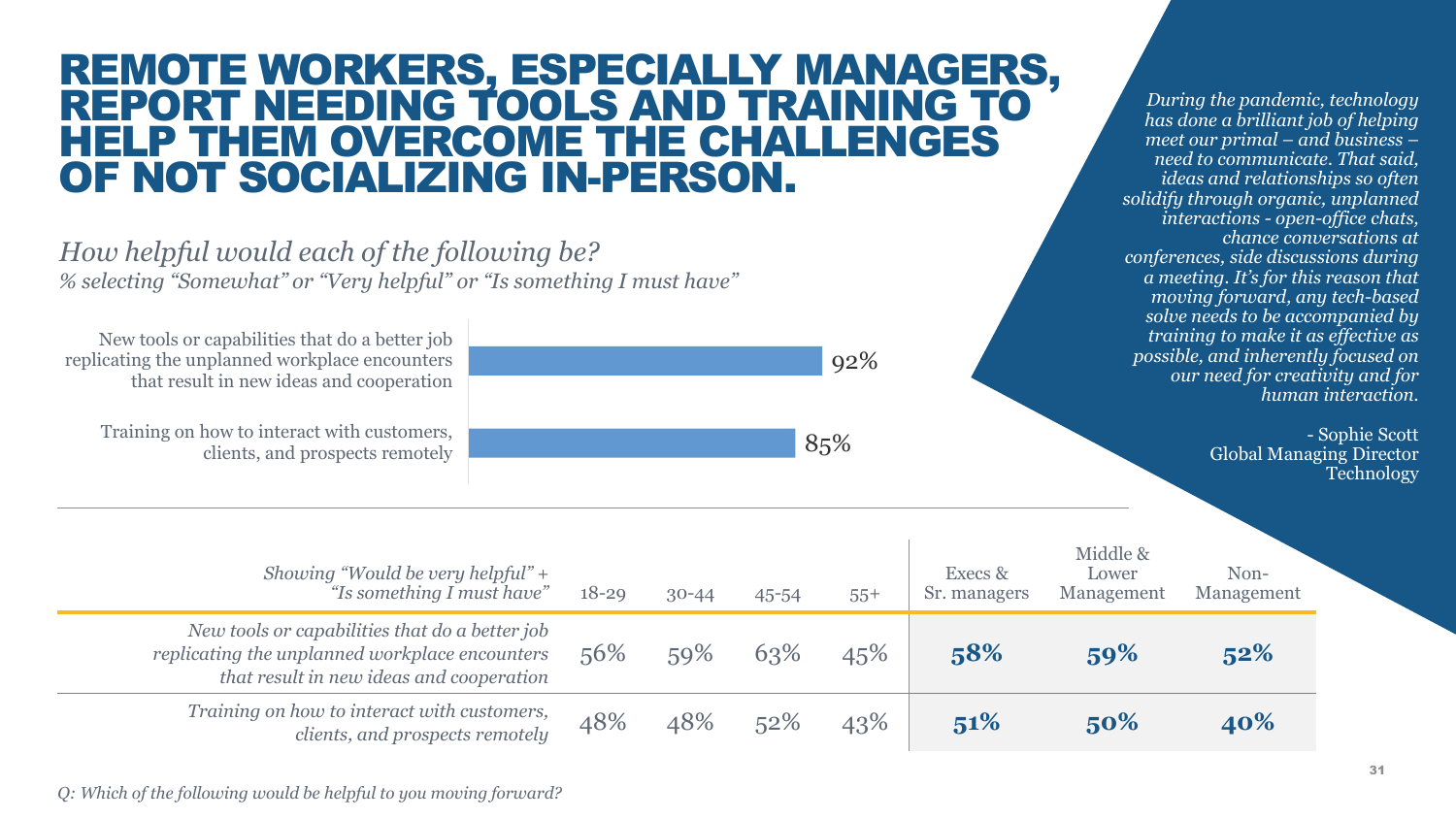

### ACCORDING TO REMOTE WORKERS, PLANS TO RETURN TO THE PHYSICAL ORKSPACE ARE STILL RARE<br>ND INCOMPLETE **AND INCOMPLET**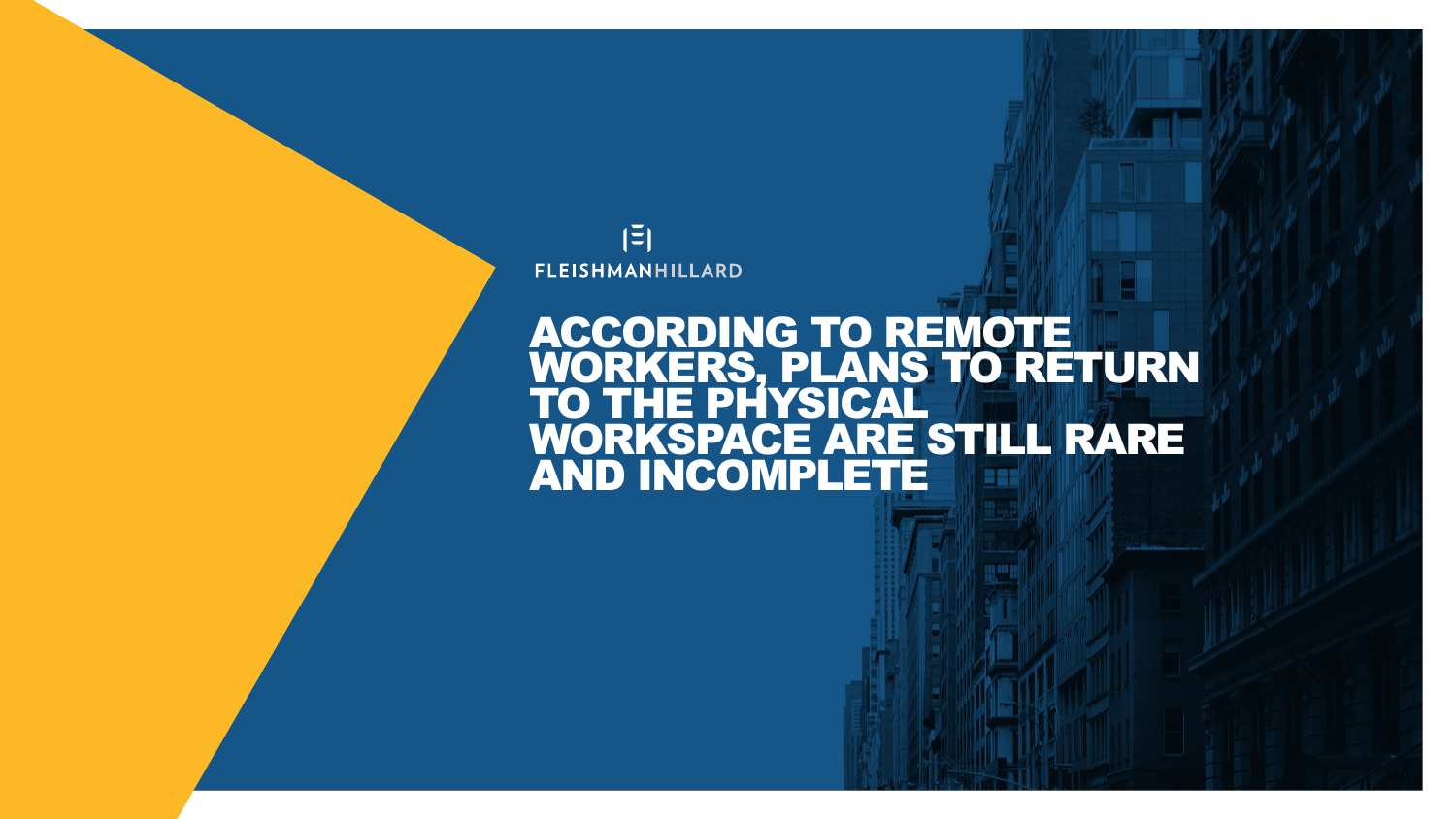#### **IT'S CLEAR IN<br>THEIR OWN** THEIR WORDS THAT WORKERS HAVE STRONG **KPECTATIONS** OF THEIR EMPLOYERS.

*Q: What do you want your employer to know about what you are experiencing, thinking, and feeling right now as you consider the pandemic, yourself, your family, and your job?*

*Select responses.*

*"I am concerned that going back to work too soon will put me at risk of coming into to contact with Covid-19 and becoming ill. I need to know plans that are in place to protect workers, our rights with regards to opting out of returning to work too soon and what will happen if we do become ill or a second lockdown occurs. Will we be paid in full etc. My biggest concern is the health of my family but also my finances, and I need to feel secure in both to be able to do my job correctly. I have felt less stressed not being in my place of work and think working patterns should be addressed going forward for a better work life balance."*

*"I want them to know I will go back to work but there must be social distancing, cleaning must be stepped up and anyone deliberately coughing on others or breaking distancing rules will be sent home and not be allowed back. Health of staff cannot just be ignored."*

*"To keep communicating and keep us updated with what's happening going forward and give us some indication of what is being put in place for a return to work"*

*"I want to know that when I return to work that the number one priority will be staff safety."*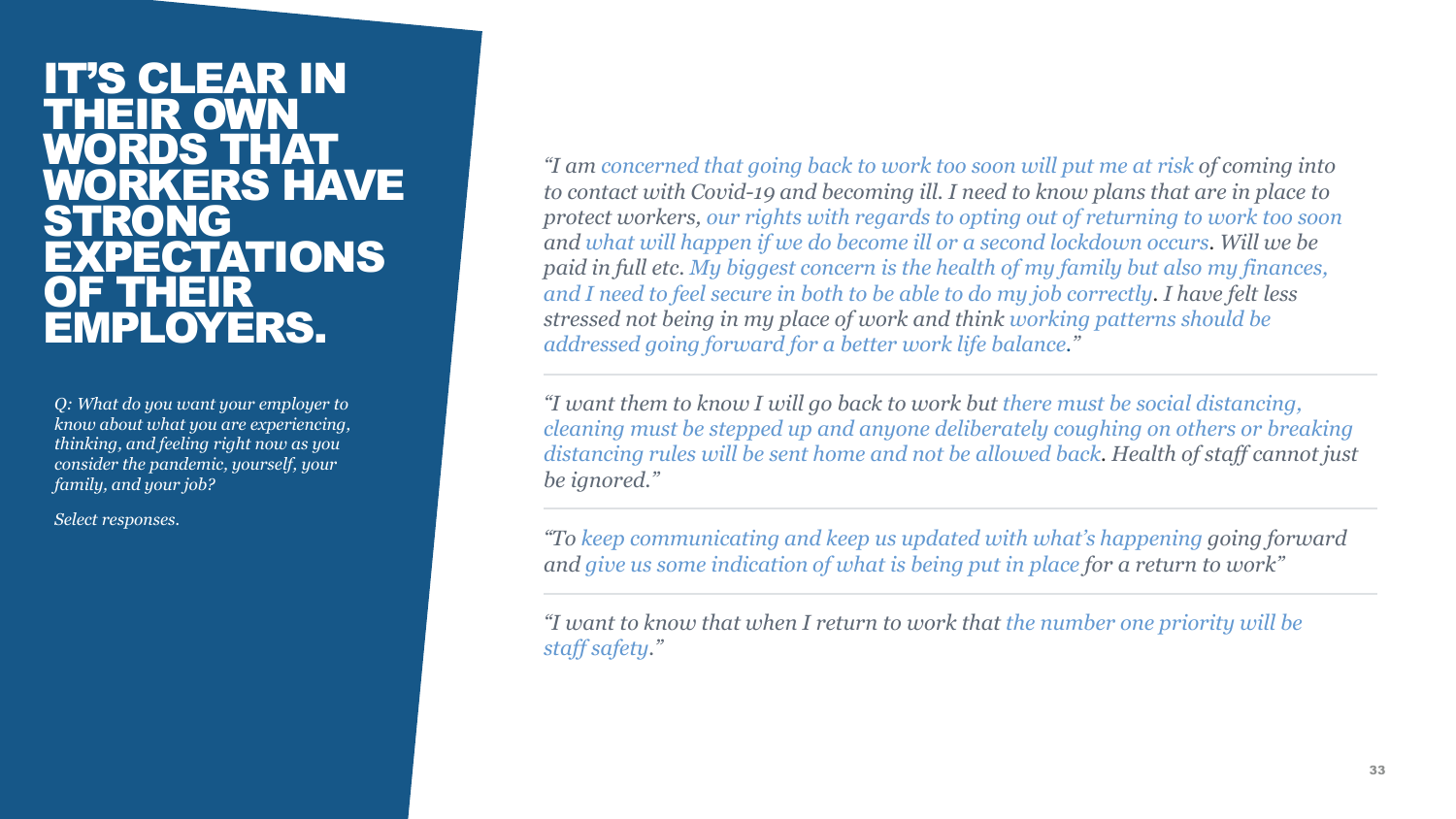#### INFORMATION ON **MPANIES** ARE DOING TO ENSURE THEIR SAFETY WOULD BE HELPFUL OR IS A MUST-HAVE FOR WORKERS, AND THE MOST EFFECTIVE WAYS TO COMMUNICATE **ENVIOLS** W-TECH.

*The best way to communicate with employees is, by far, email.*

*Q: Which of the following are the three most effective ways for your company to communicate with you about what's going on in the company?*

#### 92% REPORT "REGULAR, TRANSPARENT COMMUNICATION ON HOW THE COMPANY IS ENSURING OUR SAFETY AND ANY INFORMATION I NEED TO MANAGE MY HEALTH" IS SOMETHING THAT WOULD BE HELPFUL OR IS A MUST-HAVE.

*Three most effective ways for companies to communicate*



*We don't need to reinvent the wheel to talk to our employees, or always use the most hightech solution to do so: it all starts with empathetic, authentic, two-way conversation. Find out where your employee base gets their news about the business, what their preferences for communication are, and how they want to hear from you. That way, they'll be much more open and receptive to what you have to tell them.* 

- Sophie Scott Global Managing Director, **Technology**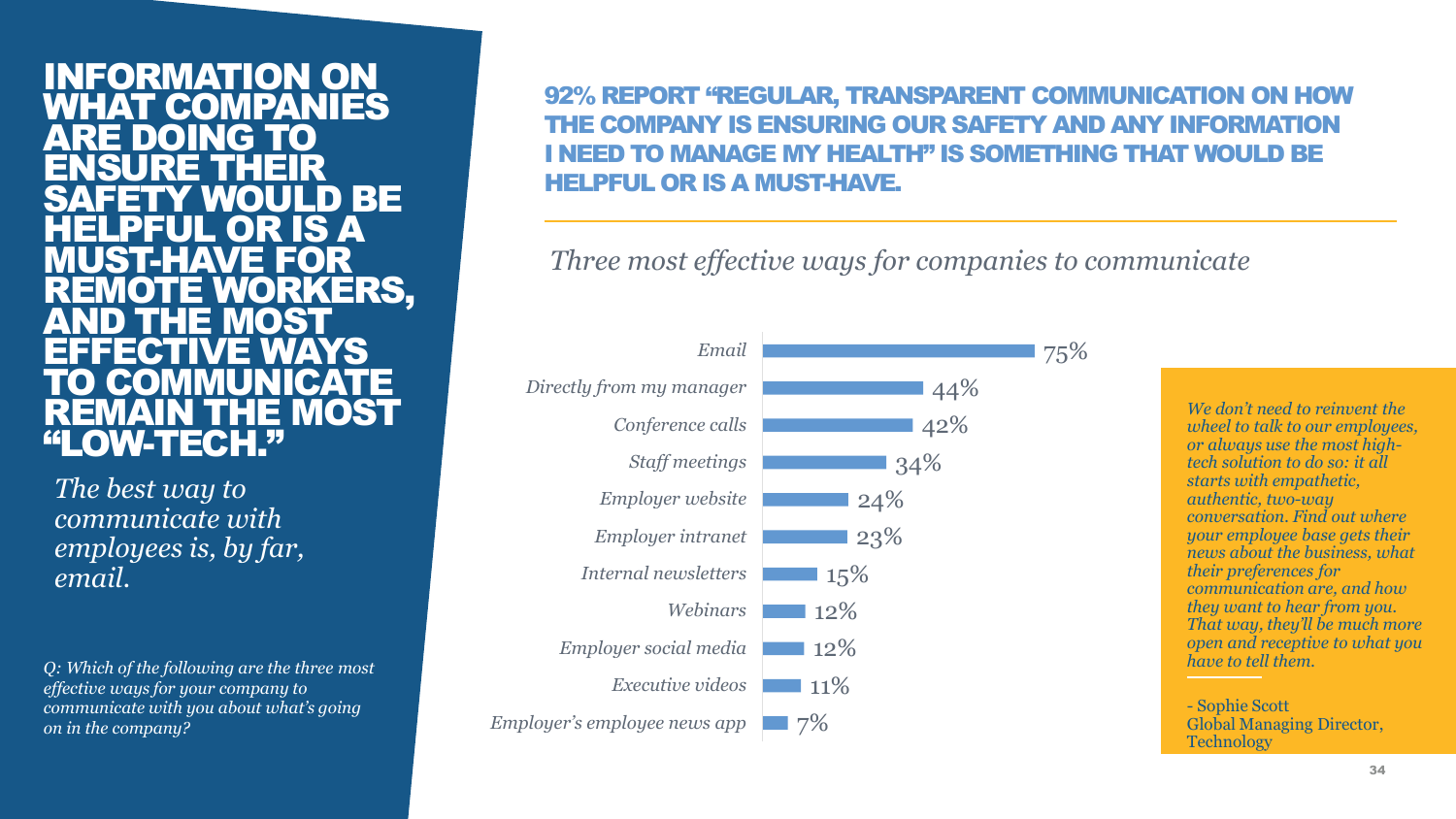### BUSINESSES MUST ACCOUNT FOR THE LOCAL CONDITIONS THEIR WORKERS FACE.

*Most workers are still facing quarantines, and many need public transit to get to their workplace*

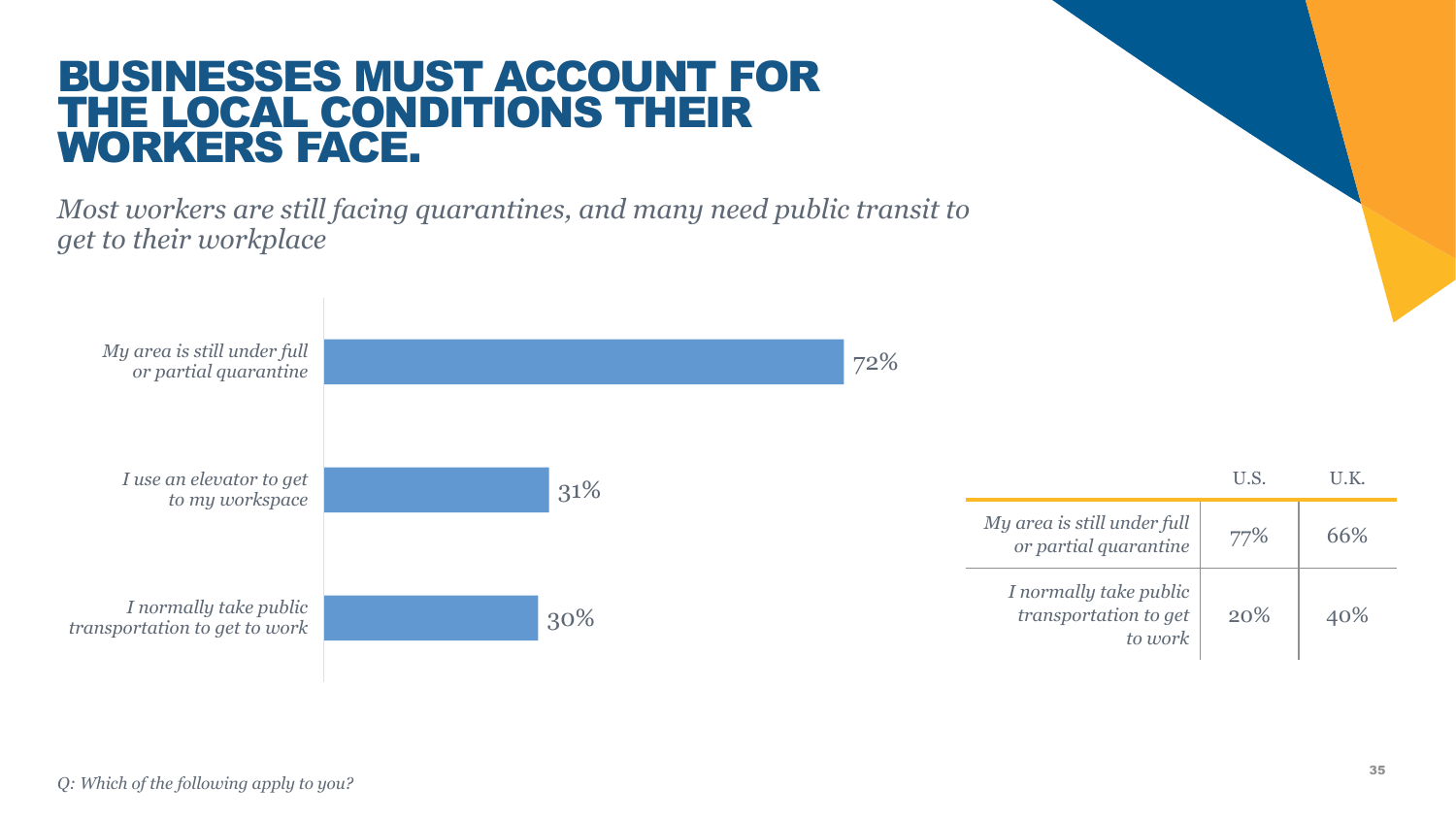### THE NEED F0R A DETAILED PLAN TO RETURN TO THE WORKPLACE IS UNIVERSAL, BUT FOR MANY, IT'S NOT A MUST-HAVE YET

*How helpful would a detailed plan to return to the workplace be?*

*% selecting "Somewhat" or "Very helpful" or "Is something I must have"*



*Q: Which of the following would be helpful to you moving forward? Not asked of prior fulltime remote workers.*

*% describing as "Is something I must have"*

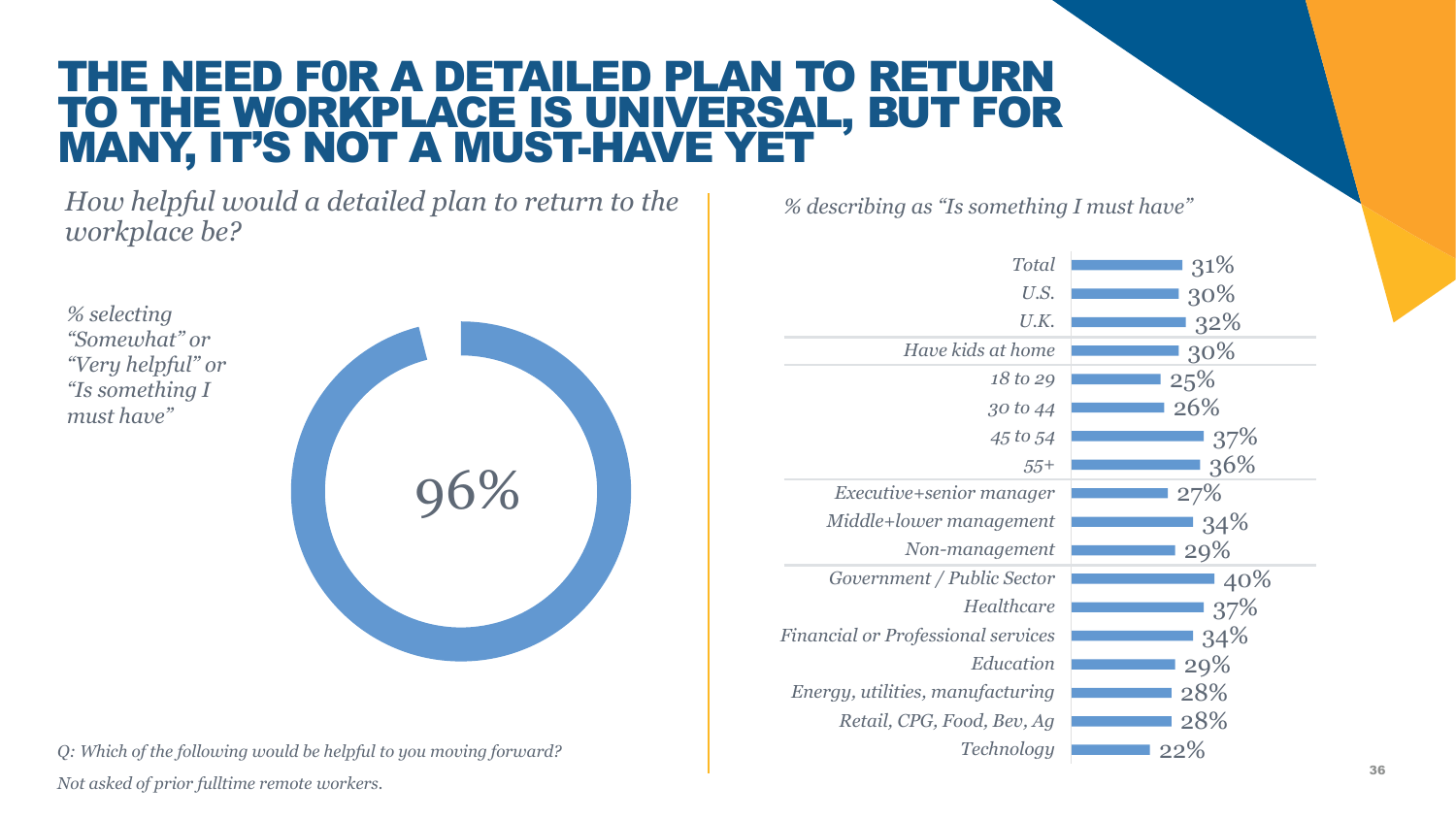### JUST 32% OF REMOTE WORKERS REPORT THEIR COMPANY HAS A PLAN TO RETURN TO THE WORKPLACE

*Does your company have a return-towork plan in place?*



*% reporting company has a return-to-work plan in place*

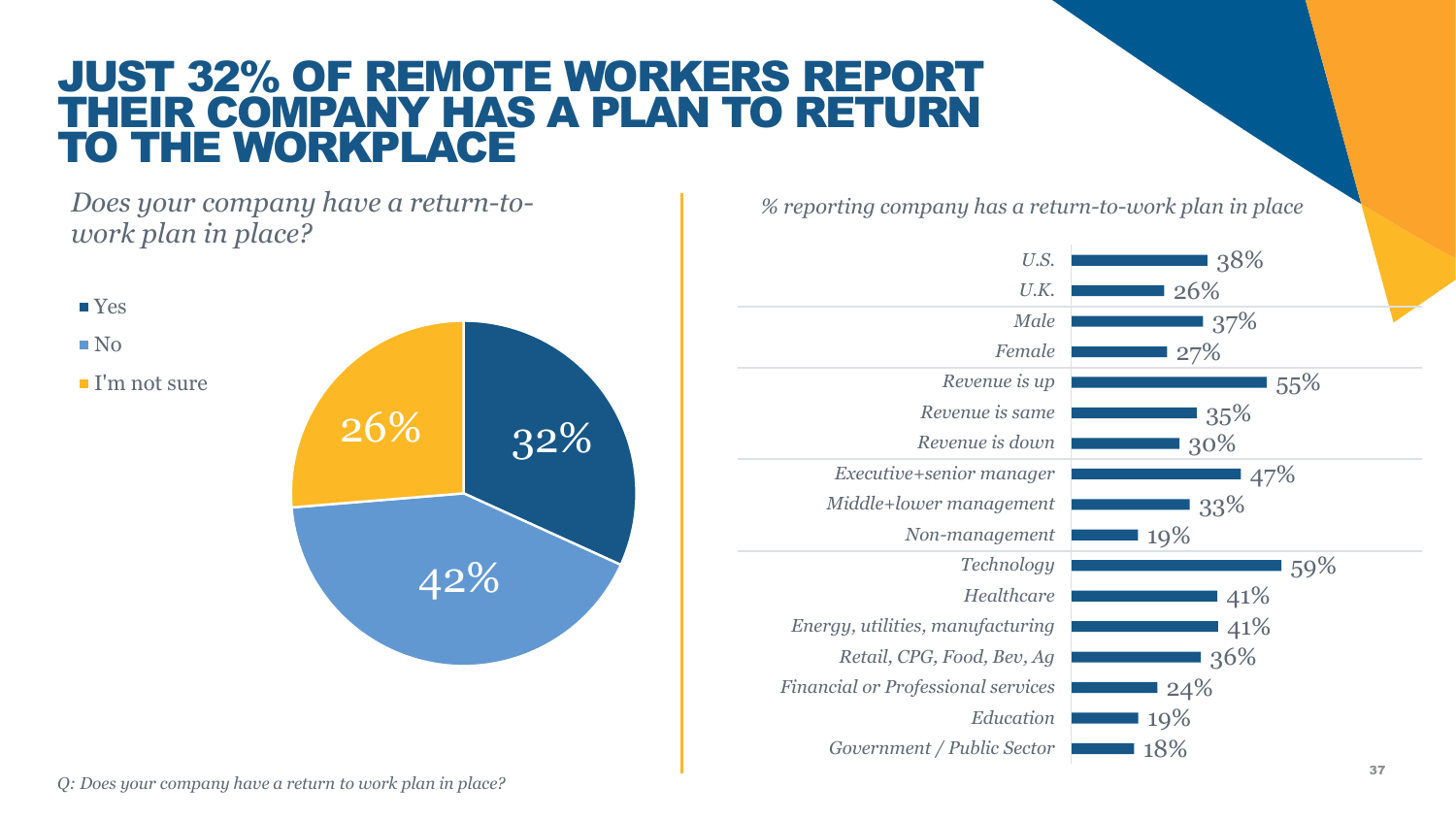#### **REMOTE** RKERS **EVE THEIR** EMPLOYERS' RETURN-TO-<br><u>WORK PLANS</u> **.D INCLUDE** EHR EMPLOYERS WILL TO MAKE **PHYSICAL CES SAFER** AND IMPLEMENT SOCIAL DISTANCING.

*Q: Thinking about your company's plan to return to the workplace, please indicate what elements that plan should have.*

*Not asked of prior fulltime remote respondents.*

#### *Employer's plan to return to the workplace should include… % selecting*

| (NET) INFORMATION ON PHYSICAL SPACES                                                                      |     |
|-----------------------------------------------------------------------------------------------------------|-----|
| Information on how the office will be cleaned<br>and sanitized                                            | 66% |
| A list of physical changes the company is making to<br>the workplace to make social distancing possible   | 60% |
| How the company will handle communal spaces like<br>elevators, kitchens, stairwells, and conference rooms | 58% |
| (NET) RULES FOR SOCIAL DISTANCING                                                                         | 73% |
| A list of rules for social distancing in the workplace                                                    | 67% |
| Information on how social distancing in the<br>workplace will be enforced by management                   | 61% |
| (NET) NEW ACCOMMODATIONS AND POLICIES                                                                     | 67% |
| A new work-from-home policy                                                                               | 52% |
| A list of accommodations the company<br>will make for people                                              | 46% |
| A new travel policy during the pandemic                                                                   | 37% |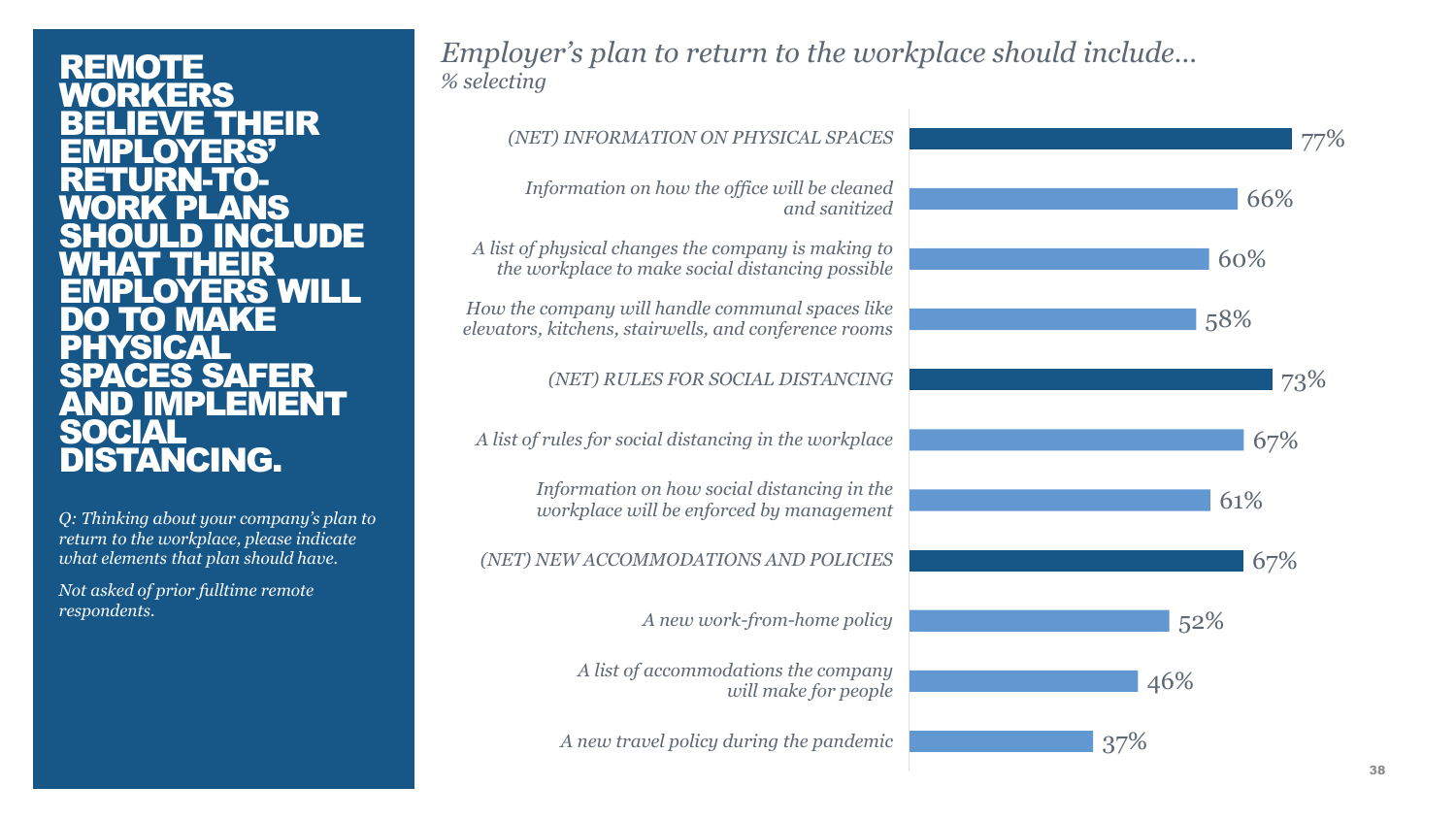#### TWO-THIRDS **ANT CLARITY<br>OT JUST ON** T JUST<br>V RETI 'URN-TO-<br>|LL BE GED BUT<br>HER WHETHER BEE **RED TO** RETURN TO THEIR NORMAL WORKSPACE.

*Q: Thinking about your company's plan to return to the workplace, please indicate what elements that plan should have.*

*Not asked of prior fulltime remote respondents.*

#### *Employer's plan to return to the workplace should include… % selecting*

| (NET) CLARITY ON WHETHER WORKERS NEED TO<br>RETURN TO THE WORKPLACE                                                                                | 67% |    |
|----------------------------------------------------------------------------------------------------------------------------------------------------|-----|----|
| Clarity on whether we have to return fully to the<br>workplace if we don't feel safe                                                               | 53% |    |
| Clarity on whether we have to return fully to the<br>workplace if we prefer to work remotely                                                       | 51% |    |
| Clarity on whether we have to return fully to the workplace<br>if we have child or senior care responsibilities                                    | 40% |    |
| (NET) WHAT WILL HAPPEN IF A WORKER IS EXPOSED<br>OR THERE IS A SECOND WAVE                                                                         | 63% |    |
| Information on how the company will decide if a<br>return to remote work is necessary in the event<br>of a second wave of the virus                | 57% |    |
| Information about how the company will track if workers<br>have been exposed to someone with the virus and what the<br>company will do in response | 54% |    |
| <b>CLEAR CRITERIA FOR DETERMINING WHEN</b><br><b>WORKPLACES WILL BE REOPENED</b>                                                                   | 59% |    |
| (NET) INFORMATION ON INCORPORATING LESSONS<br><b>LEARNED AND NEW TECHNOLOGY</b>                                                                    | 55% |    |
| Clear and convincing information on how the company<br>will put into practice the things it has learned during<br>the pandemic                     | 53% |    |
| Information on what technologies the company is looking into<br>to make the business operate better during the pandemic                            | 41% | 39 |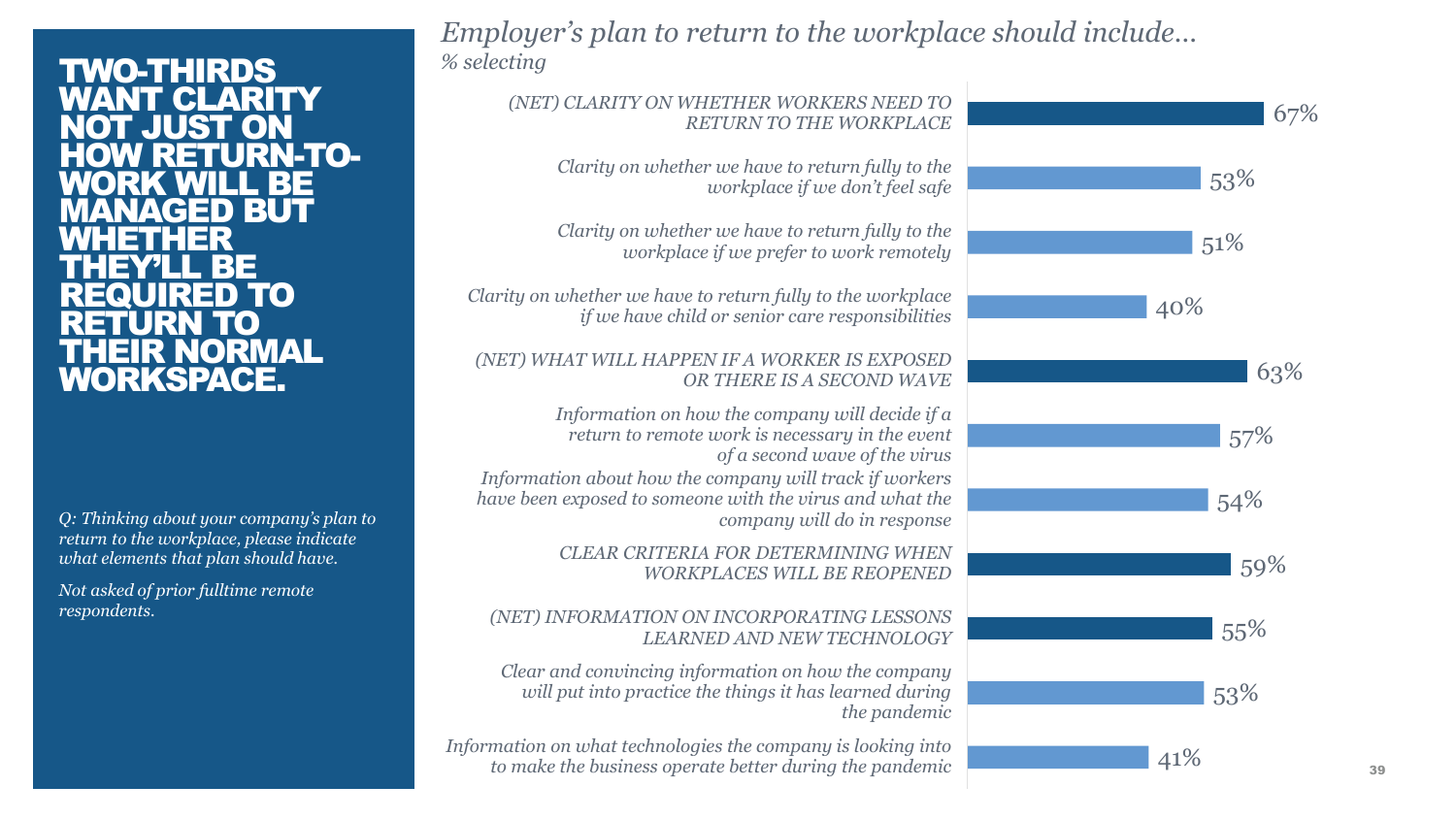### RELATIVE TO WHAT WORKERS SAY RETURN-TO-WORK PLANS SHOULD INCLUDE, THERE ARE SUBSTANTIAL GAPS IN EMPLOYERS' PLANS AS WORKERS UNDERSTAND THEM.

|                                                                         | <b>What Plans SHOULD Have</b> | What Employer's Plan<br><b>CURRENTLY Has*</b>             |
|-------------------------------------------------------------------------|-------------------------------|-----------------------------------------------------------|
| (NET) Information on physical spaces                                    | 77%                           | 69%                                                       |
| (NET) Rules for social distancing                                       | 73%                           | 54%                                                       |
| (NET) New accommodations or policies                                    | 67%                           | 60%                                                       |
| (NET) Clarity on whether workers need to return to the workplace        | 67%                           | 58%                                                       |
| (NET) What will happen if a worker is exposed or there is a second wave | 63%                           | 42%                                                       |
| Clear criteria for determining when workplaces will be reopened         | 59%                           | 52%                                                       |
| (NET) Information on incorporating lessons learned and new technology   | 55%                           | 32%                                                       |
|                                                                         |                               | *Asked of workers who report<br>their employer has a plan |

*Q: Thinking about your company's plan to return to the workplace, please indicate what elements that plan should have.*

*Q: Thinking about your company's plan to return to the workplace, as you currently understand it, please indicate what elements the plan does have.*

*Not asked of prior fulltime remote respondents.*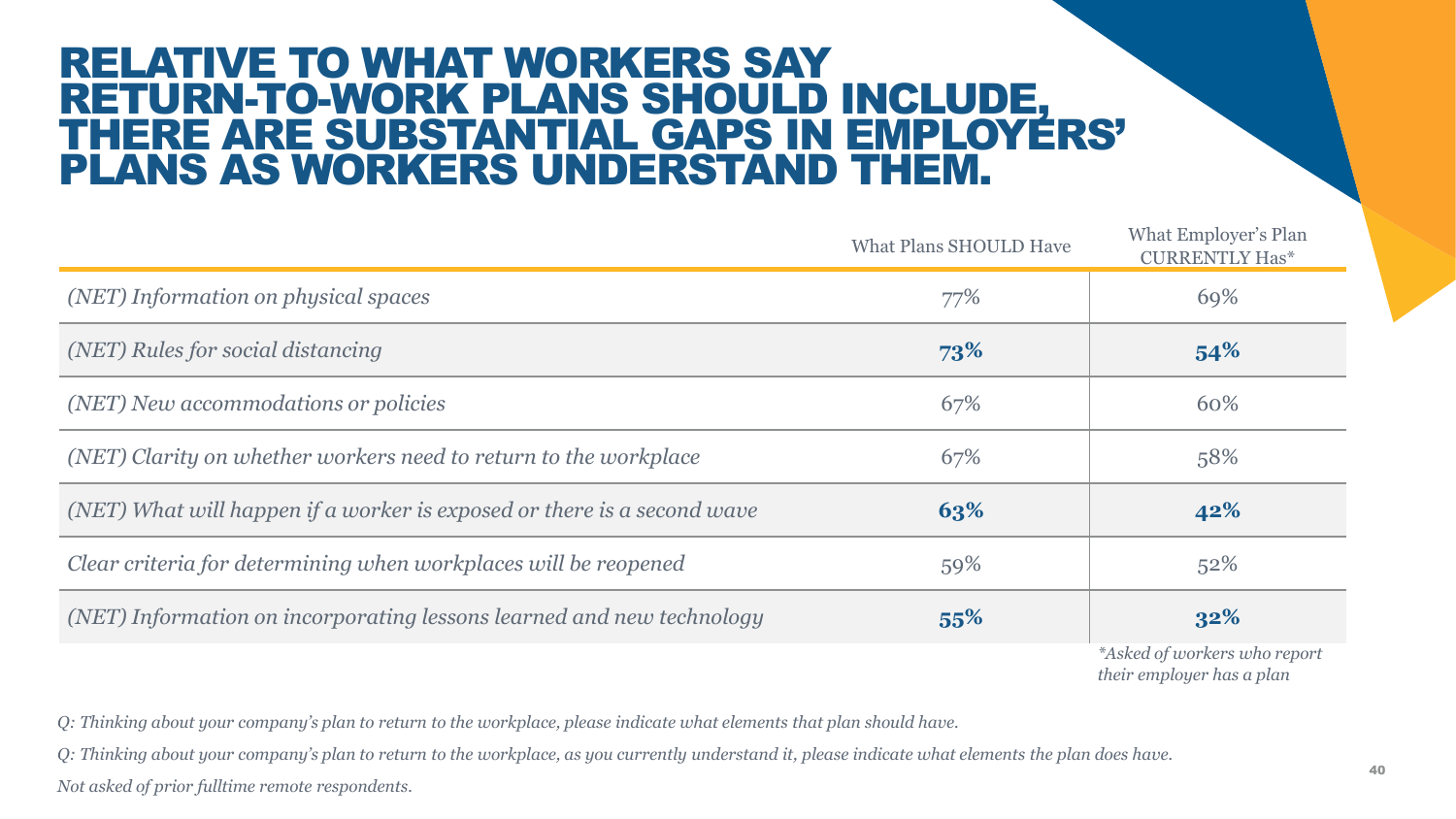### MANY EMPLOYEES DON'T FEEL THEIR NEEDS HAVE BEEN REPRESENTED IN RTW PLANNING, AND NEARLY ALL WOULD BENEFIT FROM A FORMAL WAY TO GIVE FEEDBACK.

**% Agreeing:**  *As my employer talks about returning to the workplace, I don't feel like what I want* 



**% saying this would be helpful or is a must have:** *A formal way for me to give my employer feedback about* 



*Management reports a stronger need for the ability to give feedback on what they need and want right now.*

|                                                                                                                                      | 18-29 | $30 - 44$ | 45-54 | $55+$ | Execs & Sr.<br>managers | Middle & Lower<br>Management | Non-Management |
|--------------------------------------------------------------------------------------------------------------------------------------|-------|-----------|-------|-------|-------------------------|------------------------------|----------------|
| <b>Agree:</b> As my employer talks about returning to the workplace, I don't feel like<br>what I want and need have been factored in | 67%   | 61%       | 51%   | 46%   | 63%                     | 60%                          | 47%            |
| "Very helpful" or "Must have": A formal way for me to give my employer<br>feedback about what I need and want right now              | 52%   | 58%       | 60%   | 45%   | 56%                     | 58%                          | 48%            |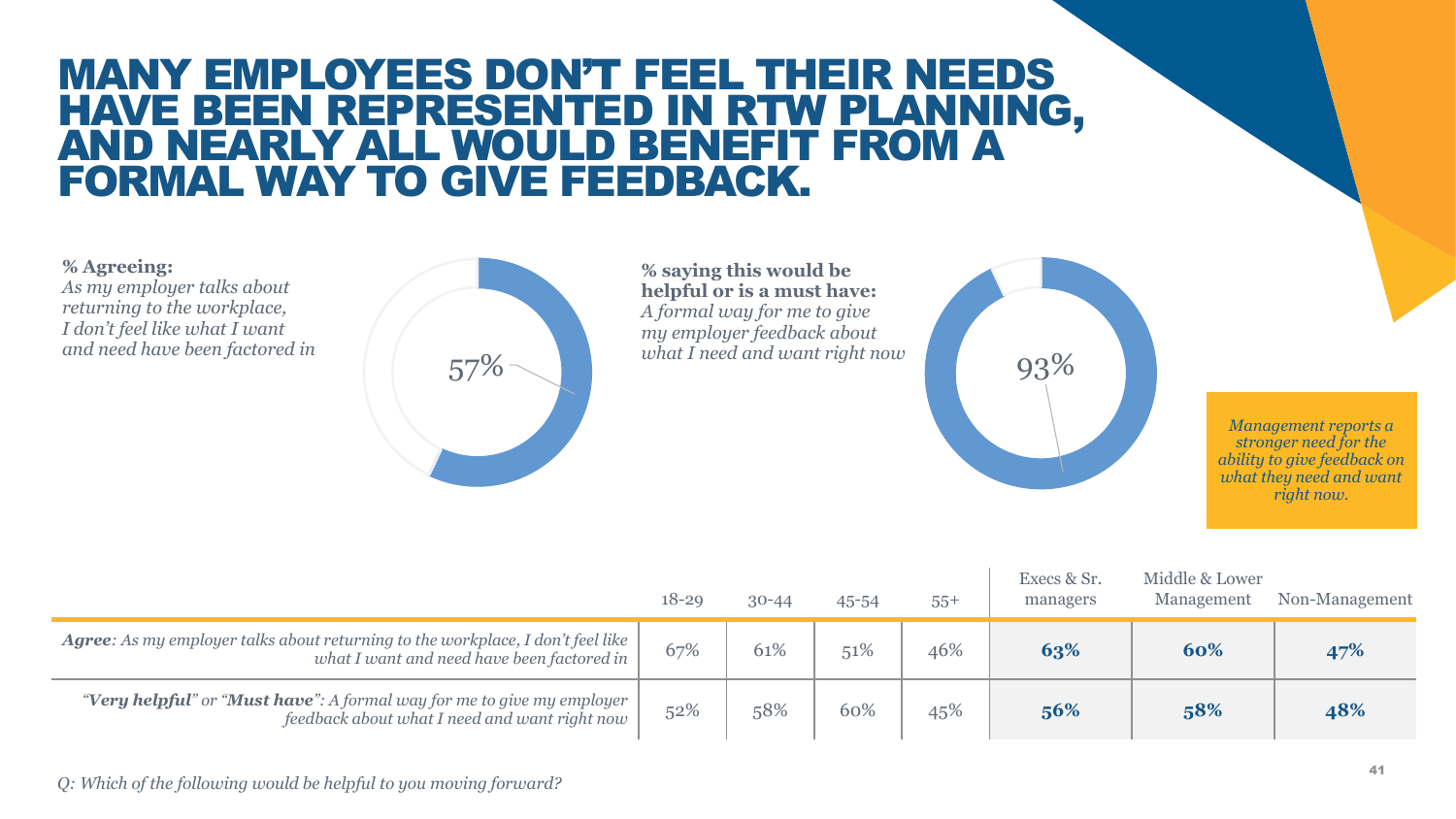### FOR MANY WORKERS, THERE'S AN UNDERLYING TRUST ISSUE THAT MUST BE ADDRESSED AS PART OF ANY PLAN TO RETURN TO THE PHYSICAL WORKPLACE.

*Something that demonstrates my company can be trusted to follow through on its commitments to employees to put our health first and allowing us to decide what's best for ourselves*



*Q: Which of the following would be helpful to you moving forward?*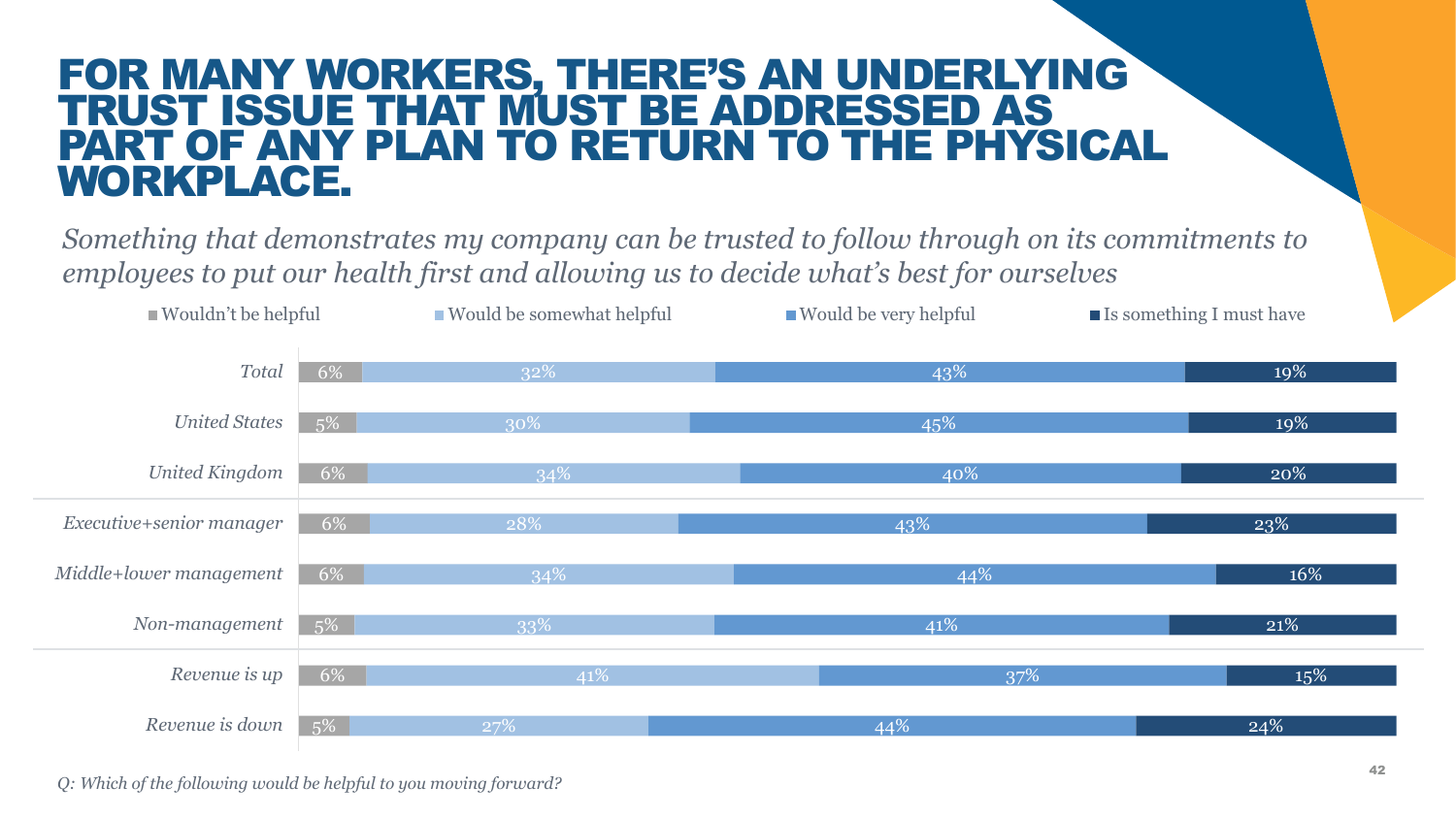

#### PLANS ASIDE, HOWEVER<br>MANY REMOTE WORKER MANY REMOTE WORKERS ARE NOT EAGER TO GO BACK TO THEIR WORKPLACES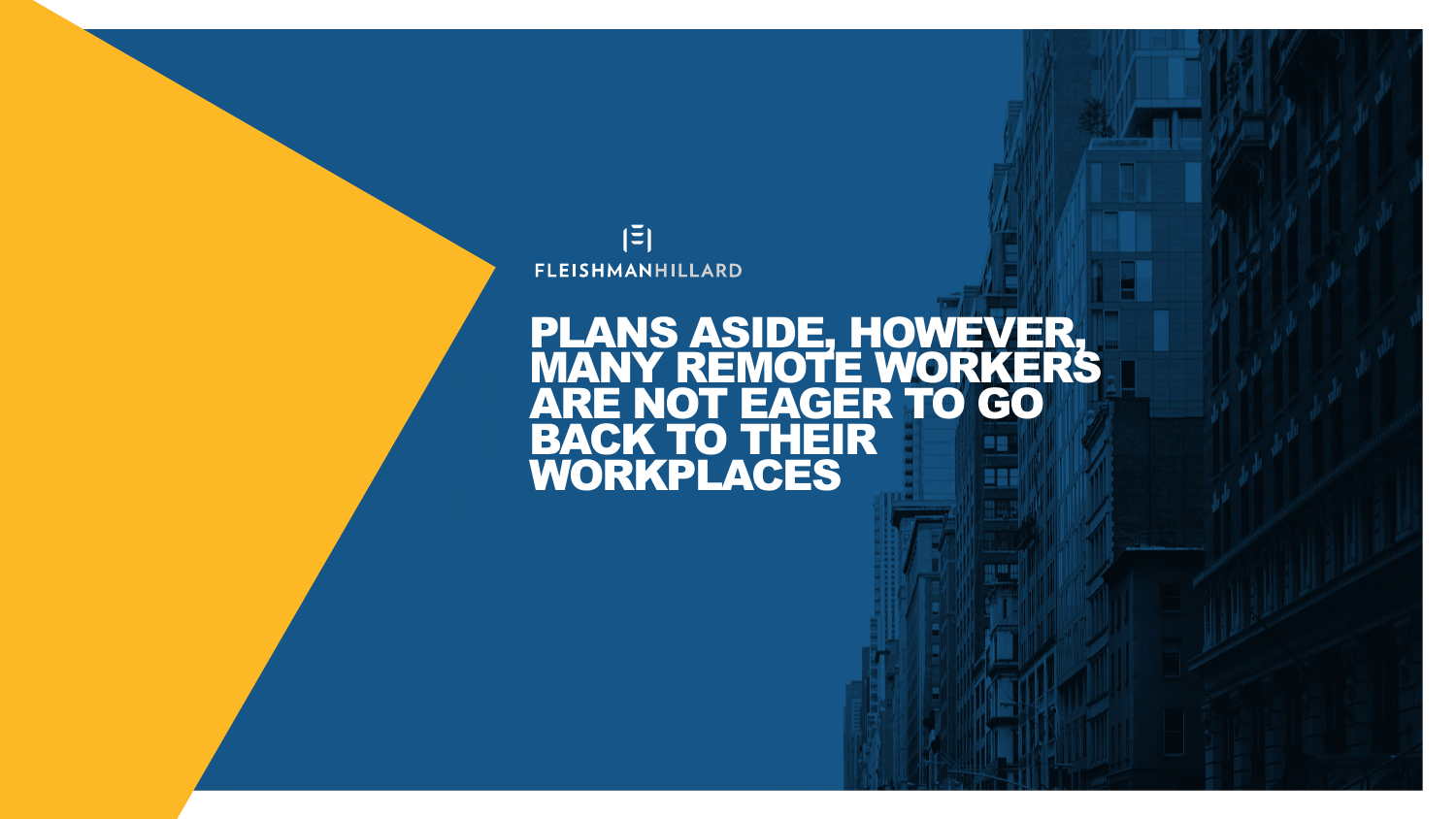### MANY IEED MORE **NFORMATION** THAN THEY HAVE.

*Q: What do you want your employer to know about what you are experiencing, thinking, and feeling right now as you consider the pandemic, yourself, your family, and your job?*

*Select responses.*

*"I want my employer to know that a definitive post-coronavirus plan has to be in place in the incidence of a second wave of infection. A detailed coronavirus remote home plan should be in place, so that that the work continues before the pandemic."*

*"I'm scared of bringing the virus into my home. I've taken social distancing very seriously to protect my family and I don't want to be put at risk when I'm forced to return to the office."*

*"I am still very scared of catching the virus plus being very worried about going back to work. Example of using public transport and how clean will the office be! Also we will need hand cleaning stations everywhere in the building plus in the lift! The biggest fear is a second wave, what will happen then!"*

*"That honesty and transparency are key, we all know things are tough (for ourselves, the economy, the business as a whole). The most important thing we can do is listen to each other and be honest when there are struggles or potential issues - that way we can support each other and be prepared for any future issues."*

*"I think going back too early would put a lot of people at risk, and I'm afraid we may be doing what seems best to us without considering all the people who are at risk."*

*"Concerns regarding a return to work in so much as social distancing is almost impossible without full PPE - close contact with children is inevitable as part of my job and I feel incredibly vulnerable as a result."*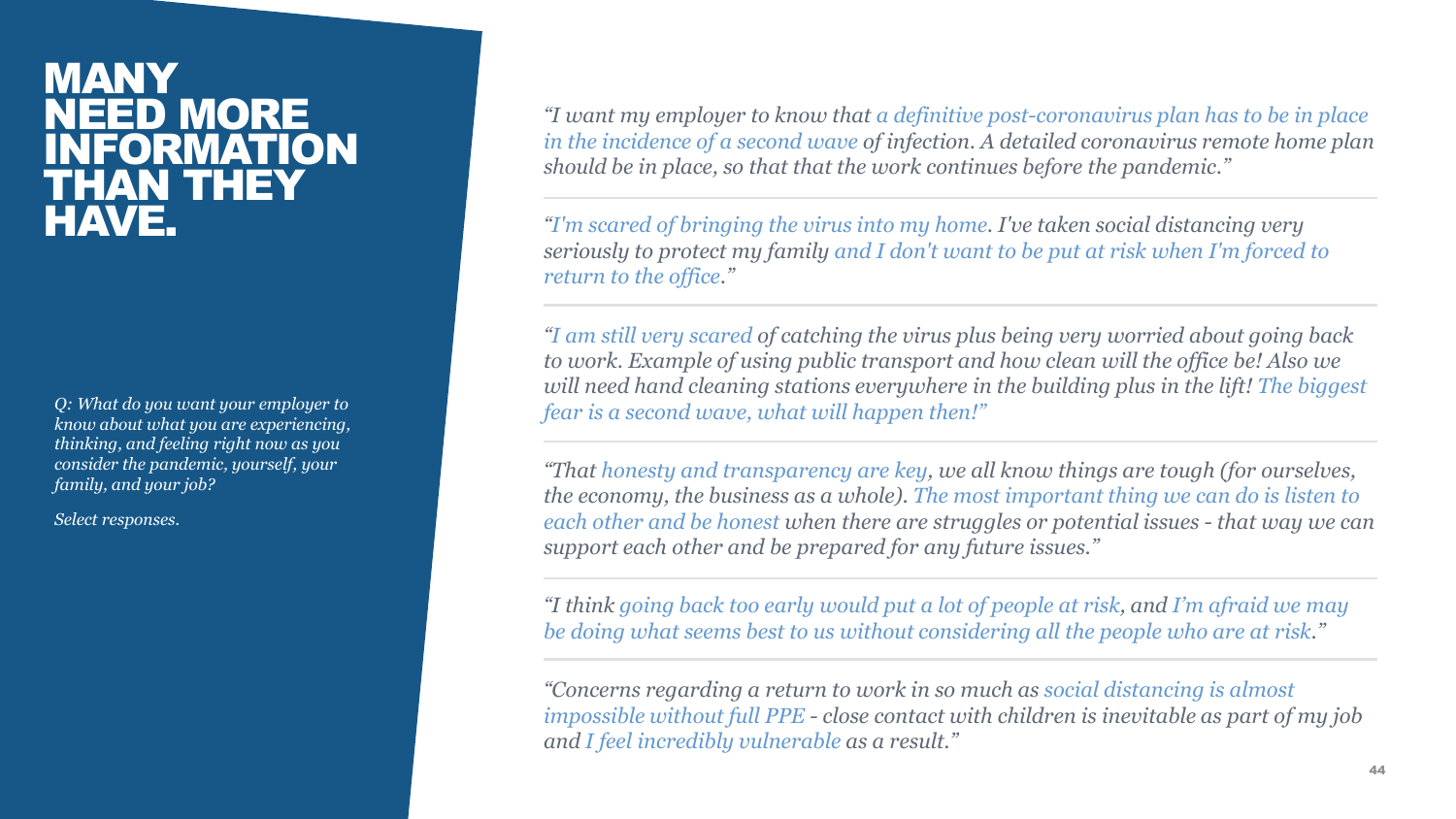#### MOST ARE STILL CONCERNED) ABOUT THE VIRUS, AND RLY A THIRD ARE AT AN **ATED RISK** MAJOR COMPLICATIONS.

*Q: Which of the following apply to you?*

*Nearly 3-in-4 remote workers believes their area will experience a second wave of the virus*

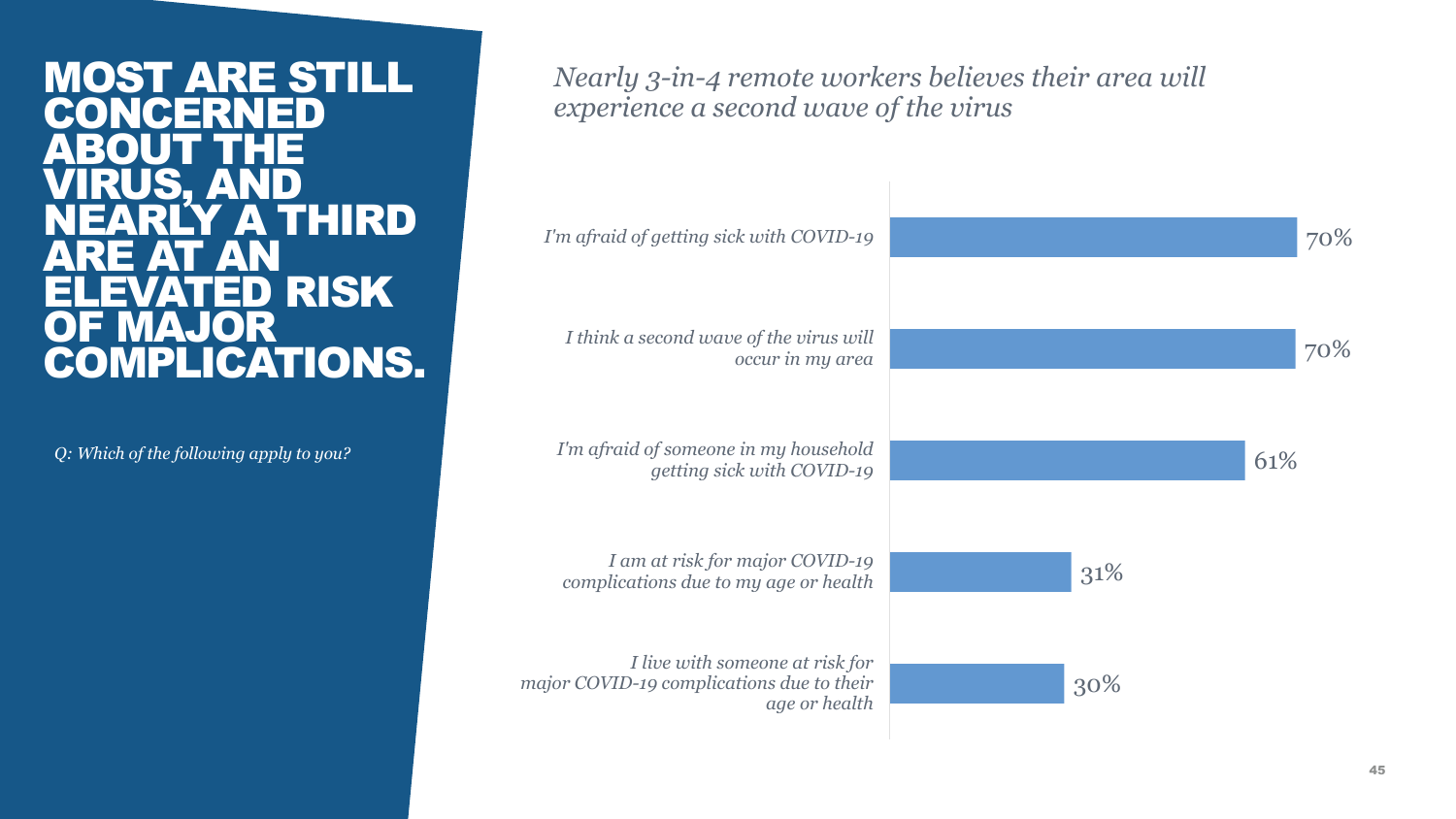#### ABSENT A TREATMENT OR VACCINE, MOST **WORKERS** IEVE THEIR **COMPANIES SHOULDN'T REOPEN** KSPACES AND SHOULD INVEST IN ING REM WORK BETTER INSTEAD.

*Q: Do you agree or disagree with each of the following?*

*\*Not asked of prior fulltime remote respondents.*

*So long as the company can continue remotely, some perceive it as irresponsible to invest in reopening workspaces*

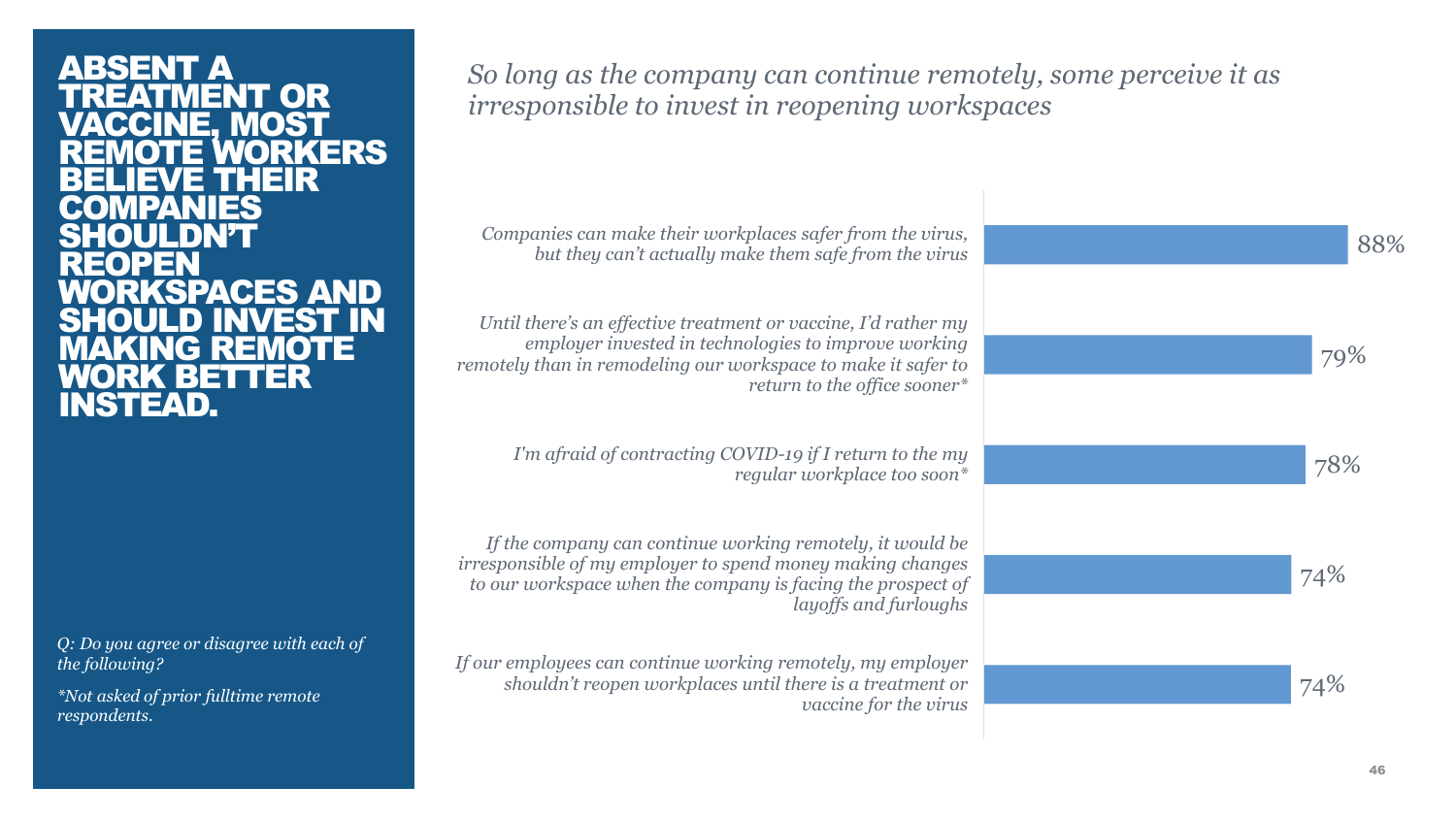

#### MORE FUNDAMENTALLY, MANY DON'T LIKE THE WAY WORK AND LIFE EFORE THE PANDEMIC AND EXPRESS STRONG FEELINGS ABOUT IT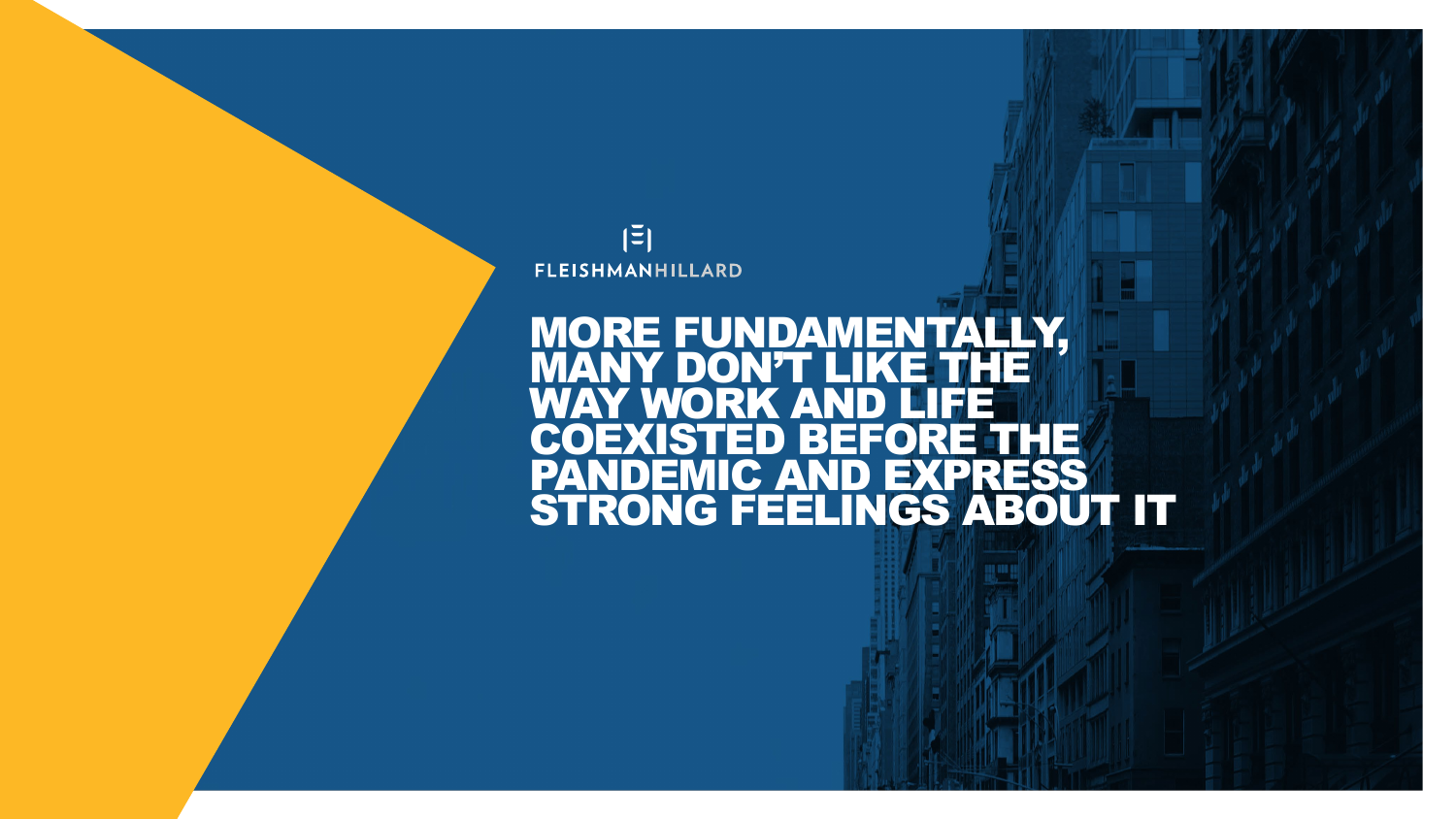#### MANY WANT THEIR EMPLOYER UNDE<del>RST</del>A THE WAYS THAT REMOTE WORK HAS BEEN **BENEFICIAL** TO THEM.

*Q: What do you want your employer to know about what you are experiencing, thinking, and feeling right now as you consider the pandemic, yourself, your family, and your job?*

*Select responses.*

*"I want to keep working remotely and it's making me a better person."*

*"Life is very chaotic right now and employees can be facing a lot of stress and mental/physical health issues. Please take this into consideration!"*

*"We need the technology to work from home more often and they need a more beneficial work-at-home plan for workers."*

*"Coronavirus has provided a great opportunity to improve on work-fromhome practices. It has made home life a lot easier, and more comfortable."*

*"How much better the company could be as a whole if we completely reviewed our work environment policies and explored new ways of navigating this new landscape."*

*"That it is challenging to work from home with kids and to have greater understanding and flexibility when it comes to getting things done."*

*"That I would like to stay working remotely for a while longer because of my children and fears of the virus"*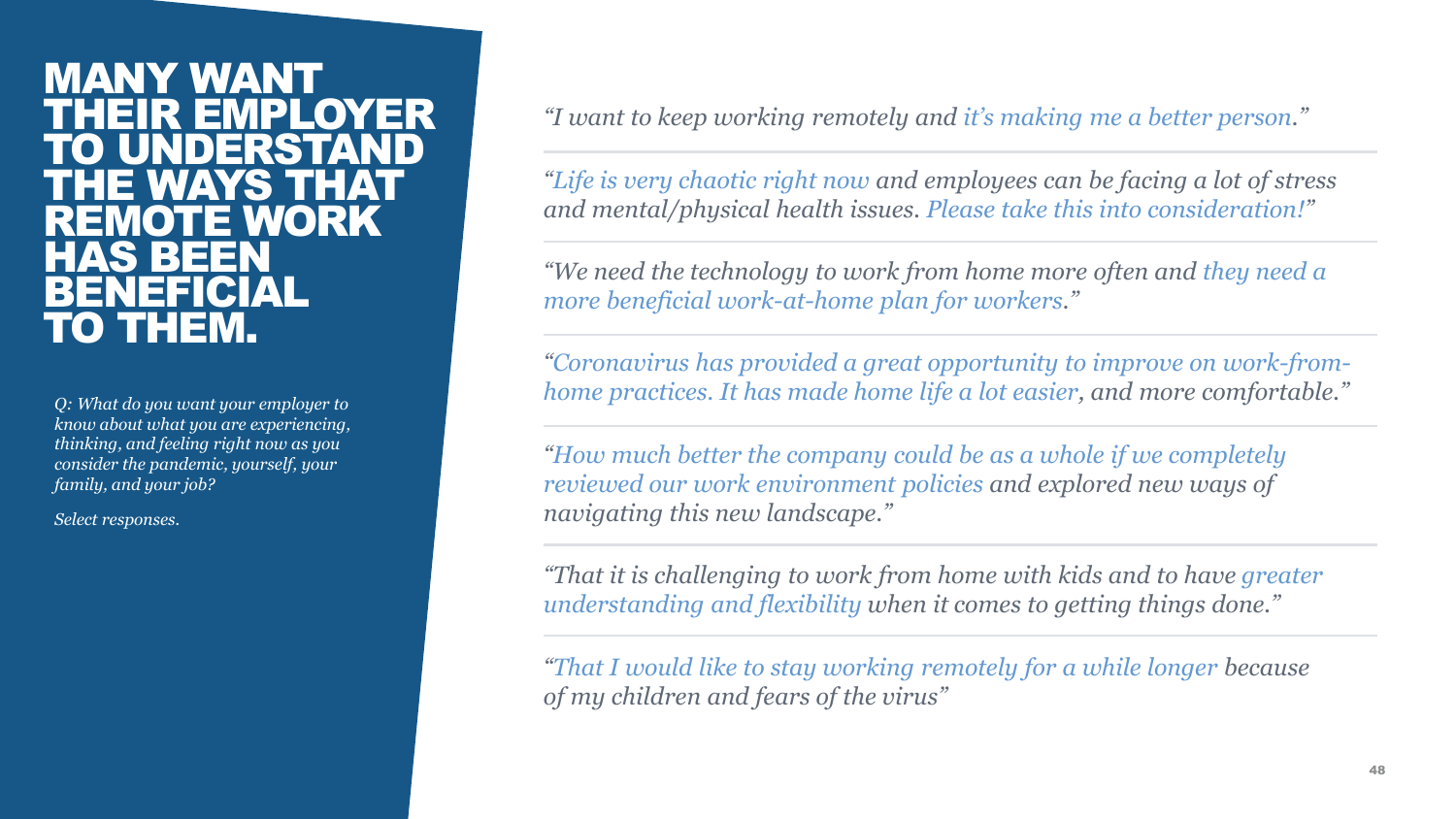### HAVING REALIZED THE BENEFITS OF REMOTE WORK IN THEIR PERSONAL LIVES, LARGE MAJORITIES ACROSS GENERATIONS AND LEVELS OF SENIORITY DON'T WANT TO GIVE THEM UP.

#### *Statements like 'I don't want to go back" to the old way are indicative of how strong feelings are*

| I'm enjoying the time I'm spending with my family<br>and want to do everything I can to keep it                              |      |      |           |           |       |       |                                 |                           |                         | 80%                           |                    |
|------------------------------------------------------------------------------------------------------------------------------|------|------|-----------|-----------|-------|-------|---------------------------------|---------------------------|-------------------------|-------------------------------|--------------------|
| I don't want to give up the benefits of working remotely<br>when it becomes safe to return to my normal place of business*   |      |      | 73%       |           |       |       |                                 |                           |                         |                               |                    |
| I don't want to give up any of the positives things that have<br>happened because of the pandemic**                          |      | 73%  |           |           |       |       |                                 |                           |                         |                               |                    |
| I don't want to go back to how I balanced<br>work and life before the pandemic                                               |      | 63%  |           |           |       |       |                                 |                           |                         |                               |                    |
|                                                                                                                              | U.S. | U.K. | $18 - 29$ | $30 - 44$ | 45-54 | $55+$ | <b>Busier</b><br>at work<br>now | More<br>Productive<br>now | Execs & Sr.<br>managers | Middle &<br>lower<br>managers | Non-<br>management |
| I don't want to give up the benefits of working<br>remotely when it becomes safe to return to my<br>normal place of business | 70%  | 76%  | 66%       | 76%       | 79%   | 68%   | 75%                             | 84%                       | 76%                     | 72%                           | 73%                |
| I don't want to go back to how I balanced work<br>and life before the pandemic                                               | 53%  | 72%  | 66%       | 64%       | 64%   | 57%   | 67%                             | 78%                       | 65%                     | 62%                           | 62%                |

*Q: Do you agree or disagree with each of the following?*

*\*Not asked of prior fulltime remote respondents.*

*\*\*Q: Which of the following apply to you?*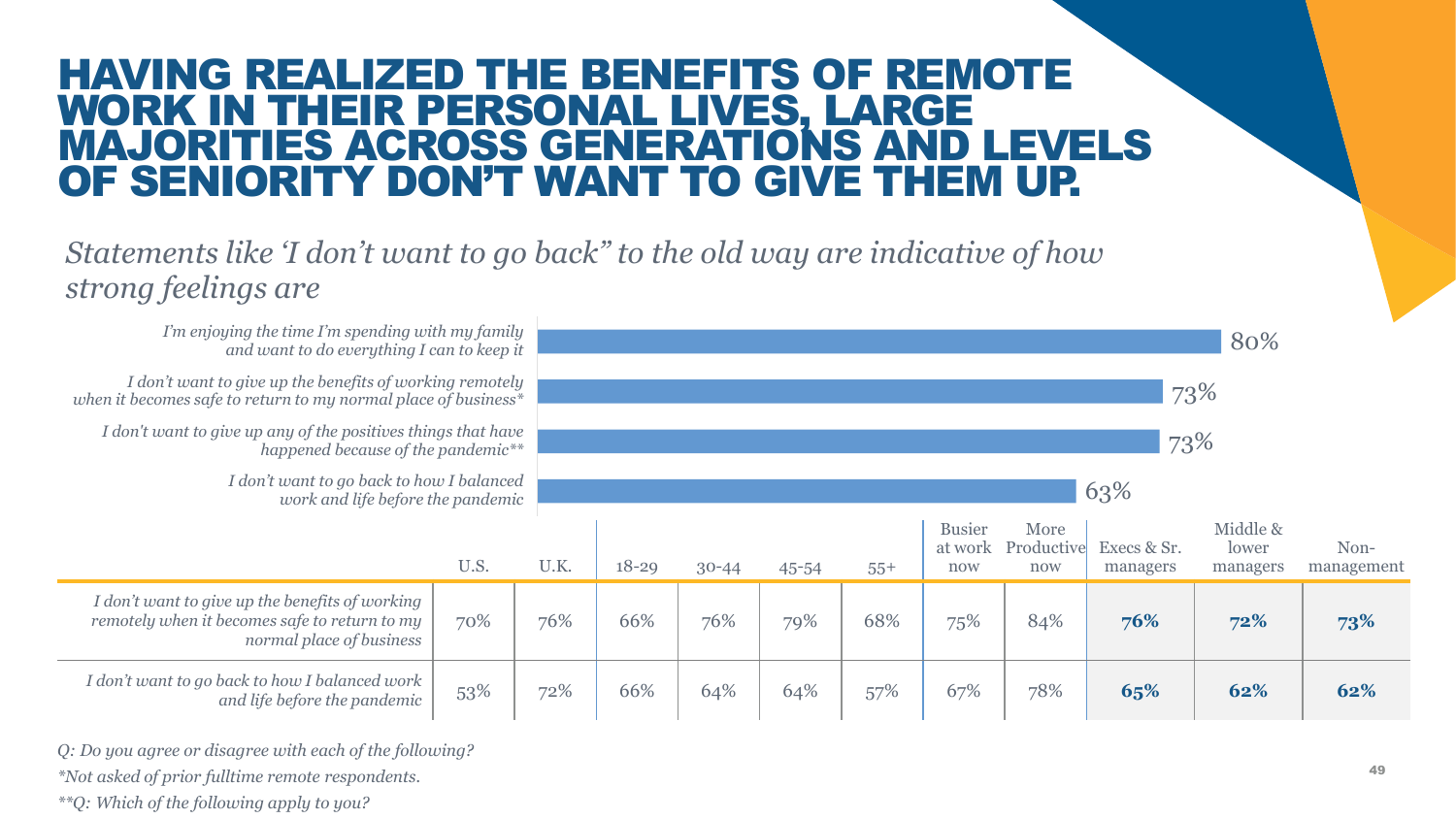#### A MISMANAGED RETURN COUL COMPOUND THE<br>CHALLENGES **CHALL** BUSINESSES ARE ALREADY FACING.

*Q: Do you agree or disagree with each of the following?*

*\*Not asked of prior fulltime remote respondents.*

*\*\*Q: Which of the following apply to you?*

#### *Returning too soon or in the wrong way could result in lost productivity, retention challenges, and legal action*



*Even in a tough job market, talented employees always have options. Companies risk driving away their best employees if they don't do the work of listening to employees and making deliberate choices about how work culture adapts to new realities. They may not leave tomorrow, but they may start planning to leave – and make that their focus. Employees will remember how the company behaved during this crisis and they will hold you accountable.*

- Elaine Branding SVP Talent + Transformation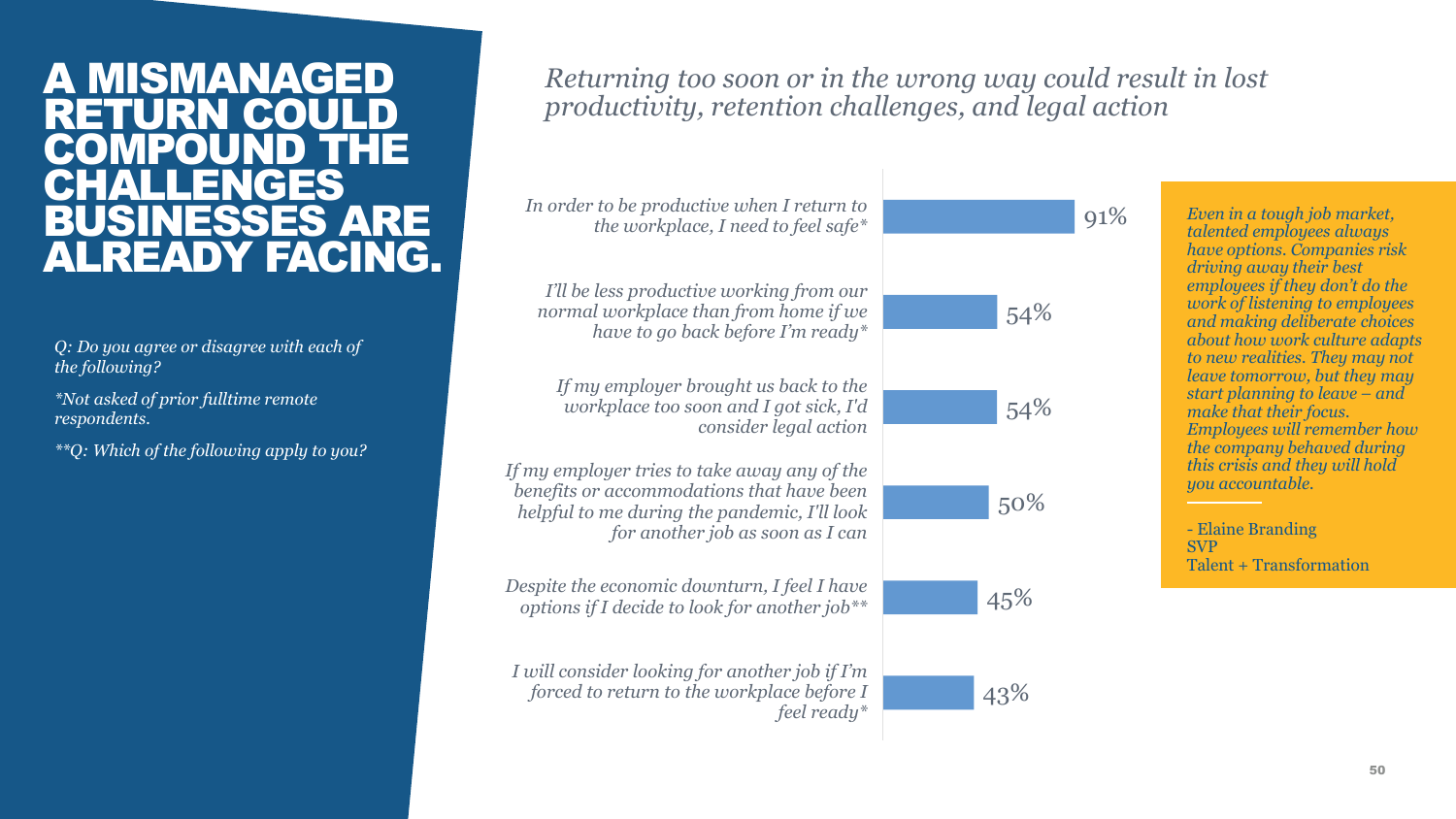

### THINKING AHEAD TO THE<br>FUTURE, WORKERS WANT FUTURE, WORKERS WANT I<br>TO WORK REMOTELY MORE TO WORK REMOTELY MORE OFTEN, AND THEY WANT A SAY IN POLICY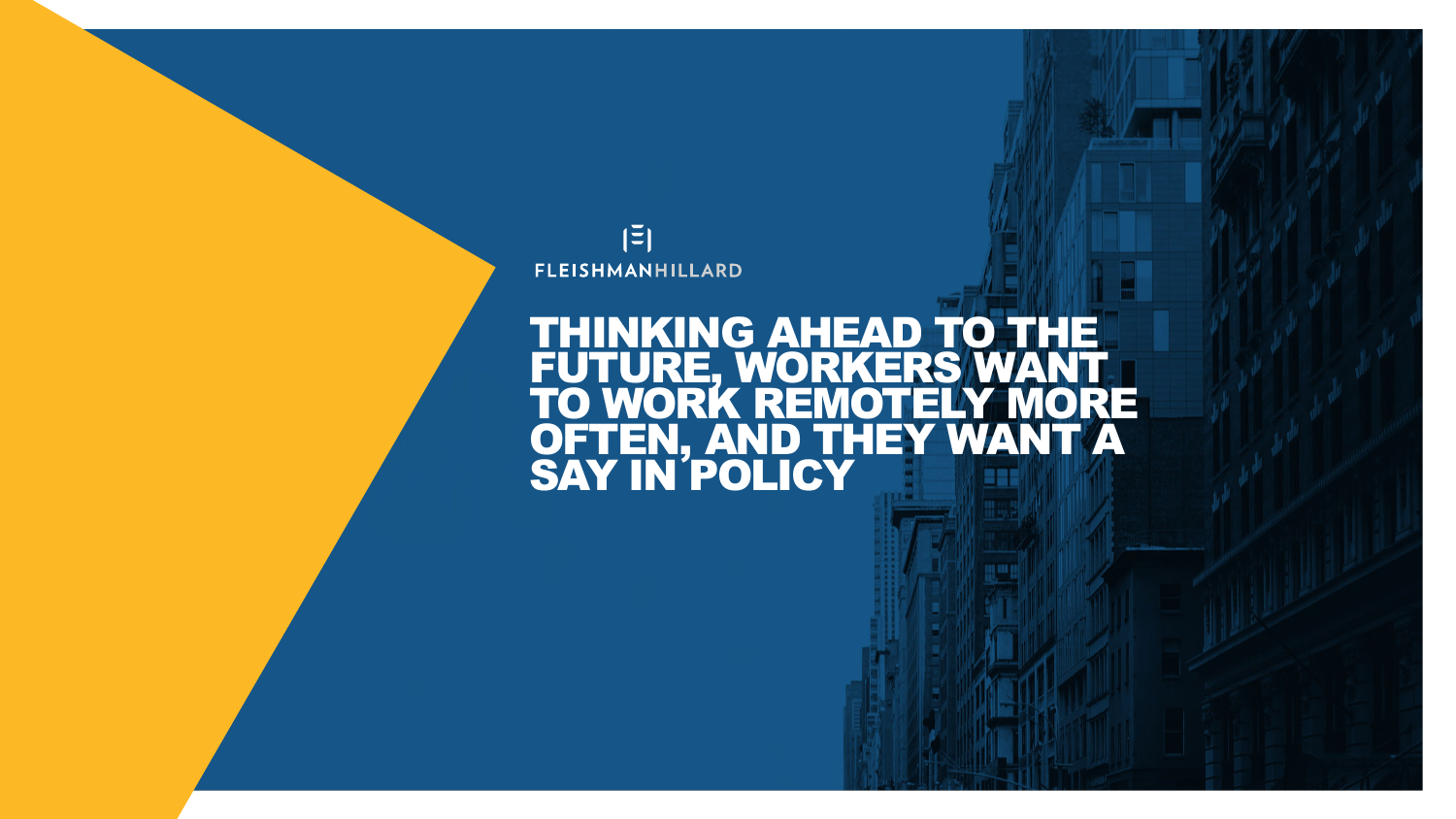### MOST WORKERS WANT TO CONTINUE REMOTE WORK IN THE FUTURE, AN AVERAGE 2.5 DAYS OUT OF A 5-DAY WORKWEEK.

*87% of workers want to work remotely at least 1 day a week after it is safe to return to their normal place of business*

13% 13% 24% 25% 10% 15% 33% 16% 17% 13% 7% 14% 0 days 1 day 2 days 3 days 3 days 4 days 5 days 5 days Ideal number of days you'd like to work remotely per week Days working remotely your employer will allow per week Ideal days Days allowed *Average (days)* 2.5 1.9 *Between two*  and five days **74%** 50%

*Q: Thinking about when it is safe to return to your normal place of business, in a 5-day work week, how many days would you ideally like to work remotely and how many days do you think your employer will allow you to work remotely?*

*Not asked of prior fulltime remote respondents.*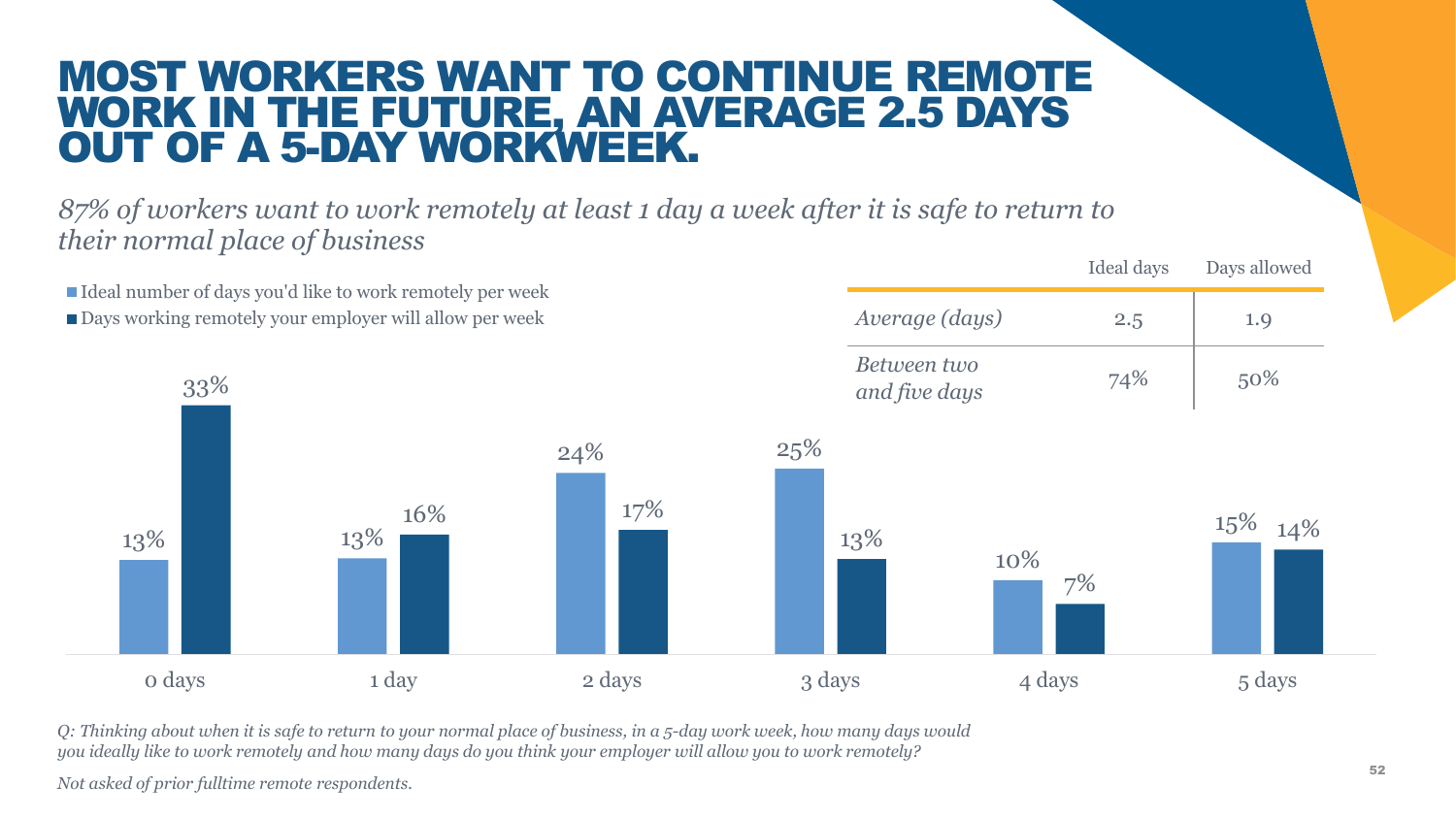OVERALL, 42% WANT TO WORK **REMOTELY MORE OFTEN THAN** THEY BELIEVE **THEIR** EMPLOYER WILL **HIS IS A** GREATER FOR I E ANN YOUNGER WORKERS.

*Q: Thinking about when it is safe to return to your normal place of business, in a 5-day work week, how many days would you ideally like to work remotely and how many days do you think your employer will allow you to work remotely?*

*Not asked of prior fulltime remote respondents.*

% who want to work remotely more often than they believe their employer will allow



53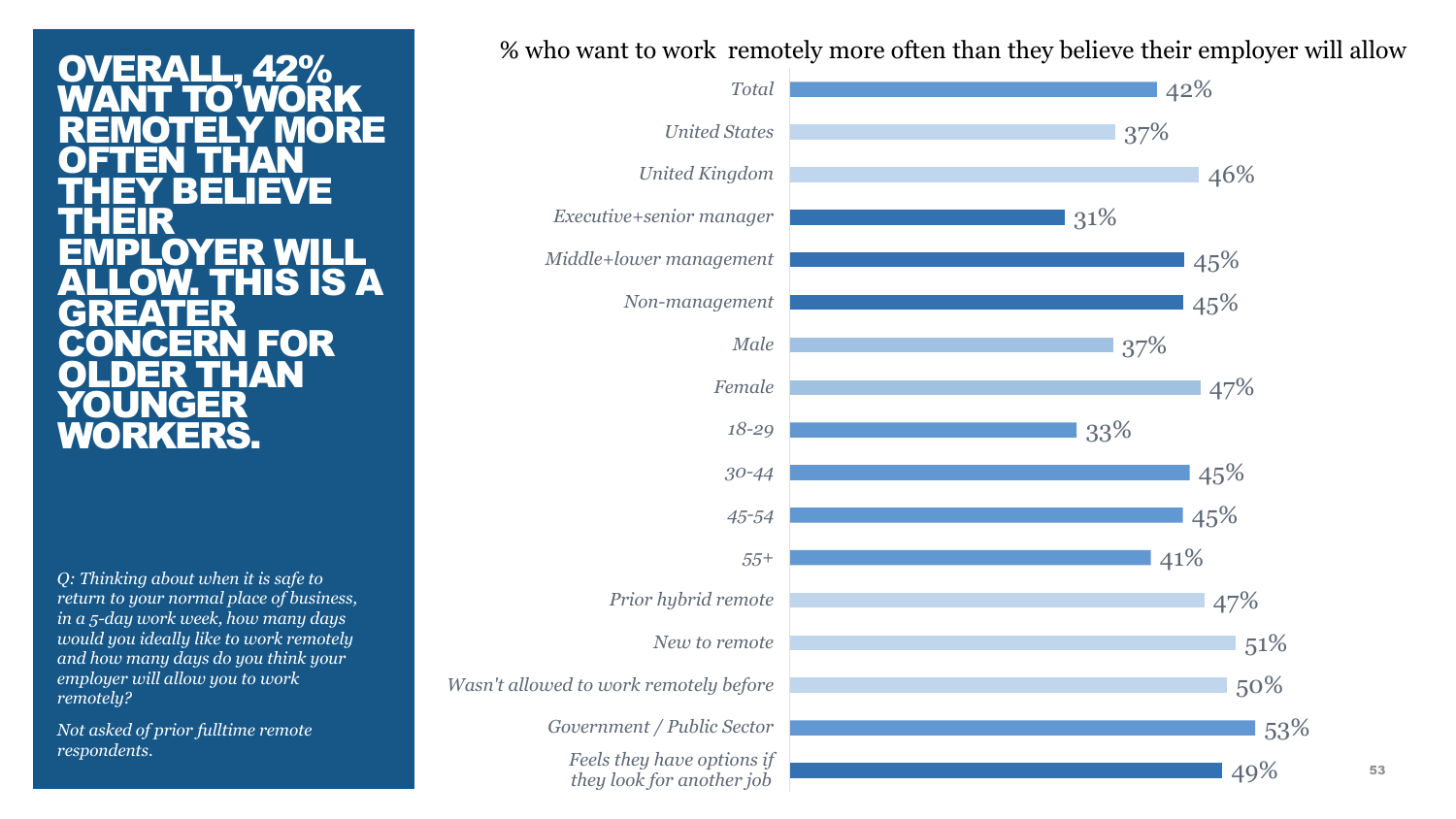### SENIOR LEADERS WOULD BENEFIT MOST FROM POLICIES AND TECHNOLOGIES TO MAKE REMOTE WORK EASIER AND WANT EMPLOYEES INVOL IN POLICY CHANGES.

*How helpful would each of the following be? % selecting "Somewhat" or "Very helpful" or "Is something I must have"*



| Showing "Would be very helpful" + "Is something I must have"                                                            | $18 - 29$ | $30 - 44$ | 45-54 | $55+$ | Execs & Sr.<br>managers | Middle & Lower<br>Management | Non-<br>Management |
|-------------------------------------------------------------------------------------------------------------------------|-----------|-----------|-------|-------|-------------------------|------------------------------|--------------------|
| The ability for employees to be involved in changes to work policies,<br>including remote work and flexible scheduling  | 62%       | 65%       | 66%   | 54%   | 67%                     | 60%                          | 61%                |
| Policies that makes it easier to use remote and virtual technologies for<br>all the things I don't want to do in person | 53%       | 60%       | 60%   | 56%   | 61%                     | 58%                          | 55%                |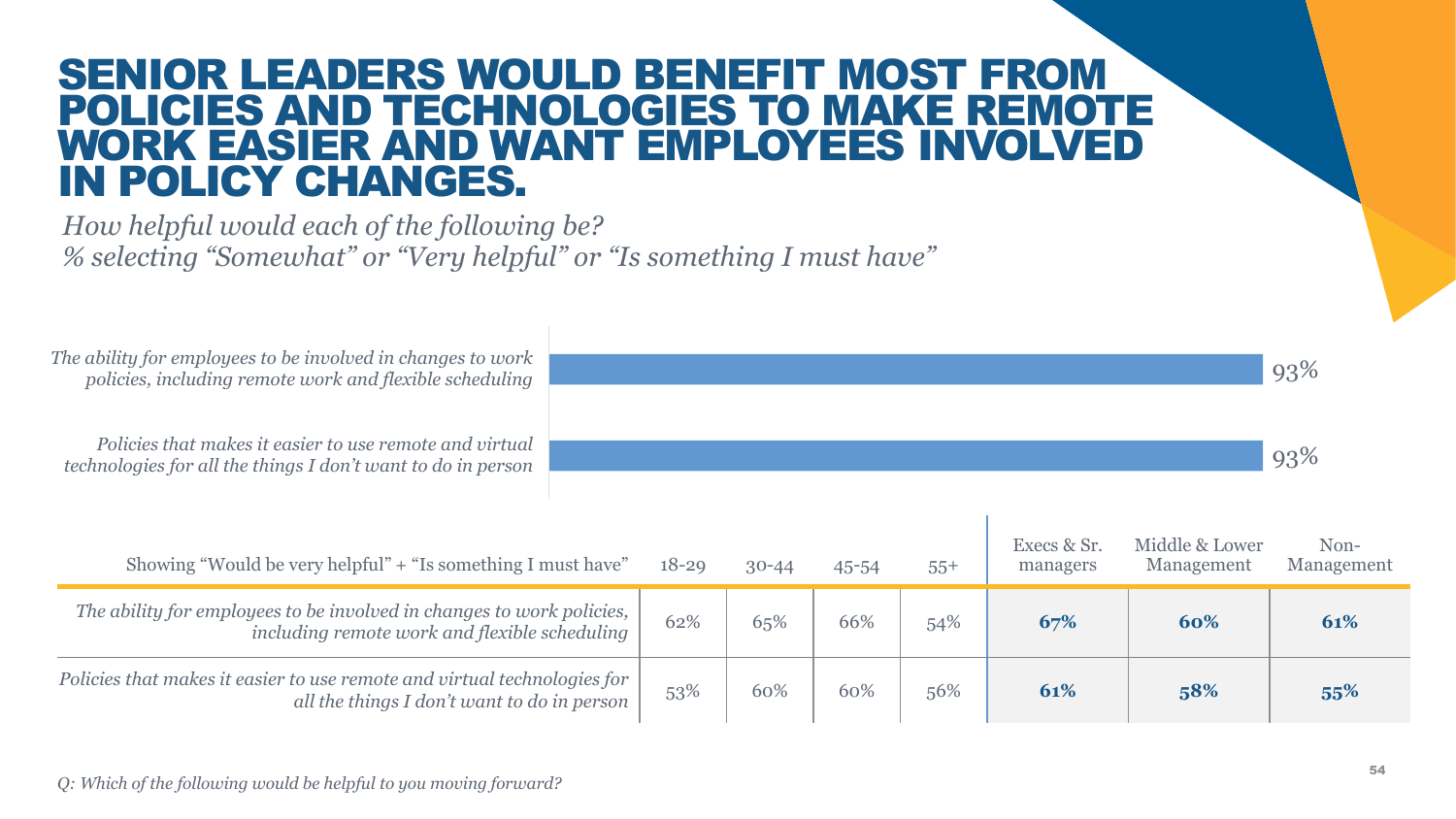

### REMOTE WORKERS WANT TO RETHINK HOW WORK AND THE REST OF THEIR LIVES COEXIST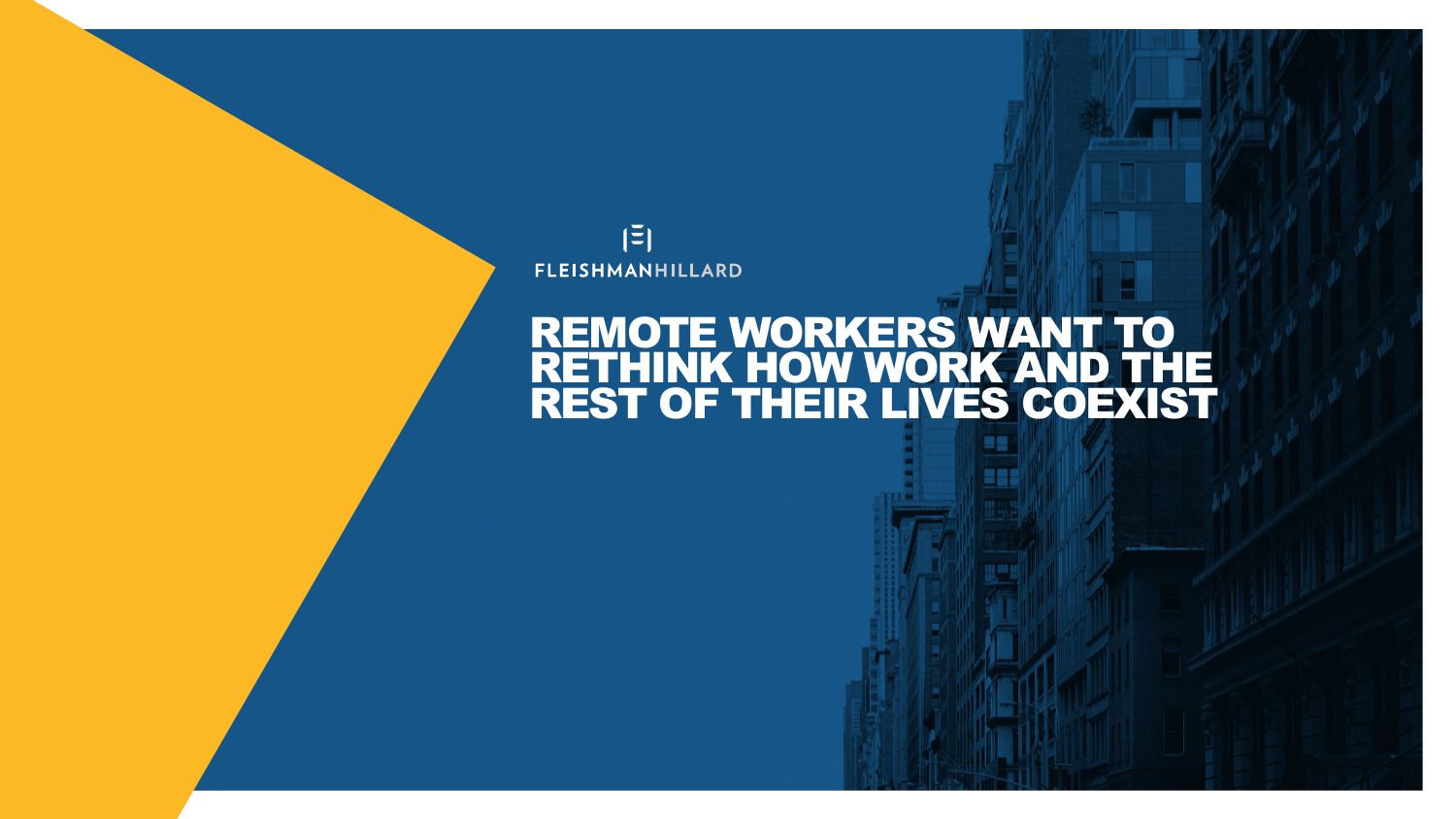### MANAGEMENT AND EMPLOYEES ARE ALIGNED ON THE NEED FOR DIALOGUE, AND THE FORMER ARE MORE LIKELY TO SEE THE BENEFIT OF A NEW LOOK AT COMPANY CULTURE.

#### *How helpful would each of the following be? % selecting "Somewhat" or "Very helpful" or "Is something I must have"*

*An actual dialogue between the management and employees to set expectations for one another based on what's been learned during the pandemic*

> *A fresh look at company culture, values and purpose to reflect the new expectations of employees, customers and society*

| Showing "Would be very helpful" + "Is something I must have"                                                                                       | $18 - 29$ | $30 - 44$ | 45-54 | $55+$ | Execs & Sr.<br>managers | Middle & Lower<br>Management | Non-<br>Management |
|----------------------------------------------------------------------------------------------------------------------------------------------------|-----------|-----------|-------|-------|-------------------------|------------------------------|--------------------|
| An actual dialogue between the management and employees<br>to set expectations for one another based on what's been learned<br>during the pandemic | 69%       | 65%       | 67%   | 55%   | 66%                     | 65%                          | 63%                |
| A fresh look at company culture, values and purpose to reflect the<br>new expectations of employees, customers and society                         | 56%       | 60%       | 59%   | 57%   | 62%                     | 61%                          | 53%                |

94%

91%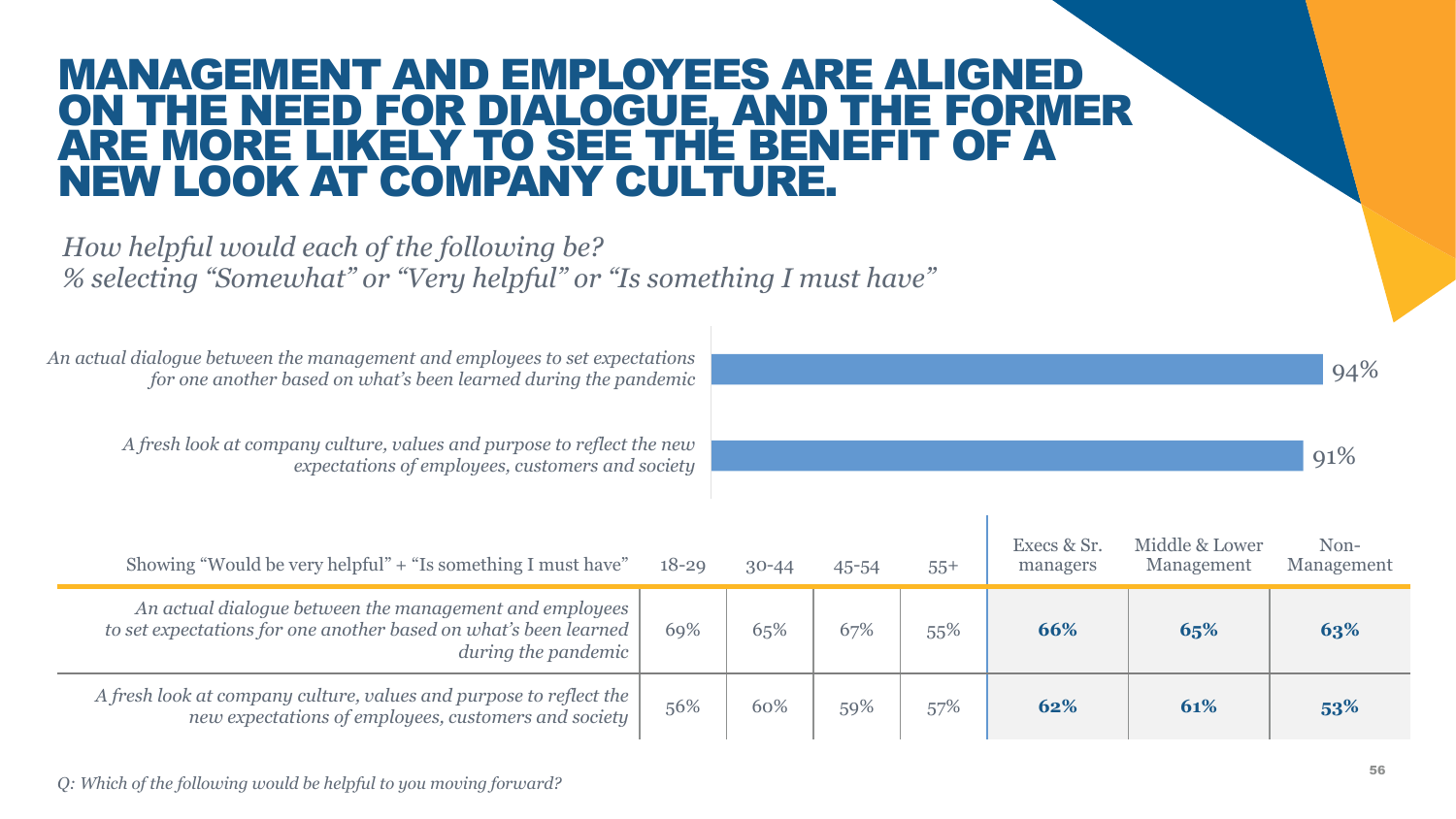#### 9-IN-10 REMOTE WORKERS WANT TO USE THIS AS AN OPPORTUNITY TO DISCUSS HOW<br>WANT WORK A WANT WORK AND LIFE TO COEXIST FROM NOW ON.

*Q: Do you agree or disagree with each of the following?*

*We should take this opportunity to have a true discussion as a society about how work and life should coexist moving forward* % Agreeing

■ Somewhat agree ■ Strongly agree

| Total                 | 37%              | 54% | 91% |
|-----------------------|------------------|-----|-----|
| <b>United States</b>  | 38%              | 54% | 92% |
| <b>United Kingdom</b> | 36%              | 54% | 90% |
| Male                  | 40%              | 51% | 90% |
| Female                | 35%              | 57% | 92% |
| $18 - 29$             | 31%              | 55% | 86% |
| $30 - 44$             | 37%              | 54% | 91% |
| 45-54                 | 38%              | 58% | 95% |
| $55+$                 | $\frac{44\%}{ }$ | 48% | 93% |

*Societies coalesce around behaviors that in the aggregate are what social scientists call "equilibria" and everyone calls "the way things are."* 

*Because no single actor chooses an equilibrium, inertia can keep one in place even when most people don't like the ways things are and want to change them.*

*Collectively, these data are telling us workers feel as though circumstances inherited them instead of the other way around, and they want to use this moment as a reset to make deliberate choices about how we make work a part of our lives moving forward.* 

*That's a rare opportunity.*

- Ryan Tandler Research Director TRUE Global Intelligence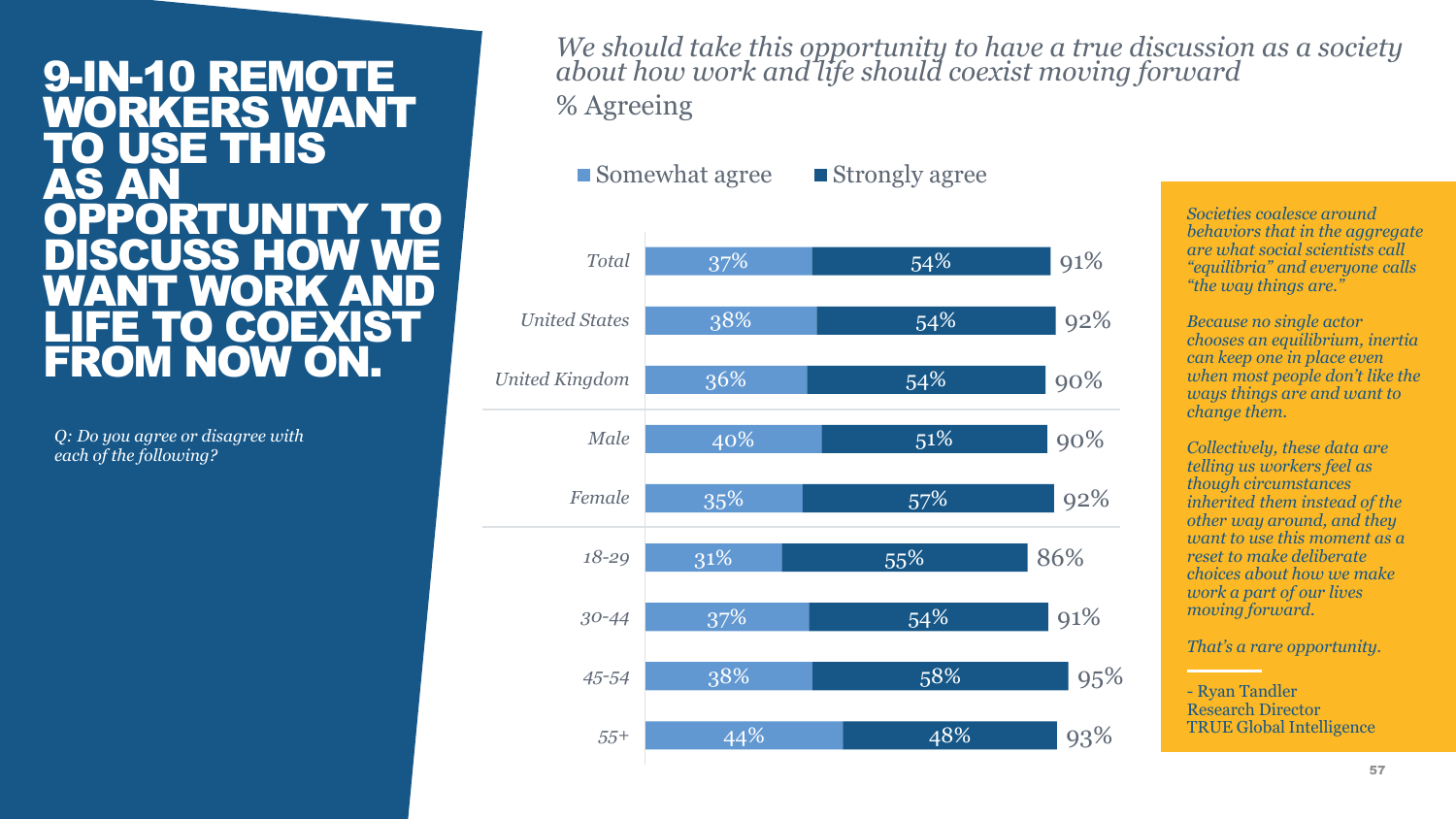#### THIS DESIRE IS STRONGER **AMONG NES** SEI MANAGERS AND IS PRESENT EVEN G**THOSE** WHO DON'T BELIEVE THE RELATIONSHIP I WORK<br>IS AND LIFE IS BROKEN.

*Q: Do you agree or disagree with each of the following?*

*We should take this opportunity to have a true discussion as a society about how work and life should coexist moving forward* % Agreeing

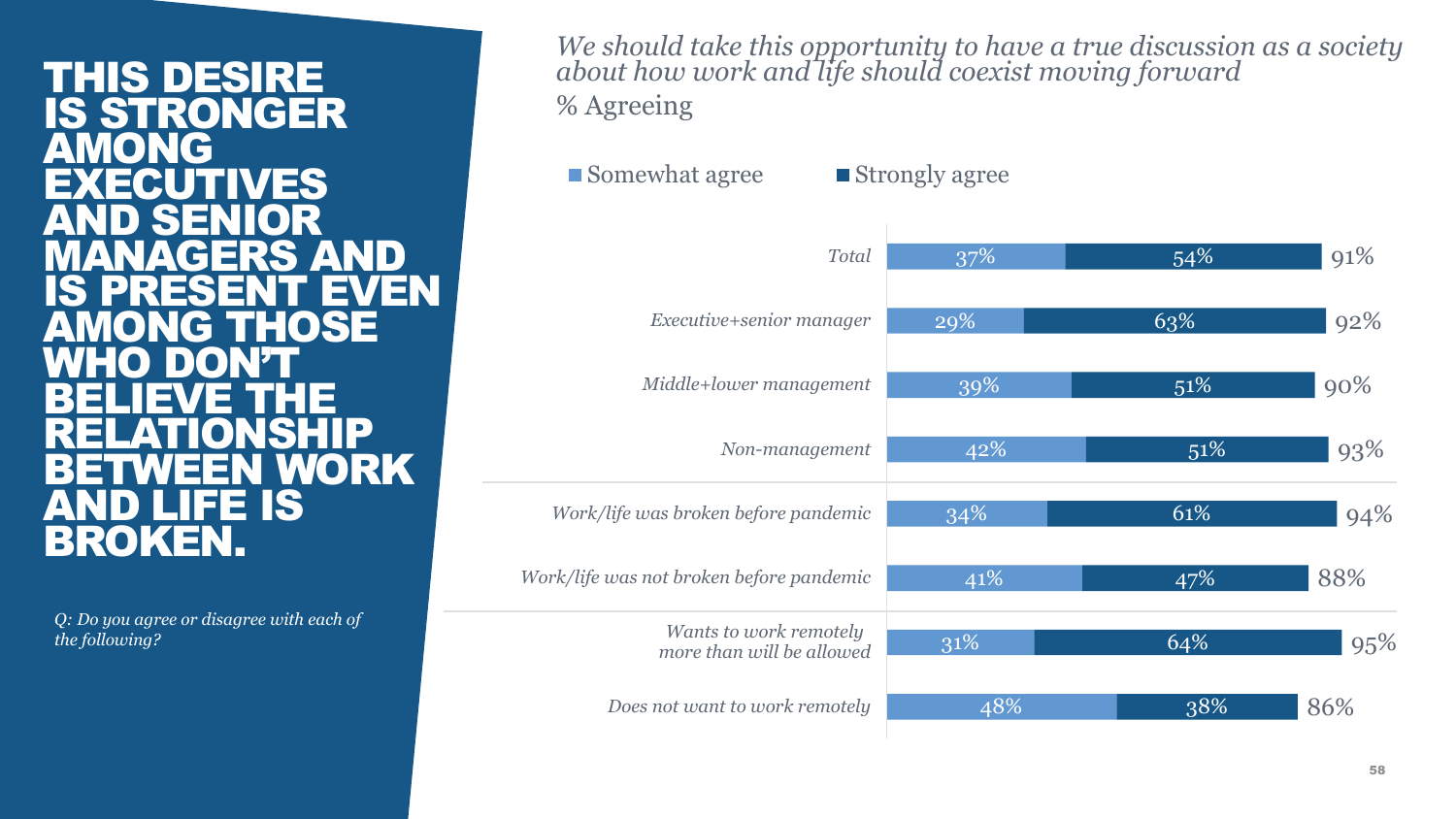#### NOR IS THE DESIRE LIMITED TO THOSE WHO WERE WORKING REMOTELY PRIOR TO THE **P** THOSE IN THE TECH SECTOR.

*Q: Do you agree or disagree with each of the following?*

*We should take this opportunity to have a true discussion as a society about how work and life should coexist moving forward* % Agreeing